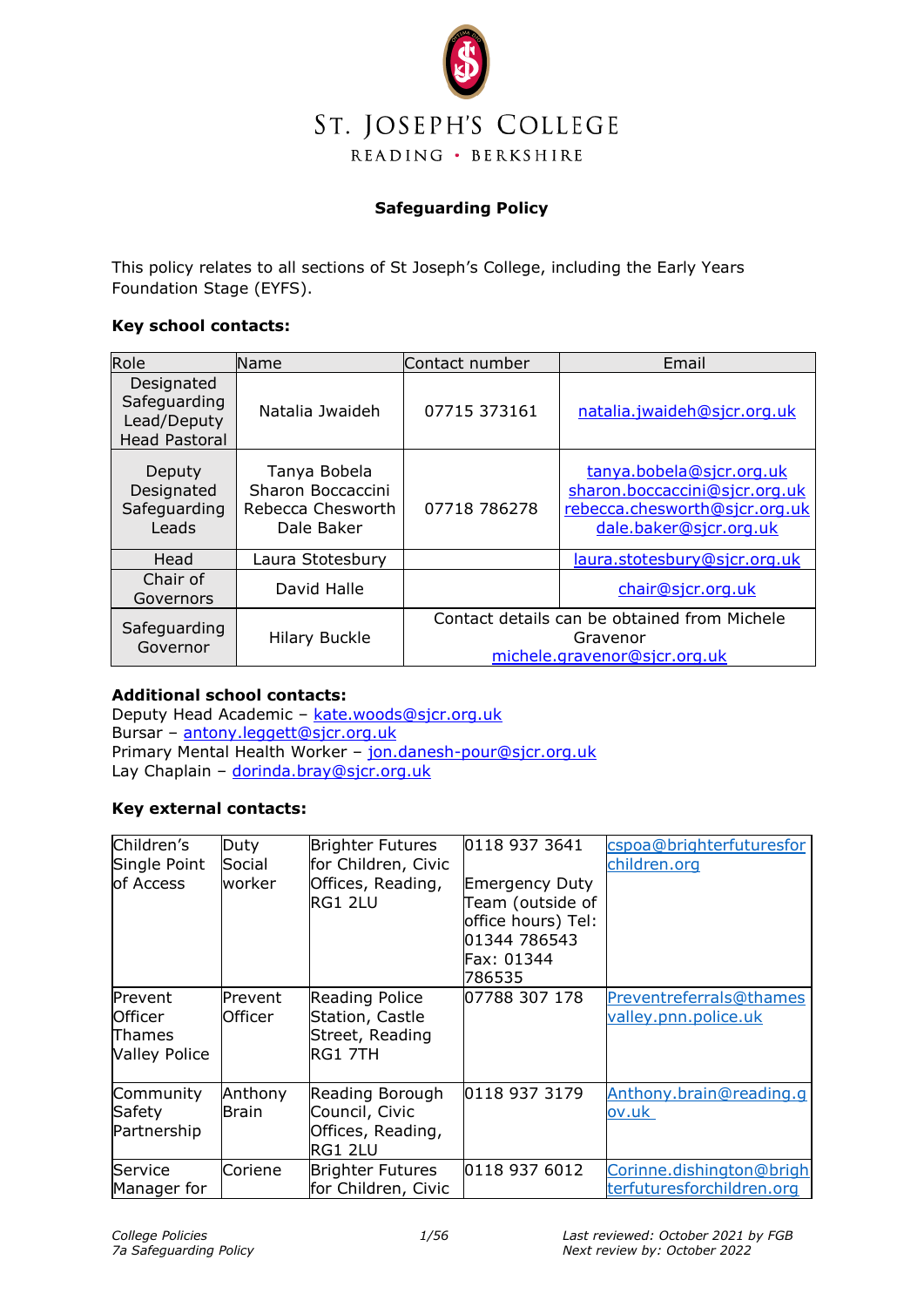

# ST. JOSEPH'S COLLEGE

READING · BERKSHIRE

| Early Help<br>land<br>Prevention<br>(including<br>early years)                                            |                    | Dishington Offices, Reading,<br>RG1 2LU                                              |                               |                                                    |
|-----------------------------------------------------------------------------------------------------------|--------------------|--------------------------------------------------------------------------------------|-------------------------------|----------------------------------------------------|
| Education<br>Welfare<br>Service                                                                           | Shirley<br>Moneanu | <b>Brighter Futures</b><br>for Children, The<br>Avenue Centre,<br>Tilehurst, Reading | 0118 937 6554                 | Shirley.moneanu@brighte<br>rfuturesforchildren.org |
| Local<br>Authority<br>Designated<br><b>Officer</b>                                                        | Jeremy<br>Curtis   | <b>Brighter Futures</b><br>for Children, Civic<br>Offices, Reading,<br>IRG1 2LU      | 07841 253871<br>0118 937 3555 | Jeremy.curtis@brighterfu<br>turesforchildren.org   |
| Safeguarding Fiona<br>and Children<br>Missing<br>Education<br><b>Officer</b><br>(including<br>exclusions) | <b>Hostler</b>     | <b>Brighter Futures</b><br>for Children, Civic<br>Offices, Reading,<br>RG1 2LU       | 0118 937 4336<br>07811 422419 | Fiona.hostler@brighterfut<br>uresforchildren.org   |

#### **Introduction**

The safety and welfare of all our pupils is our highest priority and we will always consider the best interests of the child. Our business is to know everyone as an individual and to provide a secure and caring environment so that every pupil can learn in safety.

We also recognise that pupils with SEND or certain health conditions can face additional safeguarding challenges and barriers can exist when recognising abuse and neglect.

These can include:

- assumptions that indicators of possible abuse such as behaviour, mood and injury relate to the child's condition without further exploration
- these children being more prone to peer group isolation or bullying (including prejudice-based bullying) than other children
- the potential for children with SEND or certain medical conditions being disproportionally impacted by behaviours such as bullying, without outwardly showing any signs
- communication barriers and difficulties in managing or reporting these challenges

In all matters relating to child protection the College will follow the procedures laid down by the Berkshire West Safeguarding Children Partnership together with the DfE guidance contained in Keeping Children Safe in Education (September 2021) (KCSIE). KCSIE incorporates the additional statutory guidance including Sexual Violence and Sexual Harassment between children in schools and colleges, Disqualification under the Childcare Act 2006 (August 2018). Reference is made to Relationships Education, Relationships and Sex Education (RSE) and Health Education (2019). KCSIE also refers to the non-statutory advice for practitioners: What to do if you're worried a child is being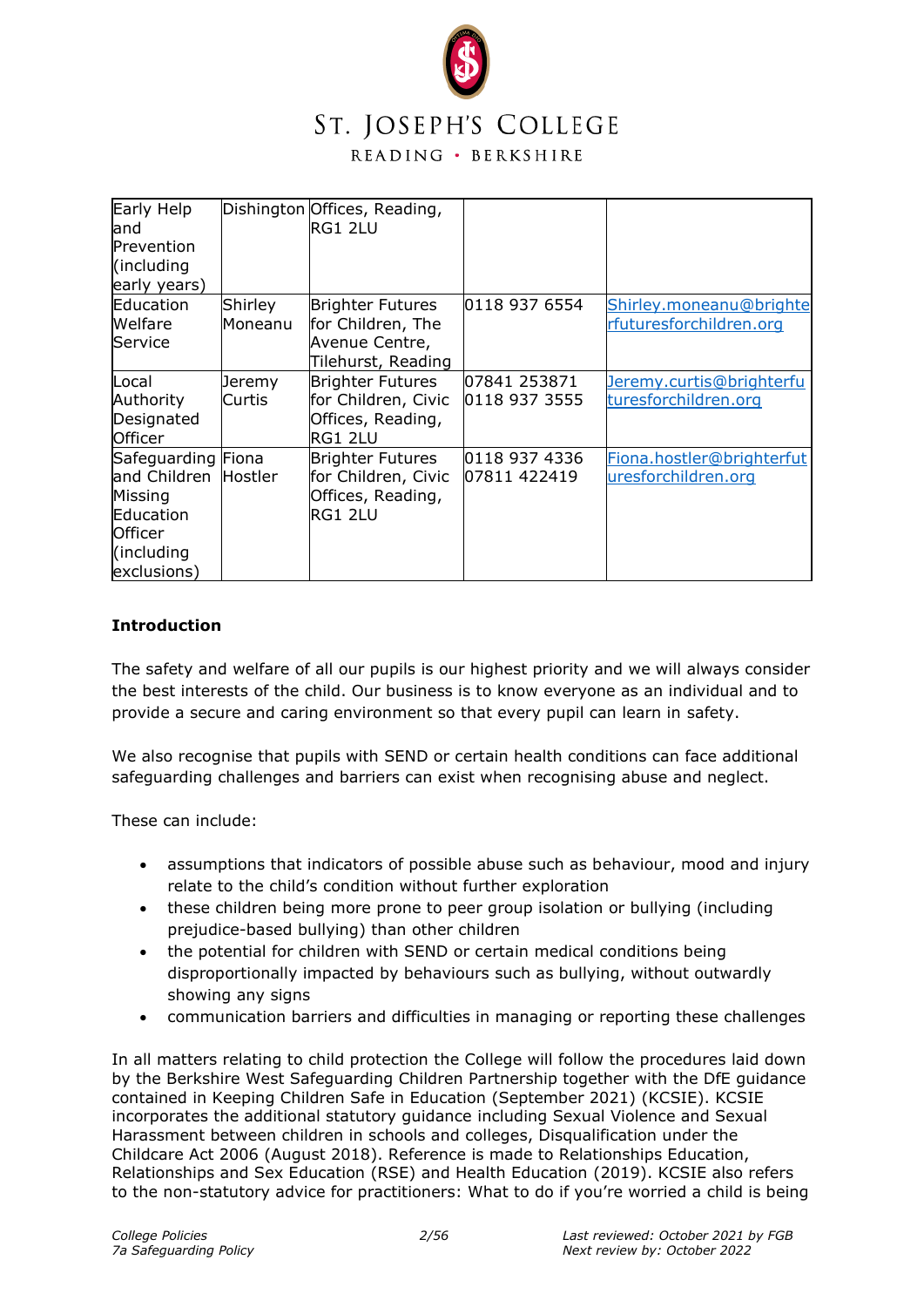

READING · BERKSHIRE

abused (March 2015). Working Together to Safeguard Children (July 2018) (WT). WT refers to the non-statutory advice: Information sharing (July 2018) and the Data Protection Act 2018 and the General Data Protection Regulation (GDPR). Revised Prevent Duty Guidance: for England and Wales (April 2021) (Prevent). Prevent is supplemented by non-statutory advice and a briefing note: The Prevent duty: Departmental advice for schools and childcare providers (June 2015). The use of social media for on-line radicalisation (July 2015). Child Missing Education (September 2016) refers to the statutory guidance for local authorities in terms of children missing education (CME).

[KCSIE \(September](https://assets.publishing.service.gov.uk/government/uploads/system/uploads/attachment_data/file/912592/Keeping_children_safe_in_education_Sep_2020.pdf) 2021)

[Sexual violence and sexual harassment between children in schools and colleges](https://www.gov.uk/government/publications/sexual-violence-and-sexual-harassment-between-children-in-schools-and-colleges) (September 2021)

[Disqualification under the Childcare Act 2006 \(August 2018\)](http://www.gov.uk/government/publications/disqualification-under-the-childcare-act-2006)

[What to do if you're worried a child is being abused \(March 2015\)](http://www.gov.uk/government/publications/what-to-do-if-youre-worried-a-child-is-being-abused--2)

[Working Together to Safeguard Children 2018 \(July 2018\)](https://www.gov.uk/government/publications/working-together-to-safeguard-children--2)

[Information sharing \(July 2018\)](https://www.gov.uk/government/publications/safeguarding-practitioners-information-sharing-advice)

[The Prevent Duty \(April](https://www.gov.uk/government/publications/prevent-duty-guidance) 2021)

[The Prevent duty: Departmental advice for schools and childminders \(June 2015\)](http://www.gov.uk/government/publications/protecting-children-from-radicalisation-the-prevent-duty)

[The use of social media for on-line radicalisation \(July 2015\)](http://www.gov.uk/government/publications/the-use-of-social-media-for-online-radicalisation)

[Child Missing Education \(September 2016\)](https://www.gov.uk/government/publications/children-missing-education)

[Relationships Education, Relationships and Sex Education \(RSE\) and Health Education](https://assets.publishing.service.gov.uk/government/uploads/system/uploads/attachment_data/file/908013/Relationships_Education__Relationships_and_Sex_Education__RSE__and_Health_Education.pdf)  [\(2019\)](https://assets.publishing.service.gov.uk/government/uploads/system/uploads/attachment_data/file/908013/Relationships_Education__Relationships_and_Sex_Education__RSE__and_Health_Education.pdf)

Our whole College approach to safeguarding means that all members of staff have a duty to safeguard our pupils' welfare and must therefore familiarise themselves and comply at all times with this policy. This includes a duty both to children in need and to children at risk of harm, as well as preventing impairment of children's mental and physical health.

All staff must read at least Part 1 of the statutory 'Keeping Children Safe in Education' guidance. Staff are also asked to read Further information from Annex B of Keeping Children Safe in Education on domestic abuse, upskirting, peer on peer abuse, sexual violence and harassment, CCE, CSE, HBV, FGM, Forced marriage and the Prevent Duty. All College staff must be aware that safeguarding incidents can happen at any time and anywhere and are required to be alert to any possible concerns. All staff should be aware that safeguarding incidents and/or behaviours can be associated with factors outside the school or college and/or can occur between children outside of these environments. All staff, but especially the designated safeguarding lead (and deputies) should consider whether children are at risk of abuse or exploitation in situations outside their families.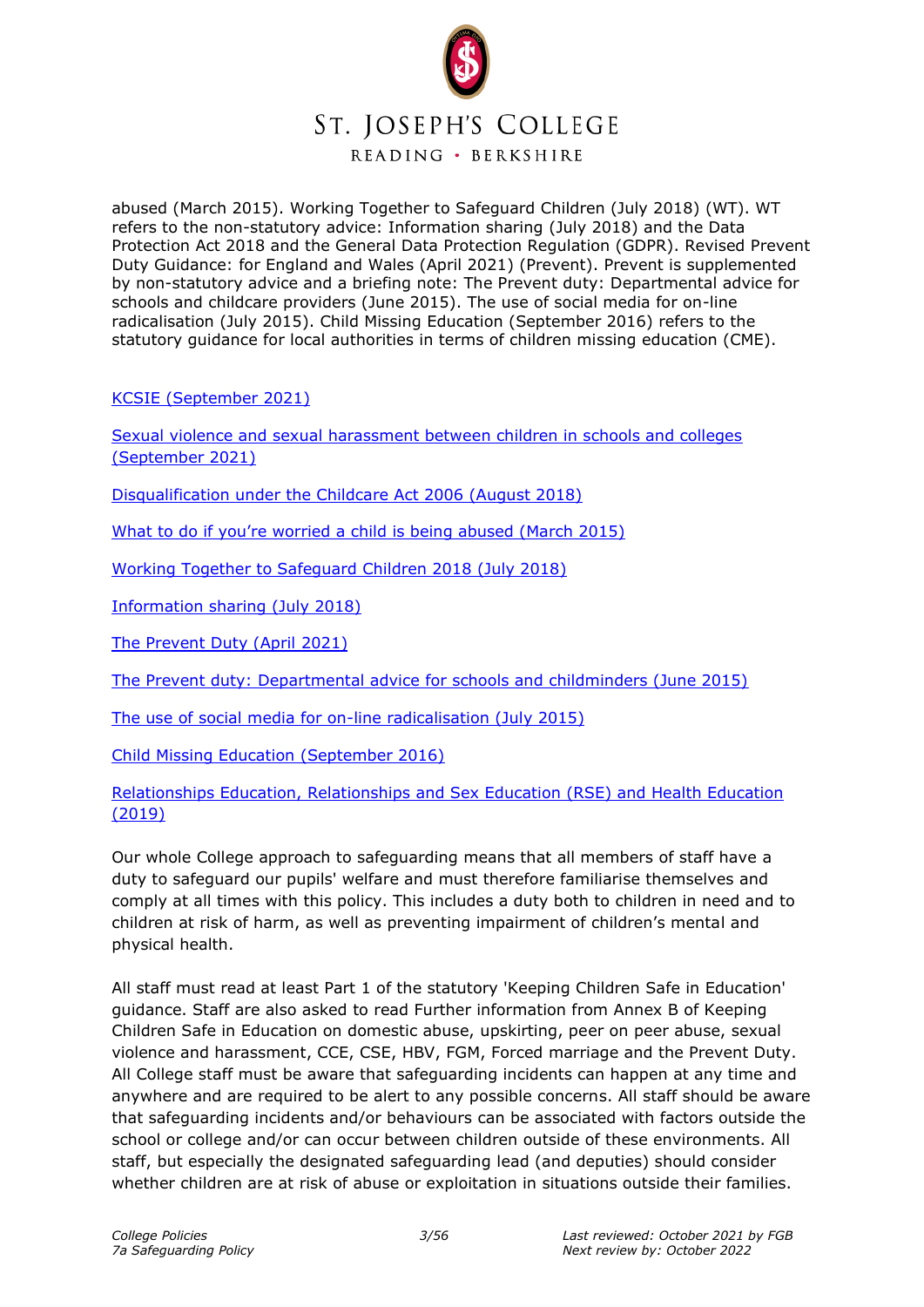

Extra-familial harms take a variety of different forms and children can be vulnerable to multiple harms including (but not limited to) sexual exploitation, criminal exploitation, and serious youth violence.

All Staff are encouraged to read 'Protecting children from radicalisation: the 'Prevent [duty'](https://www.gov.uk/government/publications/protecting-children-from-radicalisation-the-prevent-duty) and [What to do if you're worried a child is being abused \(March 2015\)](http://www.gov.uk/government/publications/what-to-do-if-youre-worried-a-child-is-being-abused--2).

# **WHAT IS CHILD ABUSE?**

The KCSIE definition of abuse is:

a form of maltreatment of a child. Somebody may abuse or neglect a child by inflicting harm or by failing to act to prevent harm. Children may be abused in a family or in an institutional or community setting by those known to them or, more rarely, by others. Abuse can take place wholly online, or technology may be used to facilitate offline abuse. Children may be abused by an adult or adults or by another child or children.

Abuse can be:

- physical abuse;
- emotional abuse;
- sexual abuse; and/or
- neglect.

Staff must read Appendix 1 of this policy for further detail of the types of abuse and possible signs of abuse.

A copy of KCSIE Part 1 and Annex B is also included as Appendix 2.1 and must also be read by staff. A list of possible signs and indicators of abuse are included in Appendix 2.2 with a more detailed document available from the DSL.

# **TRANSPARENCY**

St Joseph's College prides itself on its respect and mutual tolerance. Parents/guardians have an important role in supporting St Joseph's College. Copies of this policy, together with our other policies relating to issues of child protection are on our website and we hope that parents and guardians will always feel able to take up any issues or worries that they may have with the College. Allegations of child abuse or concerns about the welfare of any child will be dealt with consistently in accordance with this policy. Open communications are essential.

# **SAFER EMPLOYMENT PRACTICES**

All staff in the College have read both the latest update to KCSIE Part 1 and Annex B. A declaration form confirming this is signed by all staff working in the College and these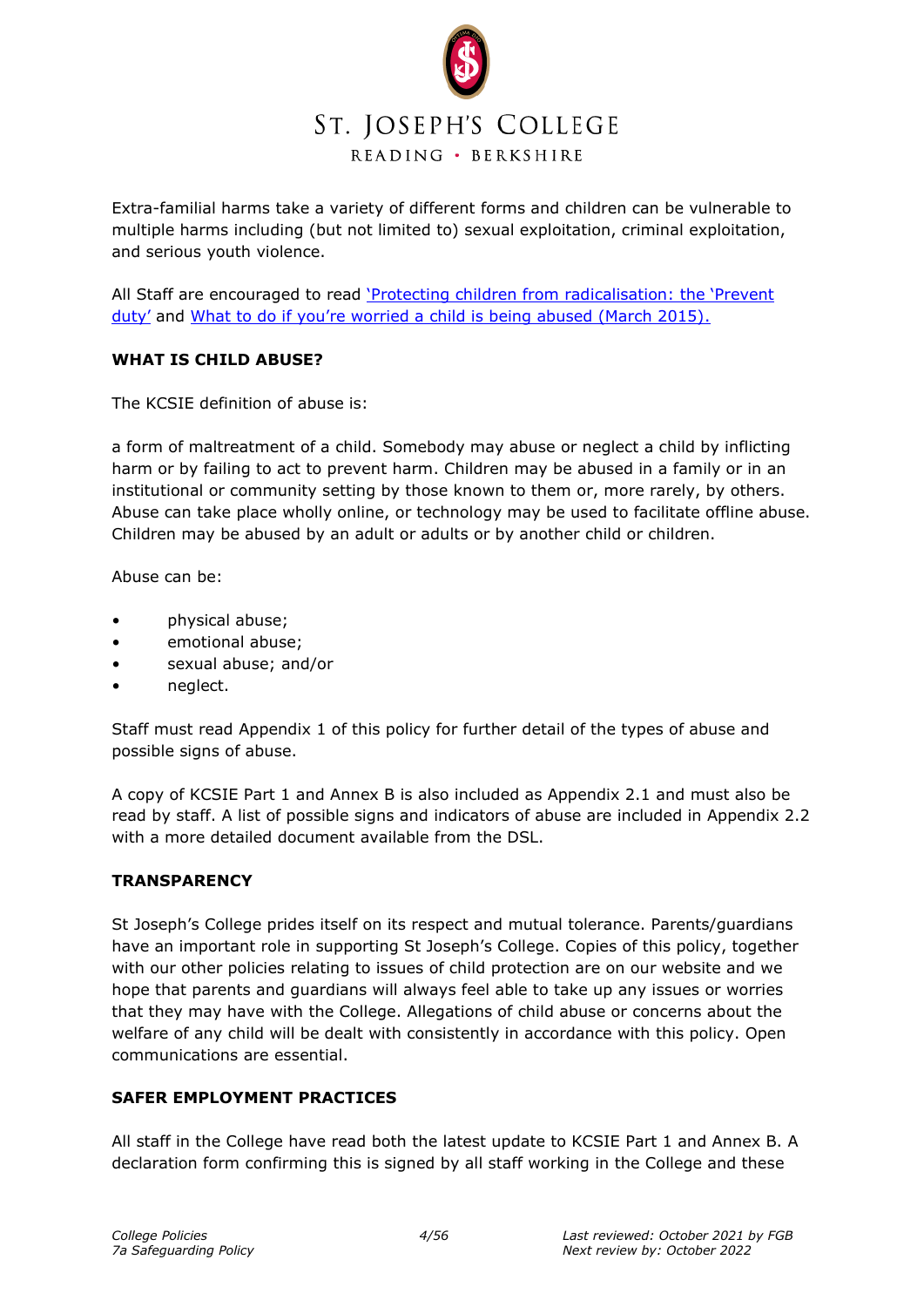

are retained by the HR Coordinator. All staff have also complete online training in safeguarding annually.

St Joseph's College follows the Government's recommendations for the safer recruitment and employment of staff who work with children and acts at all times in compliance with the Independent School Standards Regulations. The Head and the Bursar have completed the training for the safer recruitment process.

In line with Part 3 of the DfE's guidance 'Keeping Children Safe in Education' (KCSIE 2021), the governing body prevents people who pose a risk of harm from working with pupils by adhering to statutory responsibilities to check all staff who work with children, taking proportionate decisions on whether to ask for any checks beyond the minimum required, and ensuring volunteers are appropriately supervised.

The College works with external agencies where appropriate including inter-agency working on the part of the DSL and attendance at strategy meetings.

As part of carrying out safe recruitment procedures under KCSIE, members of the teaching and non-teaching staff at the College including part-time staff, temporary and supply staff, and visiting staff, such as musicians and sports coaches are subject to the necessary statutory child protection checks before starting work. For most appointments, an enhanced DBS (Disclosure and Barring Service) check with 'barred list' information will be appropriate. A DBS certificate will be obtained from the candidate before or as soon as practicable after appointment. Alternatively, if the applicant has subscribed to it and gives permission, the College may undertake an online update check through the DBS Update Service.

Further to the DBS check, anyone appointed to carry out teaching work will require an additional check to ensure they are not prohibited from teaching by order of the Secretary of State. Those undertaking management posts will be subject to Prohibition from Management of Independent Schools checks.

All governors, volunteers and contractors working regularly during term-time (such as contract catering staff) are also subject to the statutory DBS checks. Confirmation is obtained that appropriate child protection checks and procedures apply to any staff employed by another organisation and working with the school's pupils at school or on another site.

Should the College develop concerns about an existing staff member's suitability to work with children; it will carry out all relevant checks as if the individual were a new member of staff.

The Governors Safeguarding Committee facilitates a whole College approach to safeguarding, ensuring safeguarding and child protection are at the forefront and underpin all relevant aspects of process and policy development. They are responsible for the ongoing review College's polices relating to safeguarding annually and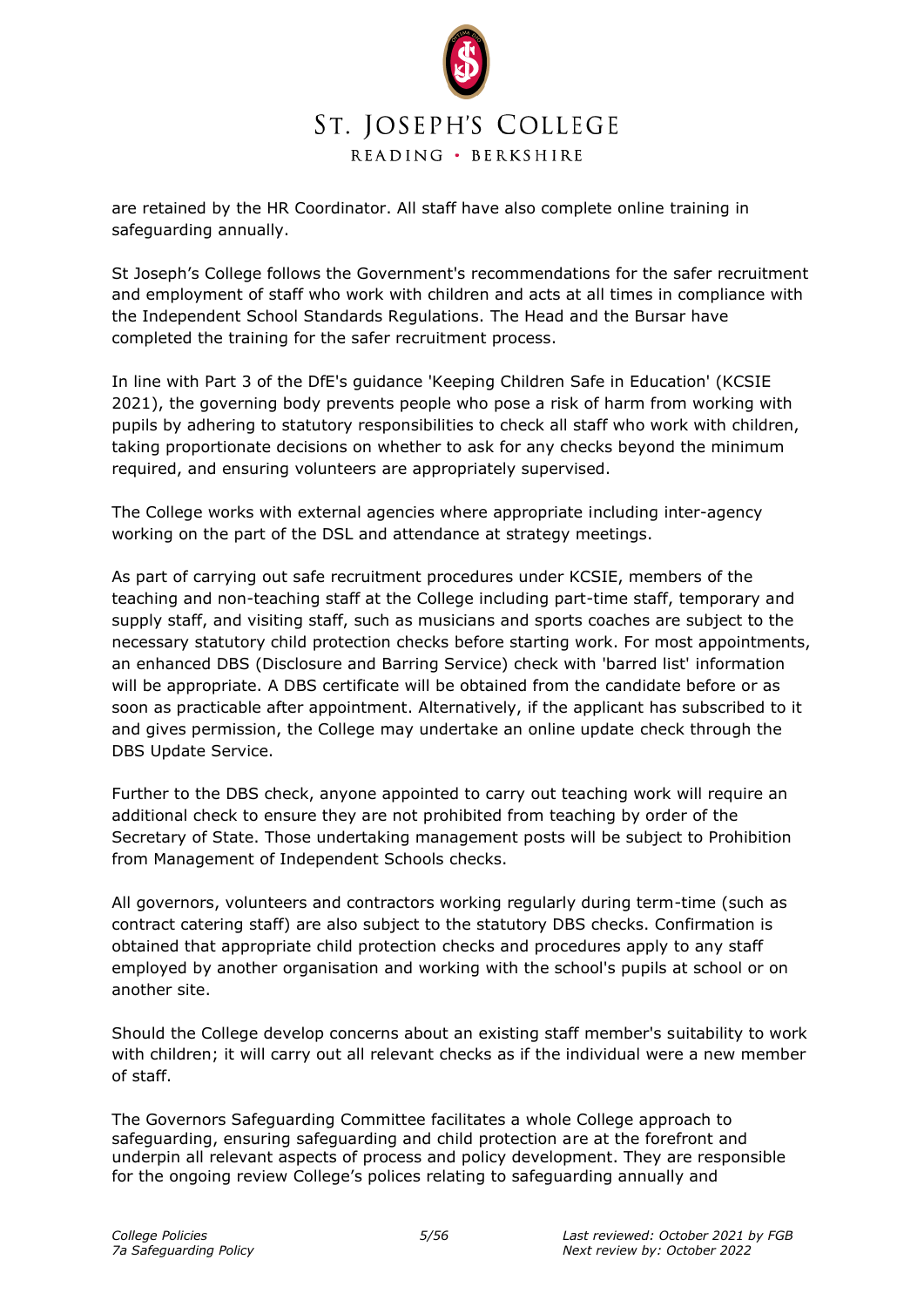

recommending their adoption by the Board, as necessary. The College Safeguarding Policy is reviewed annually by the Full Governing Board.

Please also refer to the College Recruitment Policy and Safer Recruitment policies for further details.

# **RAISING AWARENESS**

Mrs Hilary Buckle is the liaison governor for safeguarding issues. Her contact details can be obtained from the Senior School reception: 0118 966 1000 or the Head's PA.

The role of the designated governor is to liaise with the local authority in case of allegations against the Head or a member of the Governing Body. The Governors Safeguarding Committee carry out an annual review of the College Safeguarding Policy and procedures with day-to-day issues being delegated to the Head and the designated safeguarding leads. The Governors Safeguarding Committee is responsible for:

- reviewing the Safeguarding Policy and procedures for and the efficiency with which the safeguarding duties have been discharged
- ensuring that any deficiencies or weaknesses in safeguarding arrangements are remedied without delay
- approving amendments to safeguarding arrangements in the light of changing Regulations or recommended best practice

We recognise that the College plays a significant part in the prevention of harm to our pupils by providing good lines of communication with trusted adults, supported friends and an ethos of protection. We include within this the emotional wellbeing of our pupils and recognise the role College plays in recognising and protecting our children who may be vulnerable to radicalisation or exposed to extremist views.

# **DESIGNATED SAFEGUARDING LEAD AND DEPUTIES**

Natalia Jwaideh (College Deputy Head Pastoral), is part of the Senior Leadership Team and is the Designated Safeguarding Lead for the College, including being the designated safeguarding lead for EYFS.

The DSL has a job description for the safeguarding roles and key activities. The DSL's role is to ensure that each member of staff has access to and is aware of and understands the College safeguarding policy and procedures.

Sharon Boccaccini (College Deputy Head Prep), Tanya Bobela (Head of Seniors Year 7- 11), Dale Baker (Senior Sports Coach, Head of House, Head of Extended Day and Holiday Club) and Rebecca Chesworth (Manager of the Early Year Centre) are Deputy DSLs.

They have been fully trained for the demands of this role in child protection and interagency working. Both the DSL and the deputies regularly attend courses with child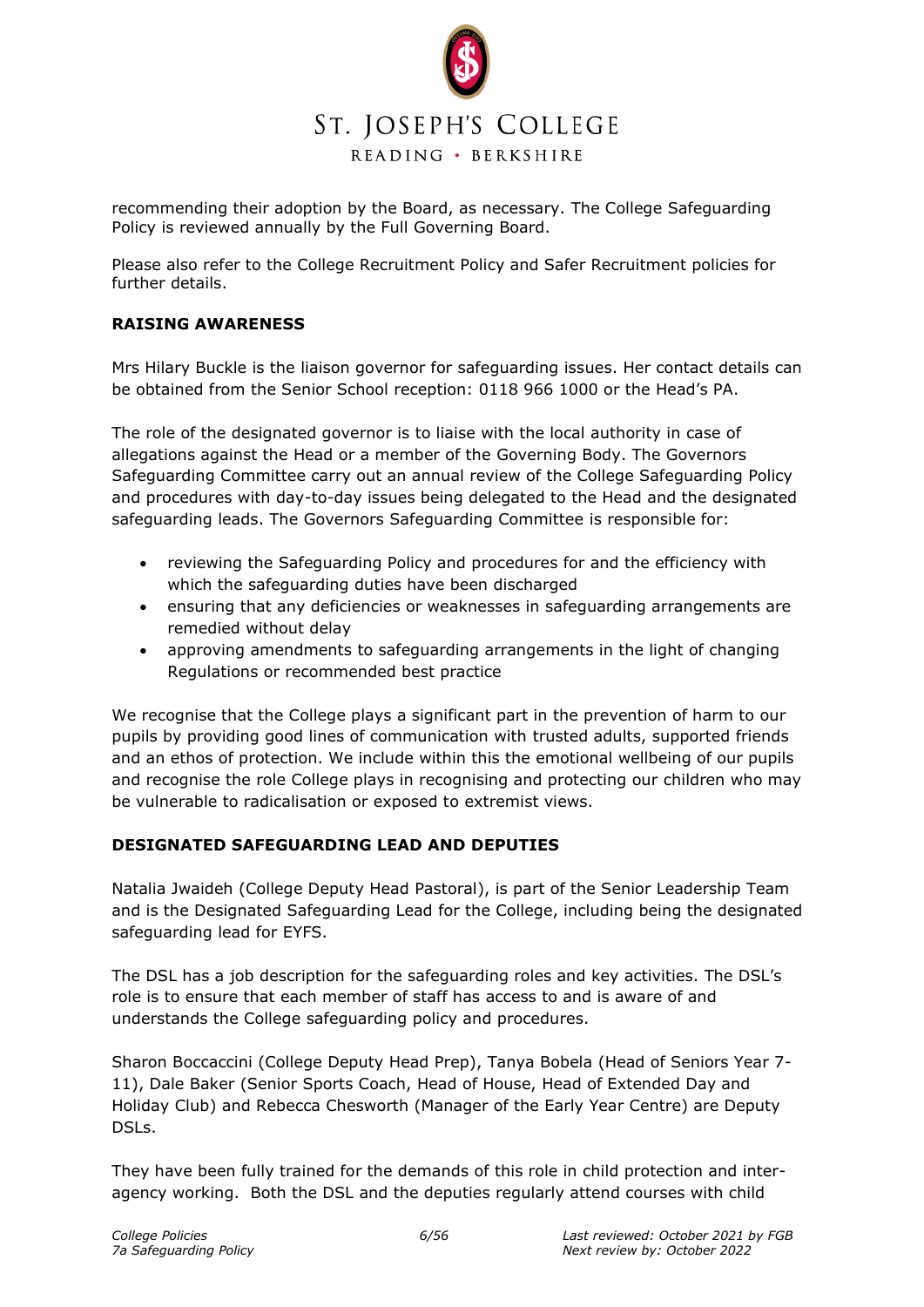# ST. JOSEPH'S COLLEGE

READING · BERKSHIRE

support agencies to ensure that they remain conversant with best practice. The DSL and deputies receive regular updates via E Bulletins from the NSPCC and correspondence from the Berkshire West Safeguarding Children Partnership (BWSCP's). They undergo refresher training every two years, which includes Local agency working protocols and training in the BWSCP's approach to the Prevent Duty. Their training meets the requirements of the DfE's 'Keeping Children Safe in Education' (KCSIE).

The DSL and/or the deputy DSLs can be contacted at any time via the College on 0118 966 1000 or by email, details can be found on the first page of this policy.

The DSL maintains close links with the BWSCP's for Reading and reports at least once a half term to the Safeguarding governor on the child protection issues outlined above, once a term to the Governors Safeguarding Committee and at least once a year to the whole Board.The DSL and Deputy DSLs receive focused training to support learning and understanding of the ever-changing landscape of safeguarding which is underpinned by legislation and guidance and includes issues such as radicalisation. The College records on child protection are kept in a secure online platform (CPOMS), and are categorised separately from routine pupil records. Access is restricted to the DSL, Deputy DSLs and the Head.

The College also has the following staff who receive training to have responsibility for the welfare and progress of looked-after children, as appropriate:

- College Deputy Head Pastoral natalia.jwaideh@sjcr.org.uk
- College Deputy Head Prep sharon.boccaccini@sjcr.org.uk
- Head of Seniors tanya.bobela@sjcr.org.uk More information on the role of the DSL and Deputies can be found in Appendix 3

# **INDUCTION OF NEW STAFF, GOVERNORS AND VOLUNTEERS IN SAFEGUARDING**

We believe that a comprehensive induction programme helps all of our new members of staff to settle into St Joseph's College as quickly as possible and to start to make an effective contribution. Every new member of staff is given an induction programme that is tailored to his or her roles and responsibilities.

All new teaching and non-teaching staff are allocated a mentor in their first year whose role is to provide informal support and assistance. Organisation and regularity of meetings will depend on experience and nature of role of member of staff and the support they are receiving from other colleagues, including the Head of Department, Head of Year or Head of Section. The areas to be covered within meetings for teaching staff are listed in the staff handbook.

At all meetings with Mentors there will be an opportunity for new staff to raise issues and gain advice and help from experienced staff familiar with the practices of St Joseph's College.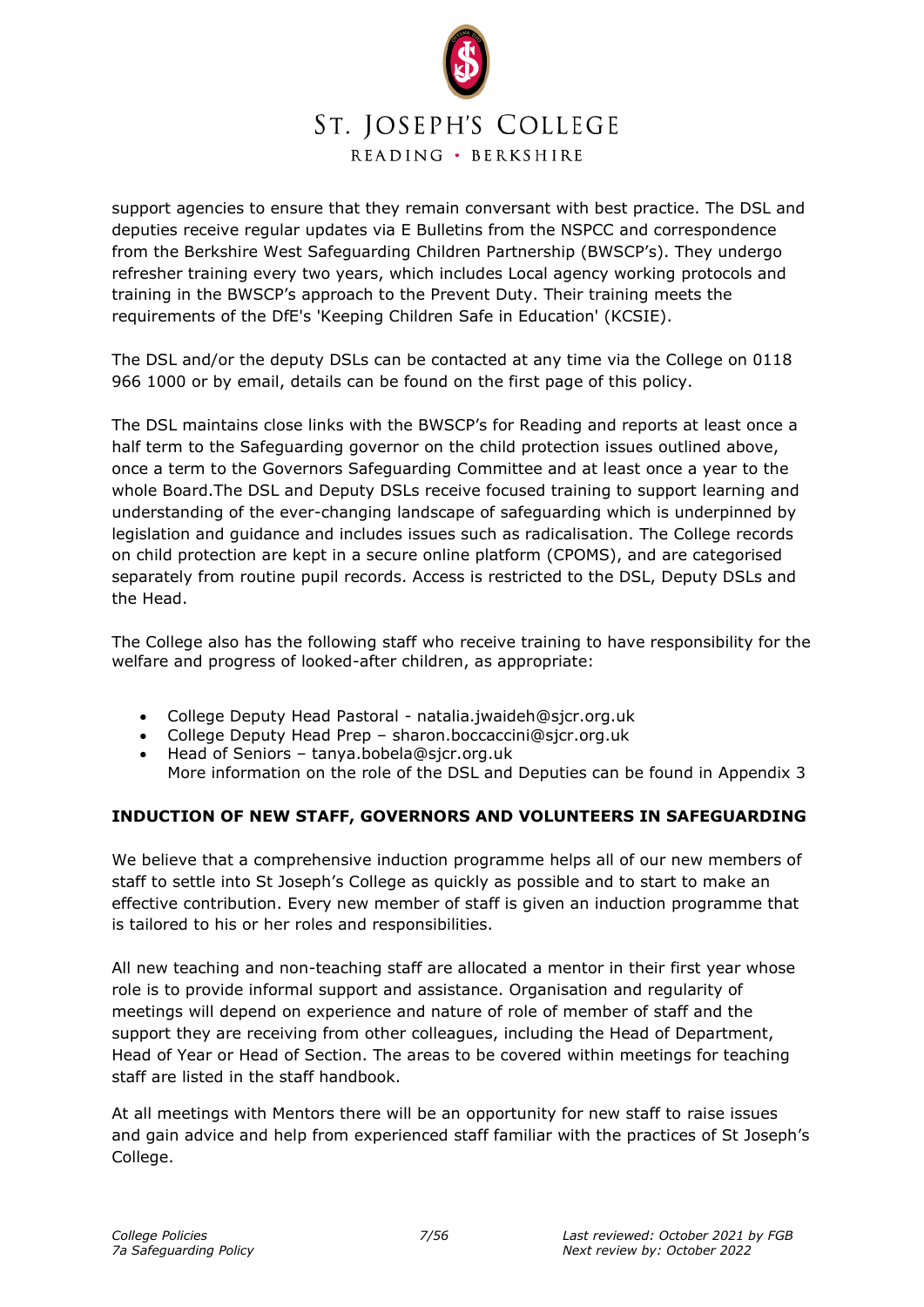

Every new member of the teaching and non-teaching staff, including new peripatetic musicians and sports coaches, and trustees, governors and volunteers are required to attend a training session on safeguarding. These sessions are organised by Mrs Natalia Jwaideh, our Designated Safeguarding Lead (DSL) and these will be held prior to any interaction with children. Similar training is offered to all governors and to the parents who help with activities that bring them into contact with children. The DSL is responsible for ensuring that Thomas Franks, the firm that runs our catering, and TK Travel, the firm that runs our transport to and from the College, receive the school's policy on Safeguarding and the Staff Code of Conduct and are briefed annually on the safeguarding procedures within the College and are given the opportunity to ask questions and raise issues. The only adults who work or visit the school who are exempted from this requirement are:

- Night-time cleaners whose hours of work mean that they do not have contact with pupils.
- Occasional visitors, including occasional lecturers and contractors, who sign in and are given security badges by our Receptionists, who draw their attention to the Fire Safety and Safeguarding guidance on the rear of these badges and who are subsequently escorted throughout their visit.
- Contractors working on a designated site that is physically separated from the rest of the school who are required to sign in and out at their site office and to wear security badges at all times.

Child protection is our top priority; every member of staff needs to be confident that they understand their role in:

- Keeping children safe
- Promoting the welfare of pupils
- Promoting equal opportunities and inclusion
- Preventing bullying and harassment

Everyone is required to take part in the training no matter what their previous background or level of expertise. Refresher training for all staff is held regularly in line with advice from the Berkshire West Safeguarding Children Partnership.

Our induction training will tell you about:

- $\triangleright$  Our pupil welfare systems including the roles of the following:
	- the liaison governor for child protection issues and chair of the Safeguarding Committee
	- the Senior Leadership Team and the DSL
	- weekly pastoral meetings including the College Deputy Head Pastoral, Heads of Section and Prep Pastoral Lead
	- the regular monitoring arrangements by the Head of Year and Heads of **Section**
	- the role of the College Chaplain and Primary Mental Health Worker
		- pastoral support stages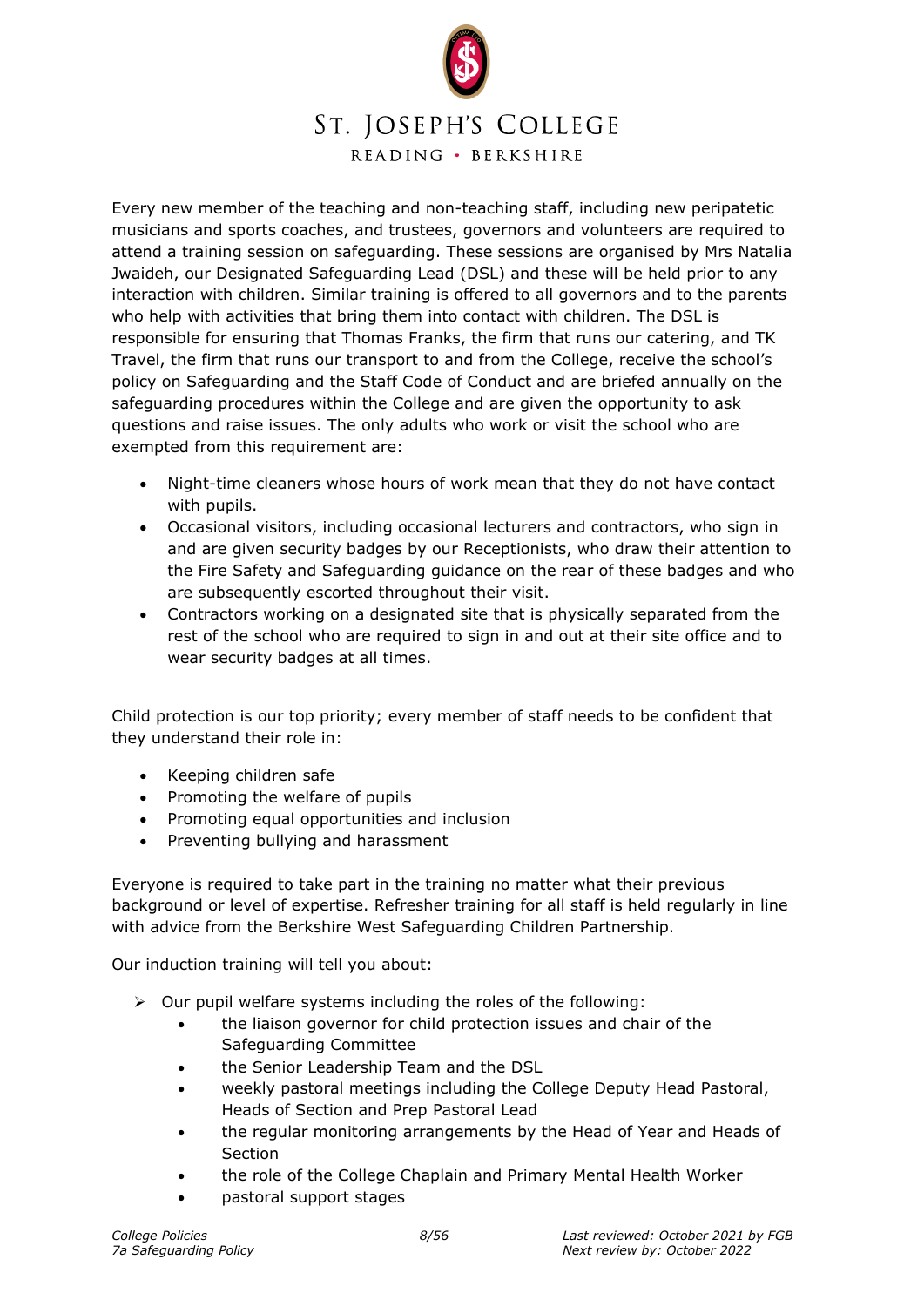# ST. JOSEPH'S COLLEGE

READING · BERKSHIRE

- the prefect system and the training in leadership given to senior pupils
- the role of the school council
- our partnerships with parents and guardians
- CPOMS Pastoral and Safeguarding Reporting and Management System

We will describe our arrangements for providing additional support for pupils with special educational needs and disabilities (SEND).

➢ The Legal Framework for our Child Protection and Anti-Bullying Policies

We describe this briefly and our policies cover:

- Anti-bullying
- Behaviour
- Disability, Special Education Needs and Learning Difficulties
- Equal Opportunities
- Educational Visits
- Safer recruitment of staff, covering our procedures in recruiting, checking that our staff are suitable and qualified for their roles, and that the statutory child protection checks have been carried out.
- Arrangements for checking governors, volunteers, contractors' staff, volunteers and adult members of the households of staff accommodated on-site.
- The safe supervision of visitors
- Keeping Children Safe in Education
- Working Together to Safeguard Children
- Obligations under The Childcare (Disqualification) Regulations 2018

Teaching staff have a particular responsibility for supervising pupils and ensuring that they behave with consideration and good manners at all times; but all staff need to be made aware of the school's policies in these areas. All staff are reminded of their important role in building positive relationships, identifying risks and keeping everyone safe. We cover internet and technological bullying and the potential risks (as well as benefits) of the internet and social networking sites. We train staff in being alert to the signs of bullying or children at risk of radicalisation. Training includes awareness to equip staff to identify children at risk of being drawn into terrorism.

➢ Understanding Challenging Behaviour

We draw upon national guidance relating to the safeguarding and protection of children, the signs of abuse, and the duties of staff, as well as the role of specialist agencies. We explain our expectations of how they must respond in a difficult situation and why they cannot promise confidentiality to a pupil.

➢ The School's Policies on Safeguarding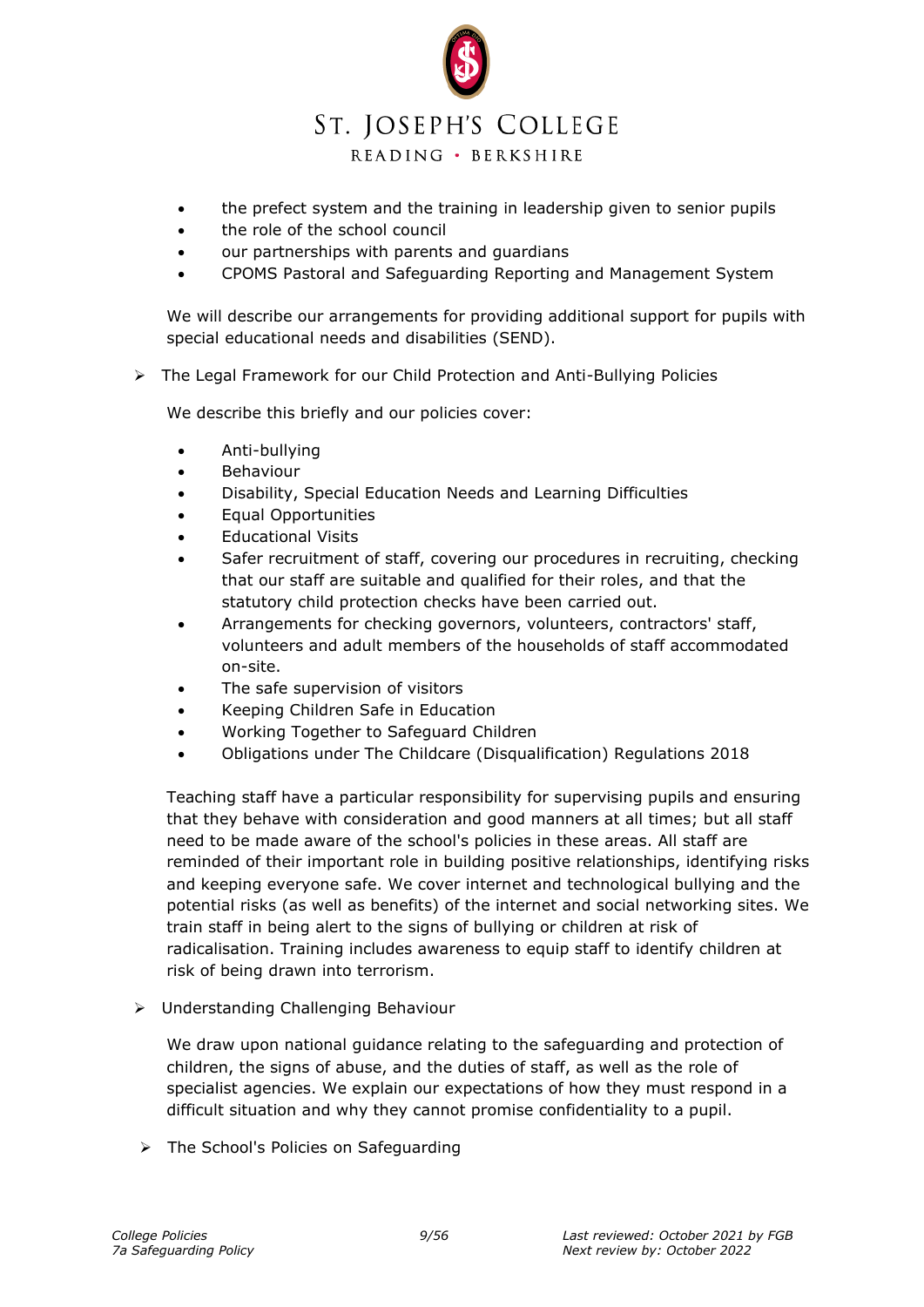

All new staff as part of their induction will be expected to become familiar with our policies on:

- **Safeguarding**
- Staff Code of Conduct
- Missing Child
- Behaviour, Rewards and Sanctions
- Mental Health and Wellbeing
- Whistle-blowing
- E-Safety
- Mobile Devices

Copies of these documents can be found on our website. We also draw upon official guidance, such as 'Keeping Children Safe in Education'. **Please note that all staff and volunteers will be required to have read Part 1 of Keeping Children Safe in Education and Annexe B, and to have completed the Educare on-line training in Safeguarding and Child Protection.**

➢ Visitors and Site Security

This covers the need for visitors to be signed in at Reception and to be escorted about the school.

➢ Effective Record Keeping

Why effective record keeping matters.

➢ Refresher Training

The session concludes with reminding staff that refresher training is given annually and by inviting all staff, Governors and volunteers to provide a certificate to show that they have completed the training session.

# **TRAINING OF ALL STAFF & GOVERNORS**

All Governors receive safeguarding training every three years and are equipped with the knowledge to fulfil their various roles.

The Head and all staff attend annual refresher training in line with advice from the Berkshire West Safeguarding Children Partnership. Training includes a review of the College Safeguarding Policy including the staff code of conduct, the College Whistleblowing Policy, awareness training to equip staff to identify children at risk of being drawn into terrorism, the identity of the DSL and a copy of Part 1 of KCSIE with Annex B.

All staff receive a safeguarding update every half term from the DSL with any updates or relevant information from agencies such as Berkshire West Safeguarding Children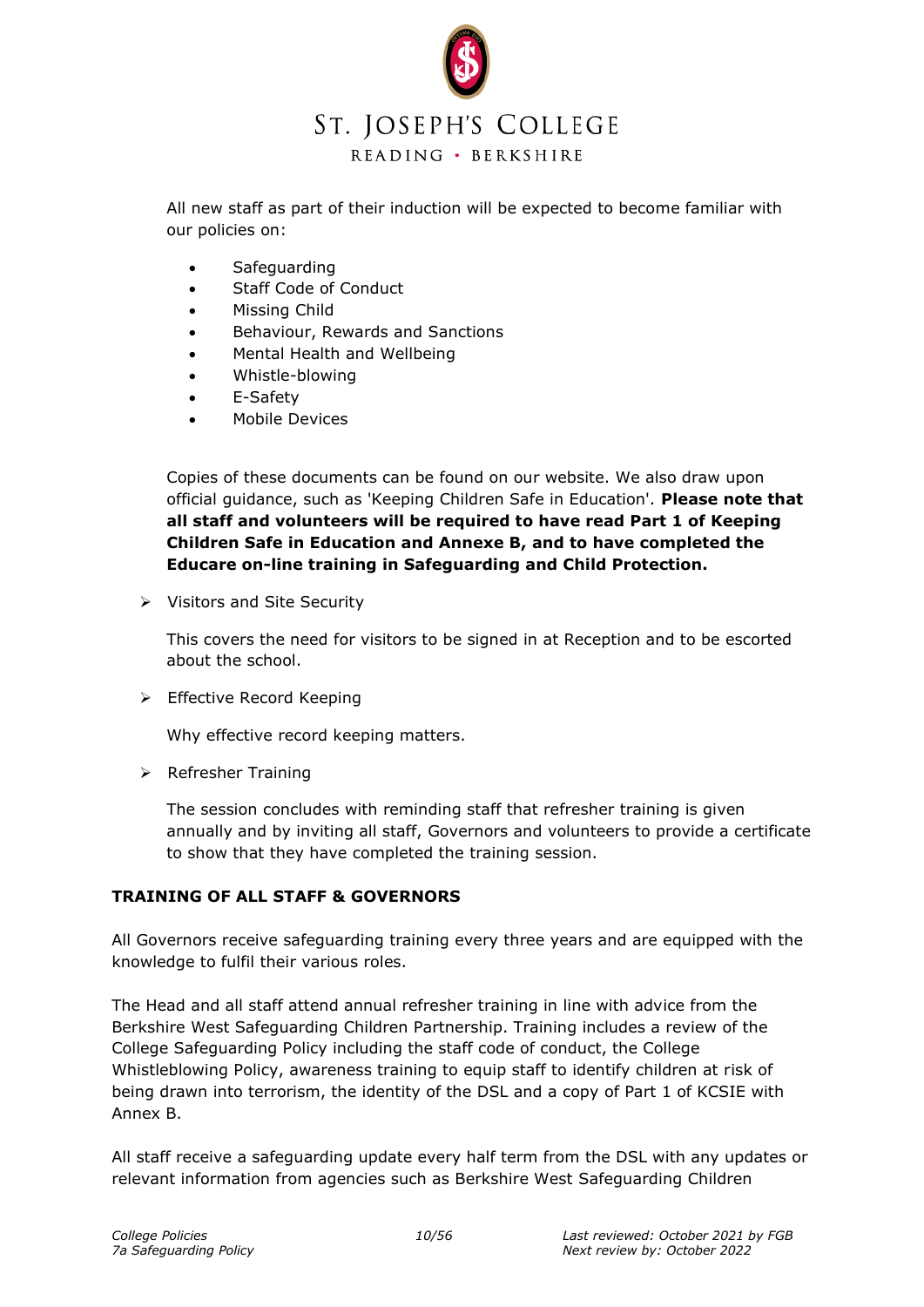

Partnership, NSPCC, Child Line etc. All of the safeguarding updates cover key topics and specific issues as outlined in KCSIE.

Training also promotes staff awareness of child sexual exploitation, forced marriage, female genital mutilation and online e-safety. Staff are made aware of the signs, symptoms and indicators of such practices and are required to take action without delay if such a practice is suspected. Opportunity is given for all staff to discuss the Policy and practice and make recommendations for changes where appropriate.

Further guidance is available on whistle blowing at [NSPCC Whistleblowing Advice Line.](https://www.nspcc.org.uk/what-you-can-do/report-abuse/dedicated-helplines/whistleblowing-advice-line/)

All staff must read and sign to confirm that they have read the College Safeguarding Policy, Staff Code of Conduct (covering all situations relevant to the school), College Behaviour Rewards and Sanctions Policy, Mental Health and Wellbeing Policy, Prevent Duty, External Visiting Speakers Policy and a copy of Part 1 of KCSIE (also Annex B for those working directly with children). All staff are required to complete and pass an online training module on Child Protection provided by Educare and the Prevent Duty. Further Educare modules are to be completed each year and as required.

Contact staff regularly in school will have basic safeguarding training from the DSL on school safeguarding procedures over and above training delivered by their company.

# **TECHNOLOGY**

The College guidelines on use of mobile phones, including use of cameras, is found in the Staff Code of Conduct. This applies to the whole College, including EYFS.

Policies are:

- Computer usage Policy
- Communications with pupils, including the use of Social Media
- Mobile device Policy
- Social media Policy for Staff
- E-Safety Policy

The breadth of issues classified within online safety is considerable, but can be categorised into four areas of risk:

- content: being exposed to illegal, inappropriate or harmful content, for example: pornography, fake news, racism, misogyny, self-harm, suicide, anti-Semitism, radicalisation and extremism
- contact: being subjected to harmful online interaction with other users; for example: peer to peer pressure, commercial advertising and adults posing as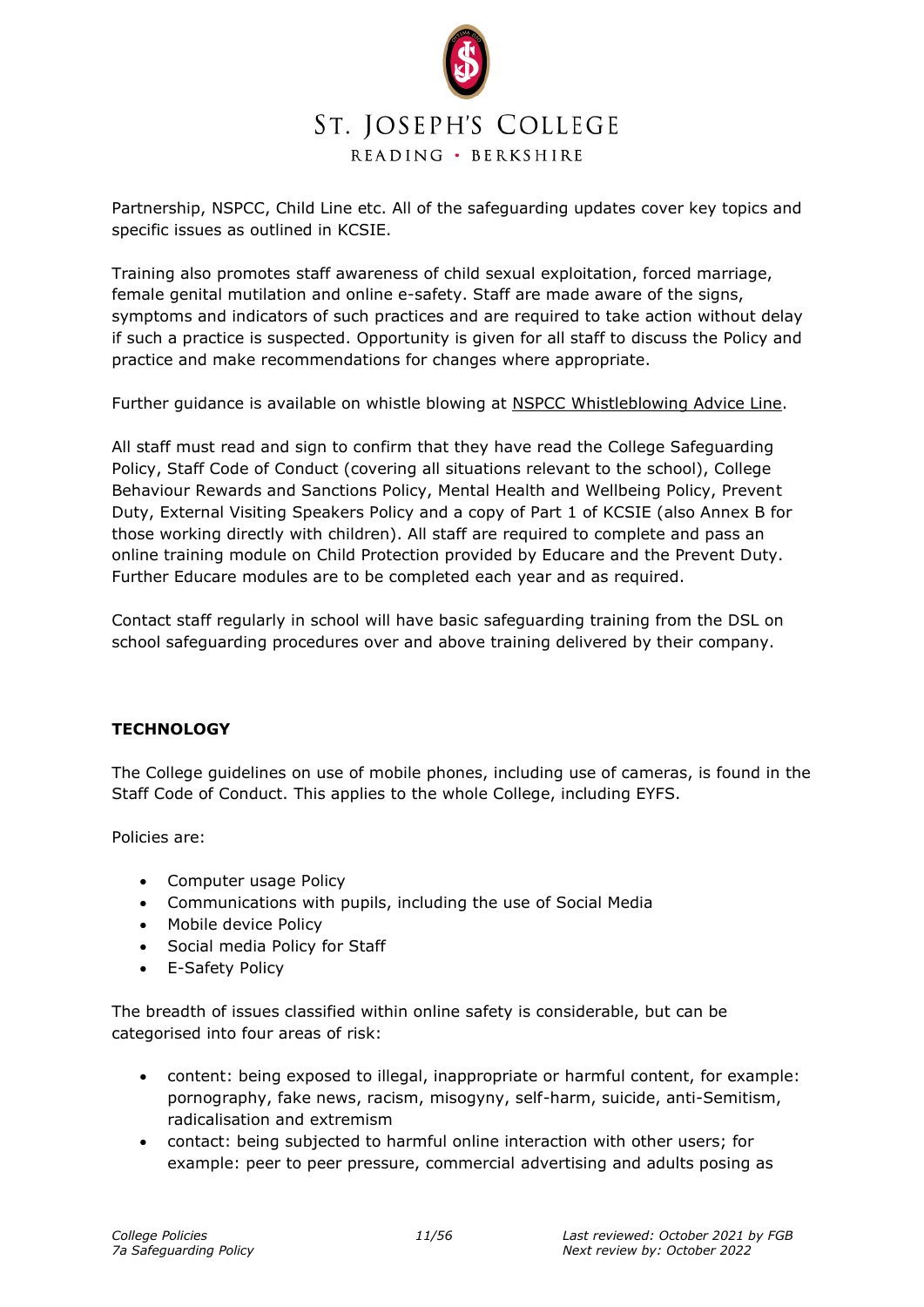

children or young adults with the intention to groom or exploit them for sexual, criminal, financial or other purposes

- conduct: personal online behaviour that increases the likelihood of, or causes, harm; for example, making, sending and receiving explicit images (e.g consensual and non-consensual sharing of nudes and semi-nudes and/or pornography, sharing other explicit images and online bullying; and
- commerce risks such as online gambling, inappropriate advertising, phishing and or financial scams.

The College has adequate filtering systems to ensure that the content is appropriate when pupils are accessing the internet. As a College we teach the pupils to understand why they need to behave responsibly if they are to protect themselves. The College technical staff have a key role in maintaining a safe technical infrastructure and in keeping abreast with the rapid succession of technical developments. They are responsible for the security of the College hardware system and its data. They monitor the use of the internet and emails and will report inappropriate usage to the Head, the Bursar or one of the College Deputy Heads.

Many pupils have access to unlimited 3G and 4G data via their mobile devices. As this is not within the confines of the filtering systems, it is important to note that the College has clear procedures for when pupils are allowed to access their mobile devices (please refer to the Mobile Device Policy).

The appropriateness of any filters and monitoring will be informed by the Prevent Duty Risk Assessment.

#### **Use of mobile devices by staff, visitors and volunteers – In Accordance with the Mobile Device Policy**

Mobile phones provide many benefits to school life, notably in improving health and safety through better communication with staff in more remote parts of the school grounds and off-site visit.

However, mobile phones, particularly those capable of taking pictures, also present a challenge to the school community to ensure that pupils are safeguarded in relation to the potential for improper use and also that their education is not impeded by the use of mobile phones at inappropriate times.

EYFS staff phones are kept secure in their areas and mobile phones may not be on view or in use when EYFS pupils are present.

On arrival at school, staff must switch their phones onto silent for the course of the school day. Whilst staff are permitted to use their phones during the school day, they must ensure this use does not prevent them from carrying out their professional duties.

Any mobile phones being used as contact phones for trips and visits, must be registered on the trip paperwork and risk assessments.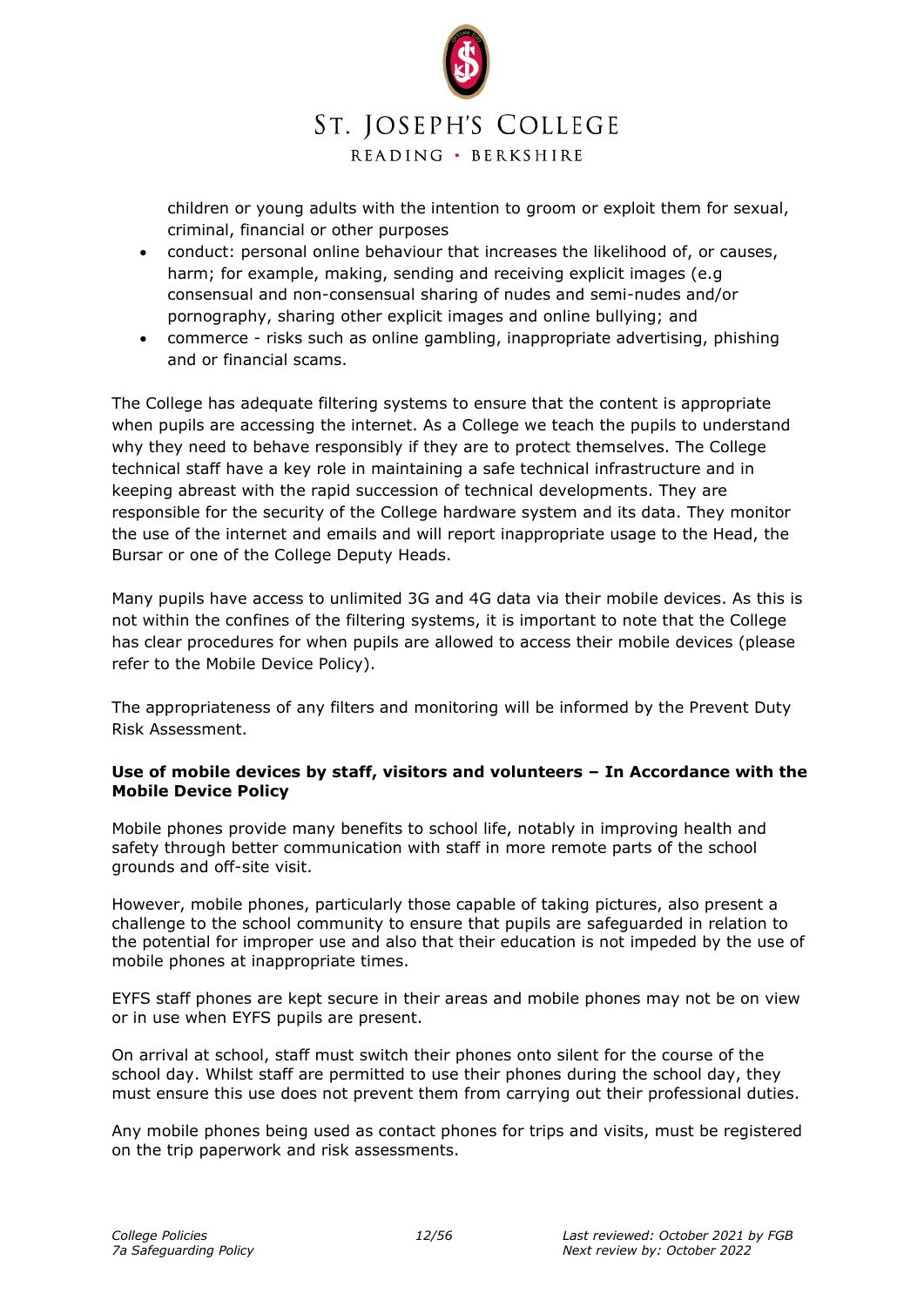

Staff use of mobile devices must be in accordance with this policy, the Taking Storing and Using images of children policy, and the Safeguarding policy.

# **STAFF OBLIGATIONS**

Further details are found in the Staff Code of Conduct, which must be read in conjunction with this policy.

#### **Disqualification from providing childcare or registration**

All staff in our school are required to notify the College immediately if there are any reasons why they must not be working with children. The DfE have removed disqualification by association for individuals working in schools in the 2018 updates. The Childcare (Disqualification) Regulations 2009 apply to those providing early years childcare or later years childcare, including before school and after school clubs, to children who have not attained the age of 8 and to those who are directly concerned in the management of that childcare.

The College takes its responsibility to safeguard children very seriously and any staff member who is aware of anything that may affect their suitability to work with children must notify the Head, the Bursar or one of the Deputy Heads immediately. This will include notification of any convictions, cautions, court orders, reprimands or warnings they may receive.

Staff who are disqualified from childcare or registration, may apply to Ofsted for a waiver of disqualification. Such staff may not be employed in the areas from which they are disqualified, or involved in the management of those settings, unless and until such waiver is confirmed. Please speak to the Head or the Bursar for more details. In the case of Educational Visits, the organisations visited have been checked for suitability to ensure the College's care for the safety of the pupils.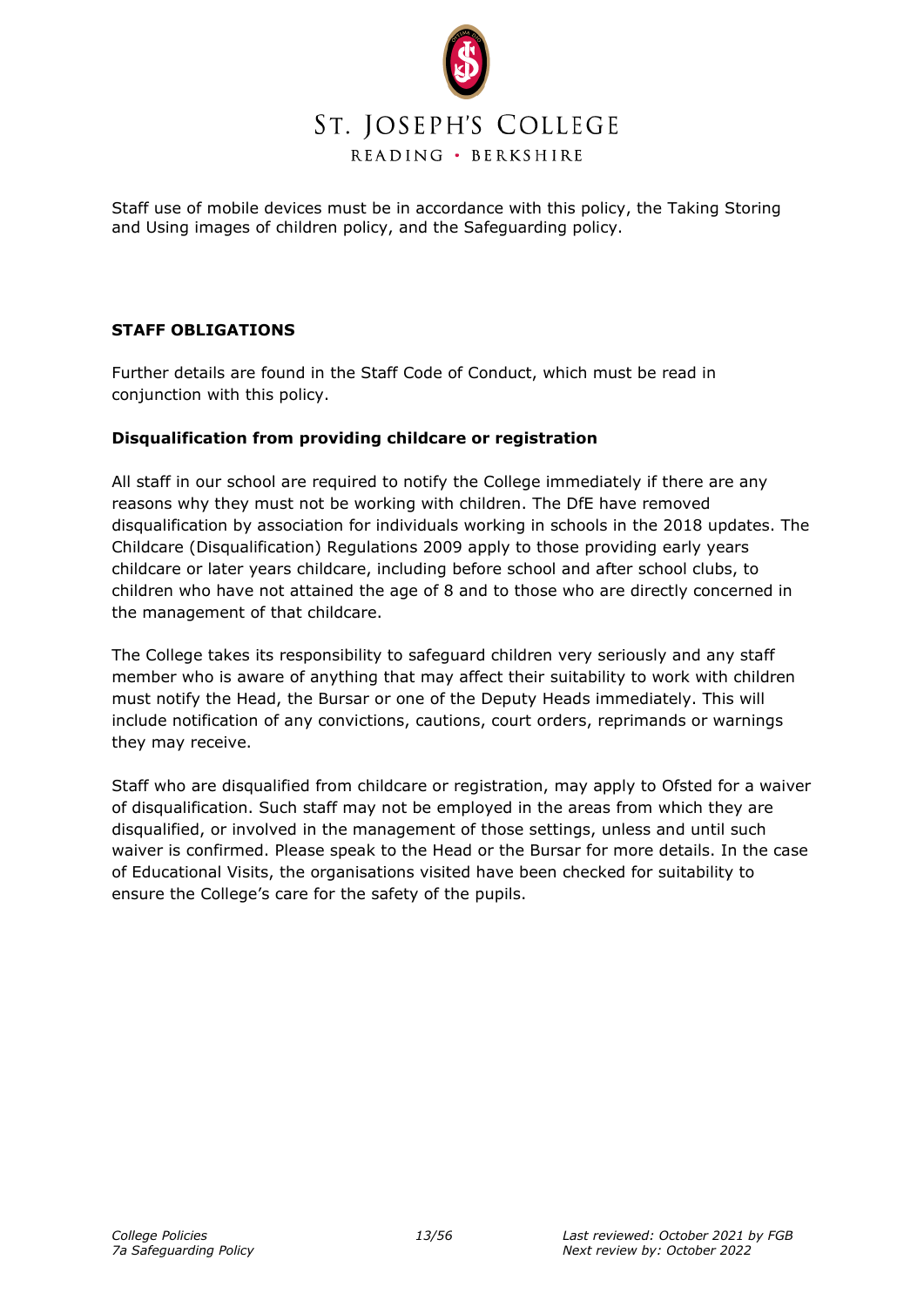

# **Visiting Speakers**

The College Visiting Speaker Policy sets out the requirements needed before a visit takes place. This includes an online search for suitability, with reference to the Prevent Duty and safeguarding matters. A checklist is completed by the member of staff responsible for booking the speaker and when completed, is kept by the Bursar alongside the Single Central Register.

# **Preventing radicalisation (the Prevent Duty)**

We recognise that it is a key role of the College to support children and that school may provide stability in the lives of children who may be at risk of harm. We also recognise that our pupils can be vulnerable and exploited by others. Staff will be alert to the signs of vulnerability and/or susceptibilities to any extremist indoctrination.

Staff acknowledge the need for a culture of vigilance to be present in the College to support safeguarding. This includes awareness and sensitivity to attitudinal changes of pupils which may indicate they are at risk of radicalisation.

Staff will consider the level of risk to identify the most appropriate referral, which could include reference to Channel or Children's Social Care. Contact details for support and advice on the Prevent Duty can be found below.

# **Thames Valley Prevent Duty Contacts:**

The Reading Channel Panel meets on a monthly basis to consider any referrals.

If you have a Prevent related concern and want some guidance you must contact:

the Prevent Officer at Thames Valley Police on 07788 307 178

Or

email [Preventreferrals@thamesvalley.pnn.police.uk](mailto:Preventreferrals@thamesvalley.pnn.police.uk)

This is managed daily during office hours Monday to Friday. A member of the Thames Valley Police Prevent Team will contact you to take further information or provide advice. The Reading Channel Panel meets on a monthly basis to consider any referrals. If you have immediate concerns or you need to contact outside of these hours please call 101 and ask for the on call Special Branch Sergeant.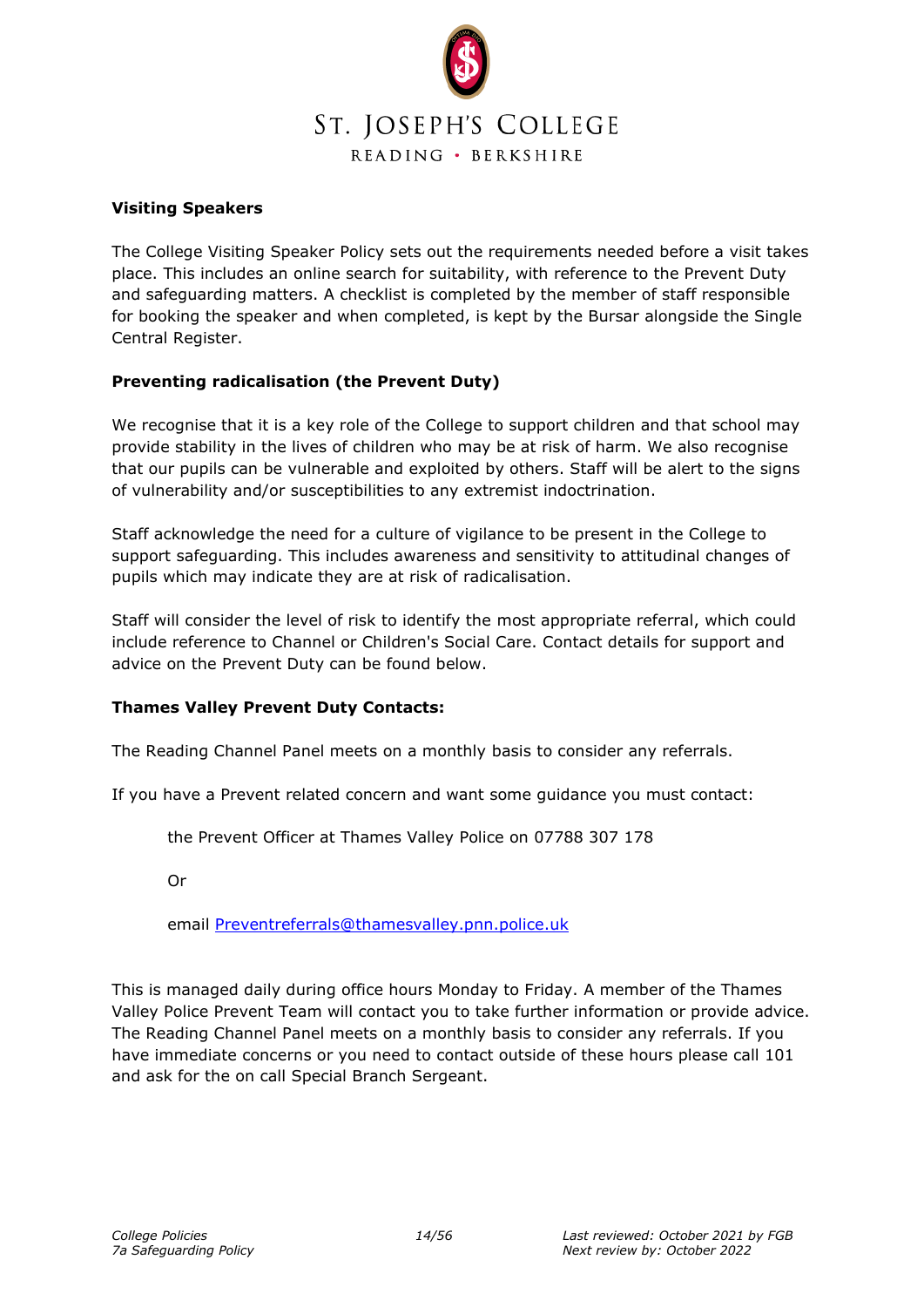

# **PROCEDURES FOR DEALING WITH ALLEGATIONS OR CONCERNS ABOUT A CHILD**

The College treats the safeguarding of the pupils in its care as the highest priority and recognises the important role it has to play in the recognition and referral of children who may be at risk. All our school staff are made aware of their duty to safeguard and promote the welfare of children in the school's care. Staff members are alerted to the particular potential vulnerabilities of looked after children.

If staff members have concerns about a child, they must have a conversation with the DSL (or in their absence either the Head or the Deputy Designated Safeguarding Leads) to agree a course of action, although any member of staff can make a referral to children's social care, they must inform the DSL, as soon as possible thereafter. If at any time, a child is in immediate danger or is at risk of harm a referral must be made to children's social care and/or the police immediately but must inform the DSL as soon as possible.

Every member of staff, including part-timers, temporary, visiting, contract and volunteer staff working in the College is required to report immediately instances of actual or suspected child abuse or neglect to the DSL. This includes alleged abuse by one or more pupils against another pupil. A written report must be completed at the earliest opportunity. In the absence of the DSL, the report must be made to either one of the Deputy DSLs or the Head.

Where there is a child protection concern, allegation or disclosure, a phone call will immediately be made to Reading Children's Single Point of Access/Children's Services of the child's home authority, or Emergency Duty Team if outside of office hours, to alert them to the situation.

The College local authority is Reading, who have partnered with Wokingham and West Berkshire to form the Berkshire West Safeguarding Children Partnership.

# <https://www.berkshirewestsafeguardingchildrenpartnership.org.uk/scp>

and their threshold criteria is located

# [https://www.berkshirewestsafeguardingchildrenpartnership.org.uk/assets/1/thre](https://www.berkshirewestsafeguardingchildrenpartnership.org.uk/assets/1/threhsolds_guidance_reading.pdf) hsolds quidance reading.pdf

Delay in referring cases immediately may place the child at further risk and may prevent Reading Children's Single Point of Access/Children's Services of the child's home authority from putting in place timely, protective measures for the child or young person. In the event of a Prevent concern or allegation, a phone call will also be made to the Prevent Officer at Thames Valley Police.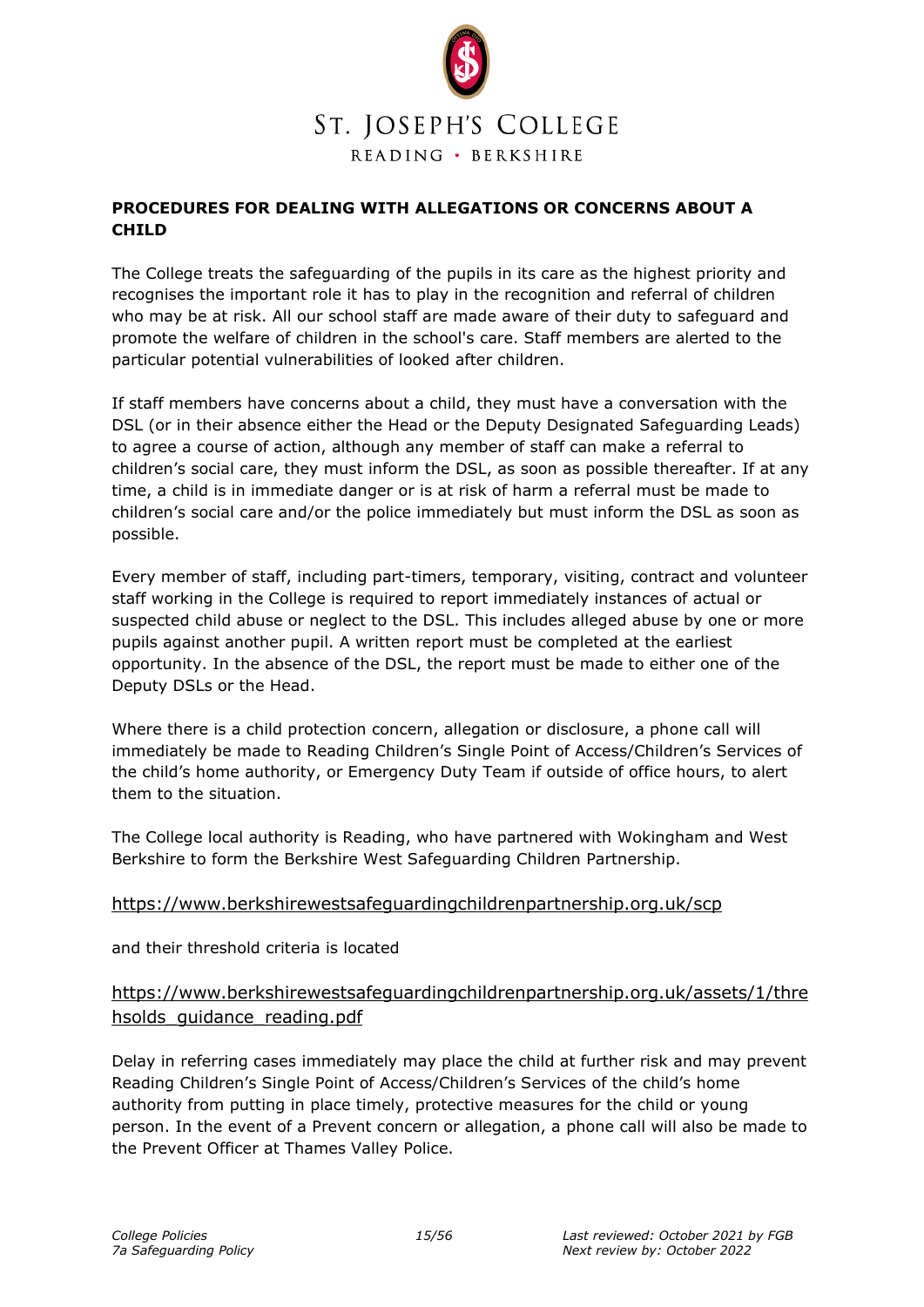

If it is decided that the contact does not meet the thresholds for social care intervention, Reading Children's Single Point of Access will advise as to whether there is a role for Reading Children's Action Team (CAT).

If staff members are unsure they must always speak to the DSL. In exceptional circumstances such as in an emergency or a genuine concern that appropriate action has not been taken, staff members can speak directly to children's social care or the police.

All staff in the College are aware that anyone can make a referral to children's social care or the police. If anyone other than the DSL makes a referral, they must inform the DSL that a referral has been made at the earliest opportunity.

If a disclosure is being made against a member of staff/volunteer, this must be made to the Head or in his absence, the Chair of Governors/Safeguarding Governor.

Where a disclosure is made against supply and agency staff, the agency will be kept full informed and aware of the situation.

# **PROCEDURES FOR DEALING WITH ALL DISCLOSURES/ALLEGATIONS OF ABUSE**

Allegations of abuse may be made against a member of staff, a contractor, a volunteer, a governor, a pupil, parent or other person connected to the College.

Allegations of abuse against teachers and other staff will be dealt with according to the statutory guidance set out in part four of KCSIE.

If a member of staff is made aware of any allegation of abuse, or if knowledge of possible abuse comes to his/her attention it is his/her duty to listen to the child, to provide re-assurance and to record the child's statements, but not to probe or put words into the child's mouth.

On hearing an allegation of abuse or complaint about abuse directly from a child, a member of staff must limit questioning to the minimum necessary for clarification. Leading questions must be avoided. No inappropriate guarantees of confidentiality must be given; rather the child must be told that the matter will be referred in confidence to the appropriate people in positions of responsibility. The member of staff must make and submit an accurate written record and inform the Head and the DSL immediately so that appropriate agencies can be informed within 24 hours and the matter resolved without delay. In a situation where there is a conflict of interest in reporting the matter to the Head, this should be reported directly to the LADO.

If a member of staff is the subject of an allegation or suspicion, they should not be informed of this at this stage, until advice is sought from the relevant agencies. Doing so that may put a child or young person at further risk and/or jeopardise any subsequent investigations.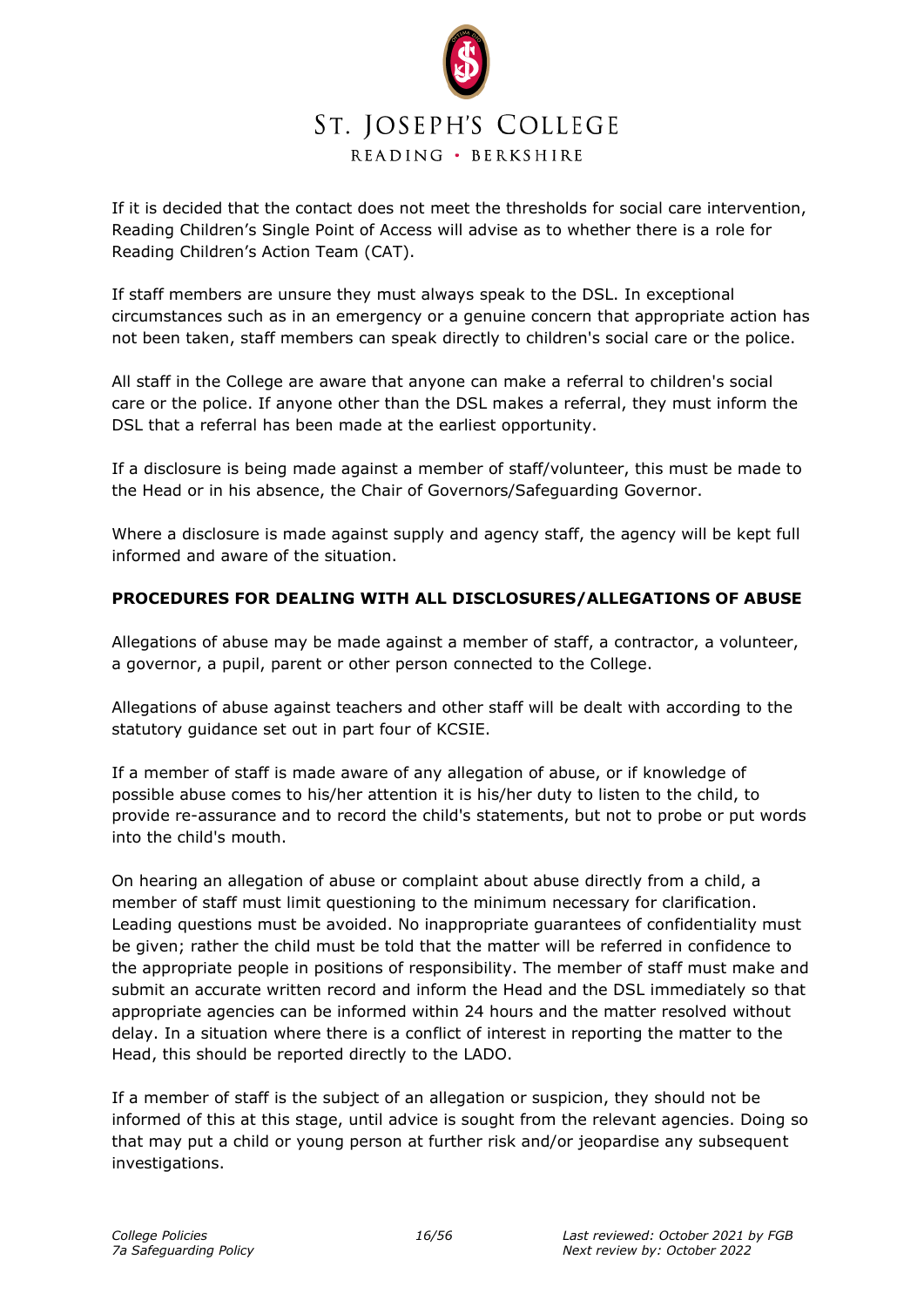

The Head will ensure a follow up meeting takes place with the member of staff who received the initial disclosure and support put place if required.

Where there is a safeguarding concern the College will ensure the child's wishes are taken into account when determining what action to take and what services to provide.

The Head/DSL will contact the Local Authority Designated Officer (LADO) for advice or direction and will inform ISI if appropriate. In relation to our EYFS setting, the College will inform Ofsted as soon as is reasonably practical, in any event within 14 days of any allegations of serious harm or abuse by any person living, working or looking after children at the premises (whether that allegation relates to harm or abuse committed on the premises or elsewhere) or any other abuse which is alleged to have taken place on the premises, and of the action taken in respect of these allegations.

Should the allegation of abuse concern the DSL, the member of staff must inform the Head. Allegations against the Head or Governor must be reported directly to the Chair of Governors without the Head being informed first. Their contact details can be obtained from the Senior School reception: 0118 966 1000 or the Head's PA. It will be the Chair's responsibility to contact the LADO.

The Head, DSL, Chair of Governors or the Safeguarding Governor will refer all allegations or suspicions of abuse or cases where there is reasonable cause to suspect a child is suffering, or is likely to suffer significant harm, to the local authority designated officer (LADO) within 24 hours. In the case of serious harm, the police will be informed from the outset of any allegation.

Borderline cases will be discussed with the LADO without identifying individuals in the first instance and following discussions the LADO will judge whether an allegation or concern meets the relevant threshold. The LADO and the Head/DSL (or the Chair of Governors/Safeguarding Governor) will decide in the circumstances what further steps must be taken. This could involve informing parents and calling the police.

If the allegation concerns a member of staff, a volunteer, or another pupil he/she would normally be informed as soon as possible after the result of any initial investigation authorised or conducted by the LADO is known. Advice will always be sought from the LADO first, however. The College will normally appoint a member of staff to keep the person informed of the likely course of action and the progress of the case.

The outcome of an investigation of an allegation will record whether:

- it is substantiated (there is sufficient evidence to prove the allegation)
- unsubstantiated (there is insufficient evidence to either prove or disprove the allegation. The term, therefore, does not imply guilt or innocence)
- malicious (sufficient evidence to disprove it and that there has been a deliberate act to deceive).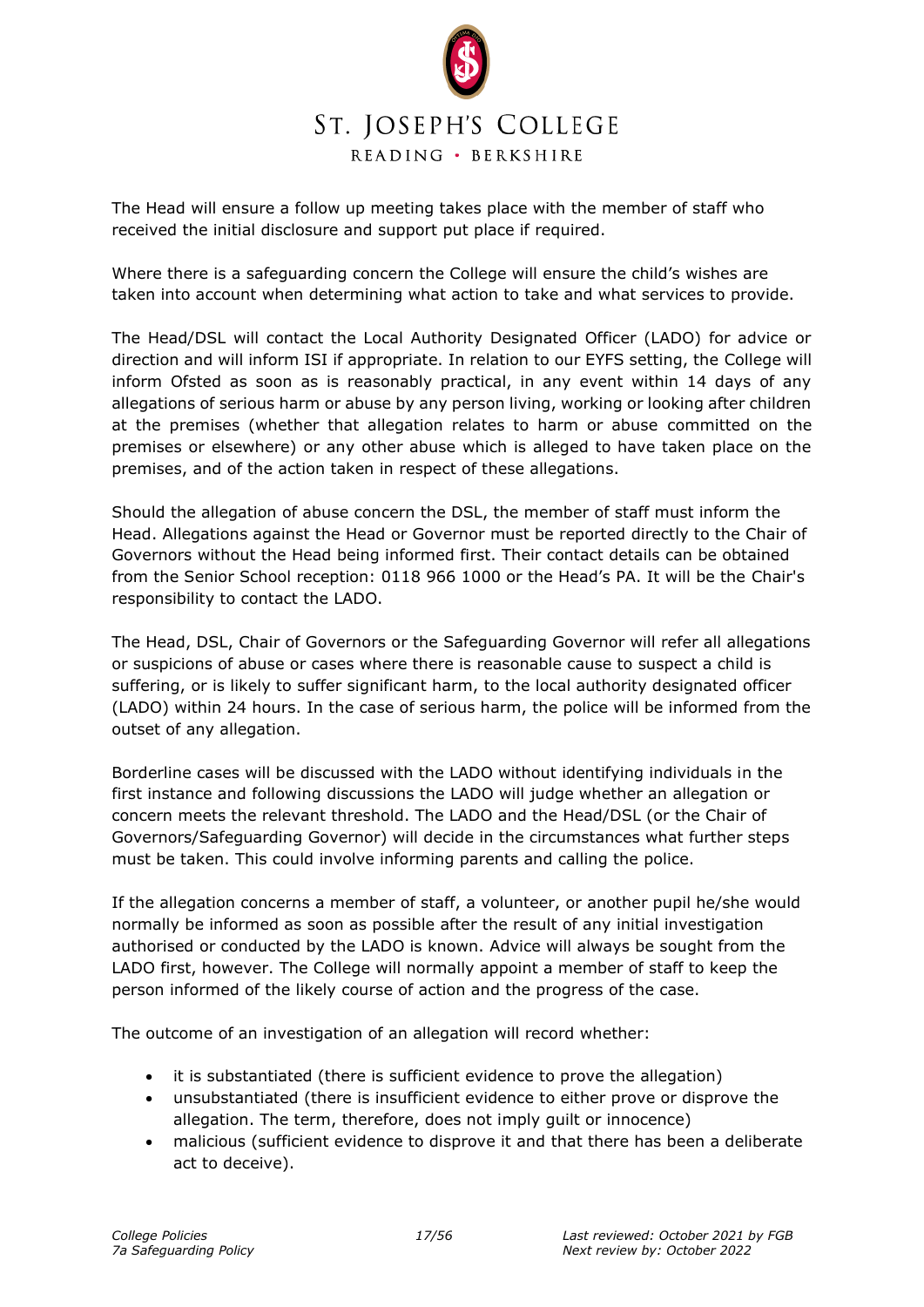# ST. JOSEPH'S COLLEGE

READING · BERKSHIRE

If it is established that the allegation is malicious, no details of the allegation will be retained on the individual's personnel records. However, for all other allegations, the following information will be kept on the file of the person accused:

- a clear and comprehensive summary of the allegation;
- details of how the allegation was followed up and resolved;
- a note of any action taken, and decisions reached and the outcome as categorised above;
- a copy provided to the person concerned, where agreed by children's social care or the police; and,
- a declaration on whether the information will be referred to in any future reference.

If the LADO or any of the statutory child protection authorities decide to take the case further, any staff member concerned may be suspended if this is felt appropriate. The reasons and justification for suspension will be recorded and the staff member informed of them. In the case of staff, the matter will be dealt with in accordance with the Disciplinary Procedures. Where a member of staff, governor or other person connected to the College resides on site and is suspended pending an investigation of a child protection nature, suitable arrangements must be put in place for alternative accommodation away from children.

In the case of peer-on-peer abuse which the College has reported to children's social care and which the statutory child protection authority decides to investigate further, the matter will be dealt with under the College Behaviour, Rewards and Sanctions Policy after discussion with the local authority.

During the course of the investigation the College in consultation with the LADO will decide what information must be given to parents, staff and other pupils and how press enquiries are to be dealt with. In reaching their decision due consideration will be given to the provisions in the Education Act 2011 and in Keeping Children Safe in Education relating to reporting restrictions identifying teachers who are the subject of allegations from pupils.

Any pupils who are involved will receive appropriate care and support from the College.

If a referral to an external agency is not made, we would then follow the procedures from our Anti-Bullying Policy.

# **Low Level Concerns**

It may be possible that a member of staff acts in a way that does not cause risk to children, but is however inappropriate. A member of staff who has a concern about another member of staff should inform the Head or DSL about their concern using a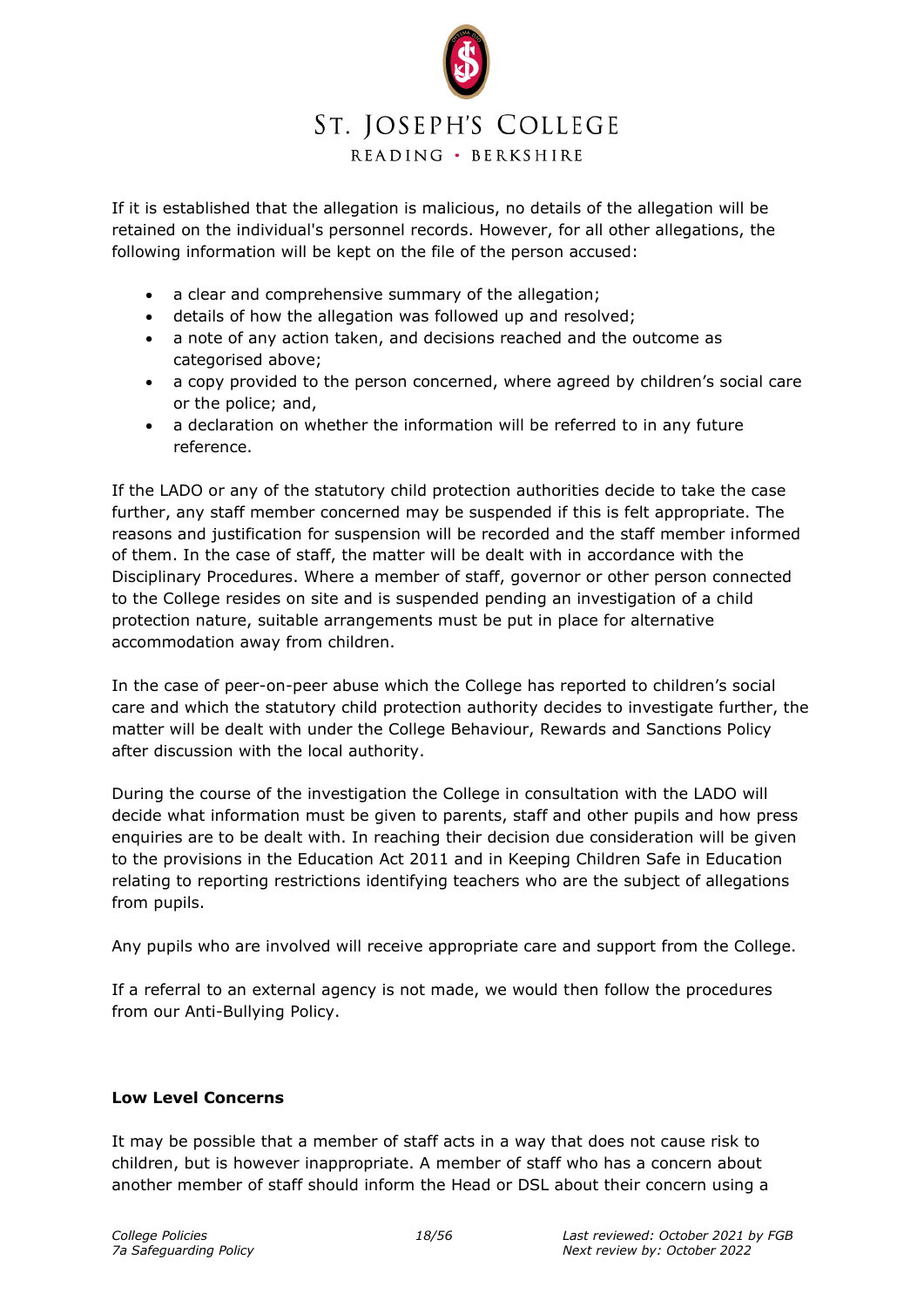

Low-Level Record of Concern Form (SharePoint Homepage). If the concern is about the Head this must be reported to the Chair of Governors.

The Low Level Concerns Policy (Appendix 4) must be read alongside the College Safeguarding Policy and Staff Code of Conduct.

# **External reporting**

We follow the Disclosure and Barring Service (DBS) guidance and procedures regarding referrals and barring decisions and the Safeguarding Vulnerable Groups Act 2006 and the Safeguarding Vulnerable Groups Act (Prescribed Criteria and Miscellaneous Provisions) Regulations 2009. Separate to involvement of the LADO, schools have a legal duty to refer to the DBS anyone who has harmed, or poses a risk of harm, to a child, or if there is reason to believe the member of staff has committed one of a number of listed offences, and who has been removed from working (paid or unpaid) at the College, or would have been removed had they not left.

St Joseph's College will make such a referral as soon as possible after the resignation or dismissal of any individual (whether employed, contracted, a volunteer or a student) whose services are no longer used because he or she is considered unsuitable to work with children. This includes dismissal, non-renewal of a fixed term contract, no longer using supply teacher engaged directly or supplied by an agency, terminating the placement of a trainee or volunteer, no longer using staff employed by a contractor and resignation and voluntary withdrawal from any of the above.

If an investigation leads to the dismissal or resignation prior to dismissal of a member of teaching staff specifically, the College will make a referral to the Department for Education and the Teaching Regulation Agency (TRA) as appropriate and a prohibition order may be required (because that teacher has displayed unacceptable professional conduct, conduct that may bring the profession into disrepute or a conviction at any time for a relevant offence). The College will make a serious incident report to the Charity Commission whenever the Commission's guidelines deem it appropriate to do so.

Where the College ceases to use the services of a teacher because of serious misconduct, or would have dismissed them had they not resigned, it will consider whether to refer the case to the Secretary of State, as required by sections 141D and 141E of the Education Act 2002. The Secretary of State may investigate the case, and if s/he finds there is a case to answer, must then decide whether to make a prohibition order in respect of the person.

Section 5B of the Female Genital Mutilation Act 2003 places a statutory duty on teachers along with social workers and healthcare professionals to report to the police where they discover that FGM appears to have been carried out on a girl under 18. Those failing to report such cases will face disciplinary sanctions. Unless the teacher has a good reason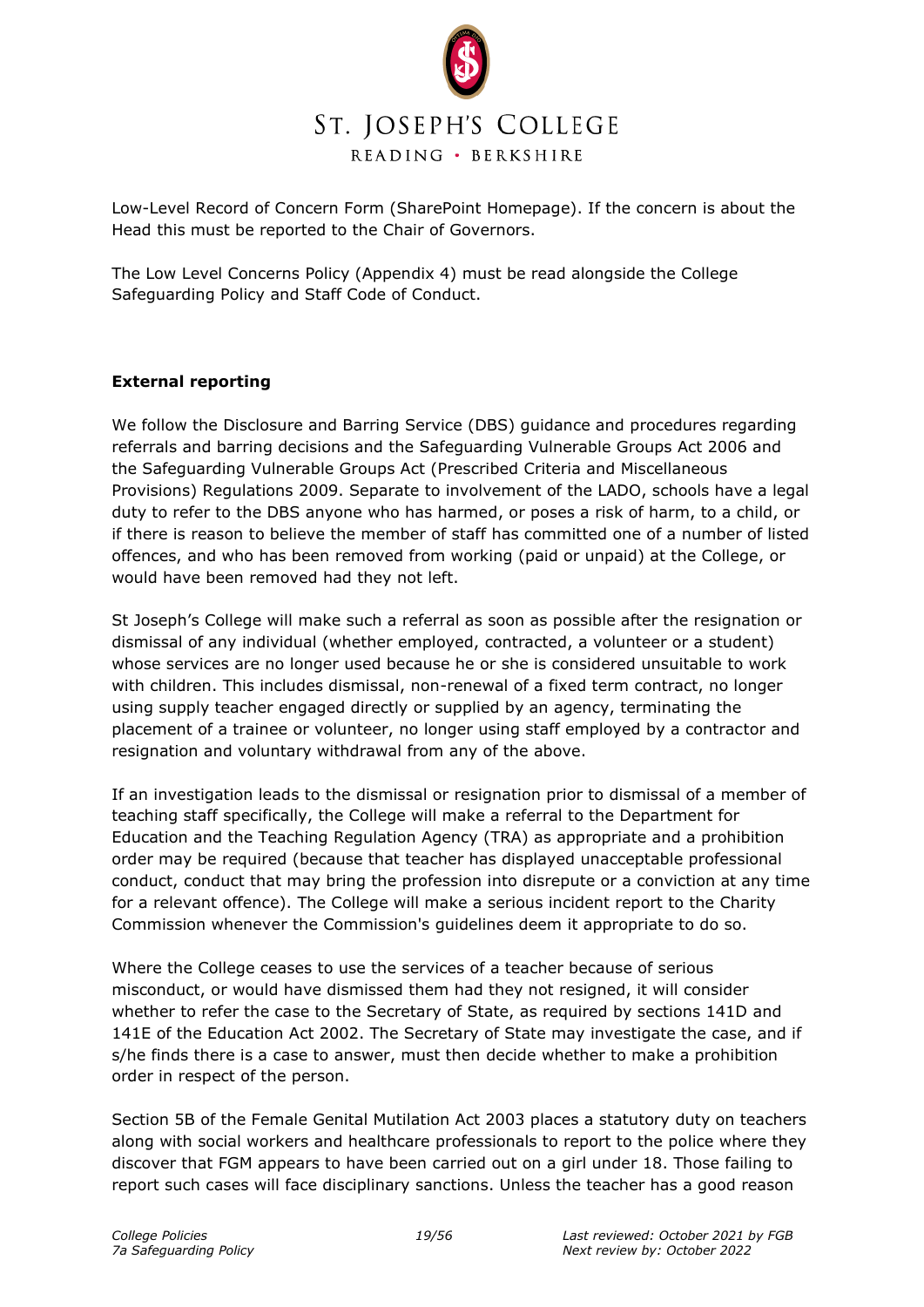

not to, they must still consider and discuss any such case with the school's designated safeguarding lead and involve children's social care as appropriate.

# **PARENTS**

The College does not require consent from parents to refer a child. In general, we believe that parents must be informed about any safeguarding concerns regarding their children. It is important that we are honest and open in our dealings with parents. In some cases, it may not be right to inform parents of our concerns immediately as that action could prejudice any investigation or place the child at further risk. In such cases, advice will be sought from Children's Single Point of Access/Children's Services of the child's home authority and/or the Police.

#### **PROMOTING AWARENESS**

The College curriculum and pastoral systems are designed to foster the spiritual, moral, social and cultural development of all our pupils. All teaching staff play a vital role in this process, helping to ensure that all pupils relate well to one another and feel safe and comfortable within the College. We expect all the teaching staff to lead by example and to play a full part in promoting an awareness that is appropriate to their age amongst all our pupils on issues relating to health, safety, well-being, relationships, and sex. All staff, including all non-teaching staff, have an important role in insisting that pupils always adhere to the standards of behaviour set out in our behaviour policy and in enforcing our anti-bullying policy.

The [PSHEE programme,](https://sjcrorguk.sharepoint.com/:w:/s/Handbook_SP_Data/ETTnAeMu8hVZj6EE1XDvkRQBiRcrS5xYgAOWYC3xvXcxCA) which incorporates the new government guidelines on [Relationships, Relationships and Sex, and Health Education \(RSE\)](https://www.gov.uk/government/publications/relationships-education-relationships-and-sex-education-rse-and-health-education) equips pupils with the skills they need to stay safe from all forms of abuse such as bullying, homophobic behaviour, racism, sexual violence and harassment, sexism and extremism through promoting fundamental British values. Pupils are exposed to a variety outside speakers on these topics which are following up in PSHEE, for example Alter Ego's 'Going to Extremes', 'Chelsea's Choice' and 'Unacceptable'. Any discriminatory behaviours are challenged and help and support is given to children about how to treat others with respect. The PSHEE Curriculum includes material which will help pupils develop realistic attitudes and resilience to deal with the challenges of growing up in the 21st Century.

Time is allocated in PSHEE to discussions of what constitutes appropriate behaviour and on why bullying and lack of respect for others is never right. Assemblies, drama and RE lessons along with the wider curriculum are used to promote tolerance and mutual respect and understanding.

All pupils know that there are adults to whom they can turn to if they are worried, including the College Lay Chaplain. If the College has concerns about a child there is always a recognised requirement for sensitive communication and designated staff members are aware of the need to avoid asking leading questions. Our support to pupils includes the following: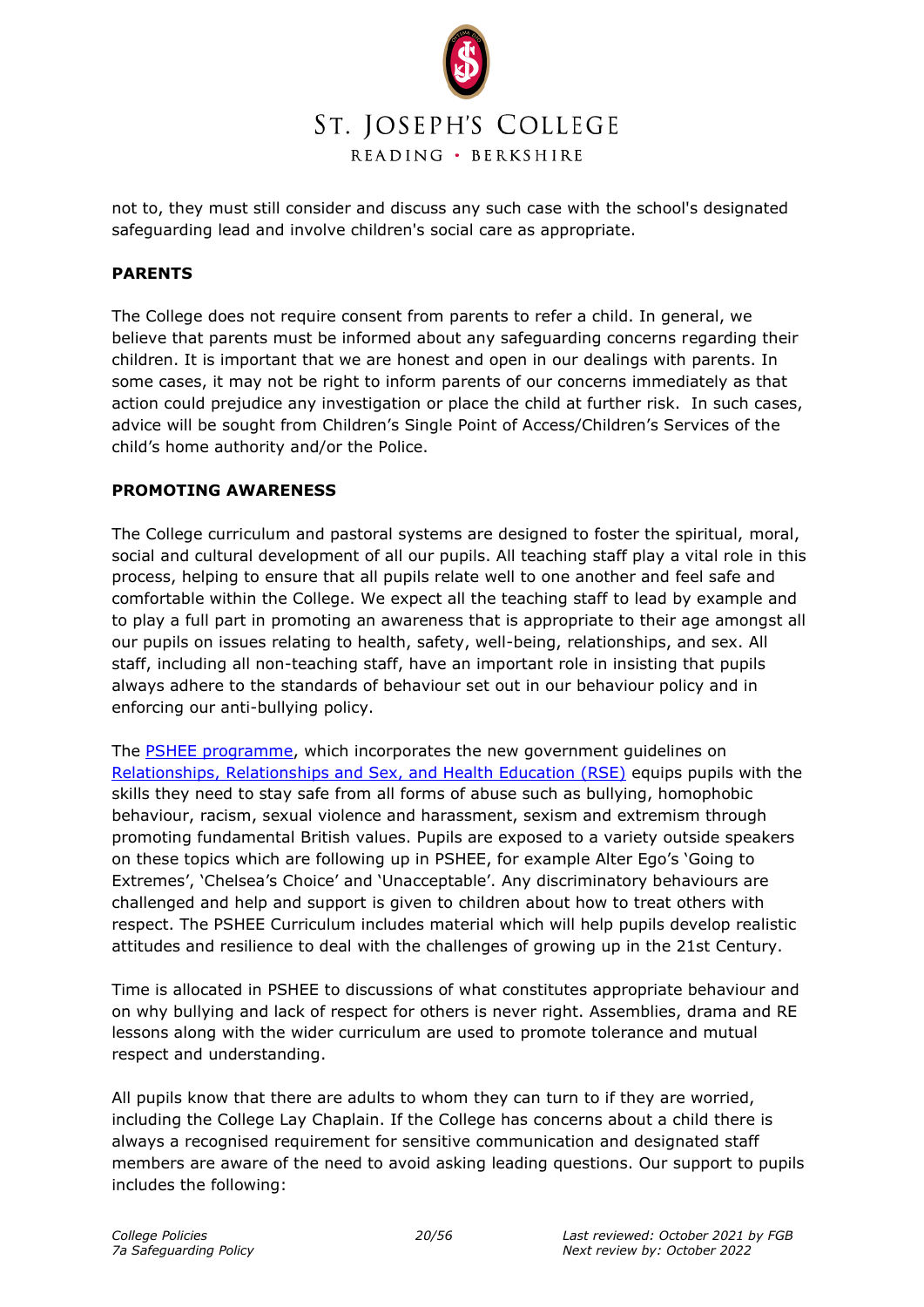

- All pupils have access to a telephone helpline enabling them to call for support in private.
- A leaflet on support available from the Chaplaincy and Wellbeing Centre.
- Every child in Year 3 and above has a planner or homework diary which contains guidance on where to turn for advice, including confidential help lines and web addresses for external specialists such as ChildLine, Kidscape, Get Connected and the Samaritans.
- Our classrooms for Year 3 and above display advice on where pupils can seek help.
- In the Senior School we operate a peer mentoring scheme whereby Sixth Form students are encouraged to offer advice and support to younger pupils.
- In the Senior School we provide leadership training to our prefects/senior pupils which specifically covers child protection issues and the importance of offering support and assistance to younger and to vulnerable pupils.
- We provide regular lessons to pupils on e-safety and ensure that all pupils understand and adhere to the College guidelines in this area. This includes guidance on educating pupils to stay safe including online protection. For more details on cyber-bullying please refer to the College Anti-bullying Policy. Also see our Computer Usage Policy which outlines safe usage online.

# **PASTORAL SUPPORT STAGES**

There are *four* stages in terms of pastoral levels of support in the College:

Pastoral Stages are overseen by the Deputy Head Pastoral alongside the Prep Pastoral Lead, Head of Seniors and Head of Sixth Form. All work closely with the Lay Chaplain, Bereavement Counsellor/Wellbeing Coach, Primary Mental Health Worker and Head of Learning Support. In addition to weekly pastoral meetings, all pupils are reviewed each half term both academically and in an SEMH context.

Further information is provided for staff on Pastoral Stages in the Staff Handbook.

#### **POSITION OF TRUST**

As a result of their knowledge, position and/or the authority invested in their role, all adults working with children and young people in education settings are in positions of trust in relation to the young people in their care. A relationship between a member of staff and a pupil cannot be a relationship between equals. There is potential for exploitation and harm of vulnerable young people and all members of staff have a responsibility to ensure that an unequal balance of power is not used for personal advantage or gratification.

Wherever possible, staff must avoid behaviour which might be misinterpreted by others, and report and record any incident with this potential. Staff must refer the College Staff Handbook, including the Staff Code of Conduct and the Social Media Policy for Staff.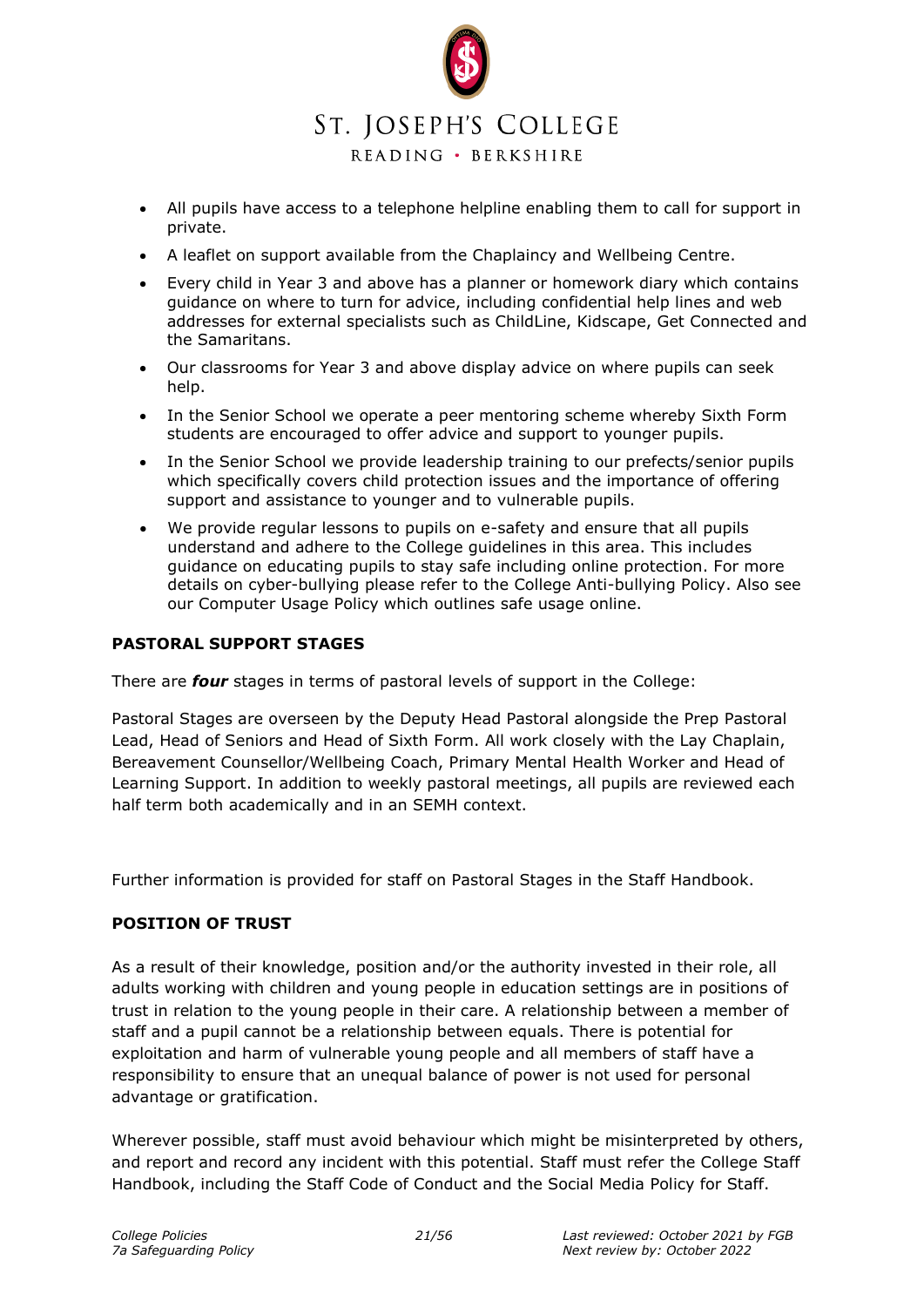

# **External Agency Contact Information**

# **The College points of contact for children who are the focus of concern are as follows:**

Reading website for child protection:

Early help - [Brighter Futures For Children](https://brighterfuturesforchildren.org/for-parents-carers/early-help/)

Children's Single Point of Access | [Reading Services Guide](https://servicesguide.reading.gov.uk/kb5/reading/directory/service.page?id=wW27ndtyj50)

[Report concerns about a child -](https://brighterfuturesforchildren.org/report-concerns-about-a-child/) Brighter Futures For Children

#### Wokingham:

[Care and support for children and families -](https://www.wokingham.gov.uk/children-and-families/) Wokingham Borough Council

[Report a concern about a child -](https://www.wokingham.gov.uk/children-and-families/child-protection-and-family-support/report-a-concern-about-a-child/) Wokingham Borough Council

#### West Berkshire:

[Children and Family Services -](https://www.westberks.gov.uk/article/35564/Children-and-Family-Services) West Berkshire Council

West Berkshire Council - [Concerned about a Child? -](https://info.westberks.gov.uk/article/34606/Concerned-about-a-Child) Information

#### Bracknell:

[Report child abuse or concern about a child | Bracknell Forest Council \(bracknell](https://beta.bracknell-forest.gov.uk/health-and-social-care/keeping-adults-and-children-safe/protecting-children/report-child-abuse-or)[forest.gov.uk\)](https://beta.bracknell-forest.gov.uk/health-and-social-care/keeping-adults-and-children-safe/protecting-children/report-child-abuse-or)

Oxfordshire:

[Multi-Agency Safeguarding Hub \(MASH\) | Oxfordshire County Council](https://www.oxfordshire.gov.uk/business/information-providers/multi-agency-safeguarding-hub)

[Children's social care request for service form | Oxfordshire County Council](https://www2.oxfordshire.gov.uk/cms/content/childrens-social-care-request-service-form)

Reading Borough Council LADO. Reading Borough Council has appointed a new LADO, details can be found below.

Telephone: 0118 937 3555 Mobile: 07841 253871 Email: [Jeremy.Curtis@reading.gov.uk](mailto:Jeremy.Curtis@reading.gov.uk)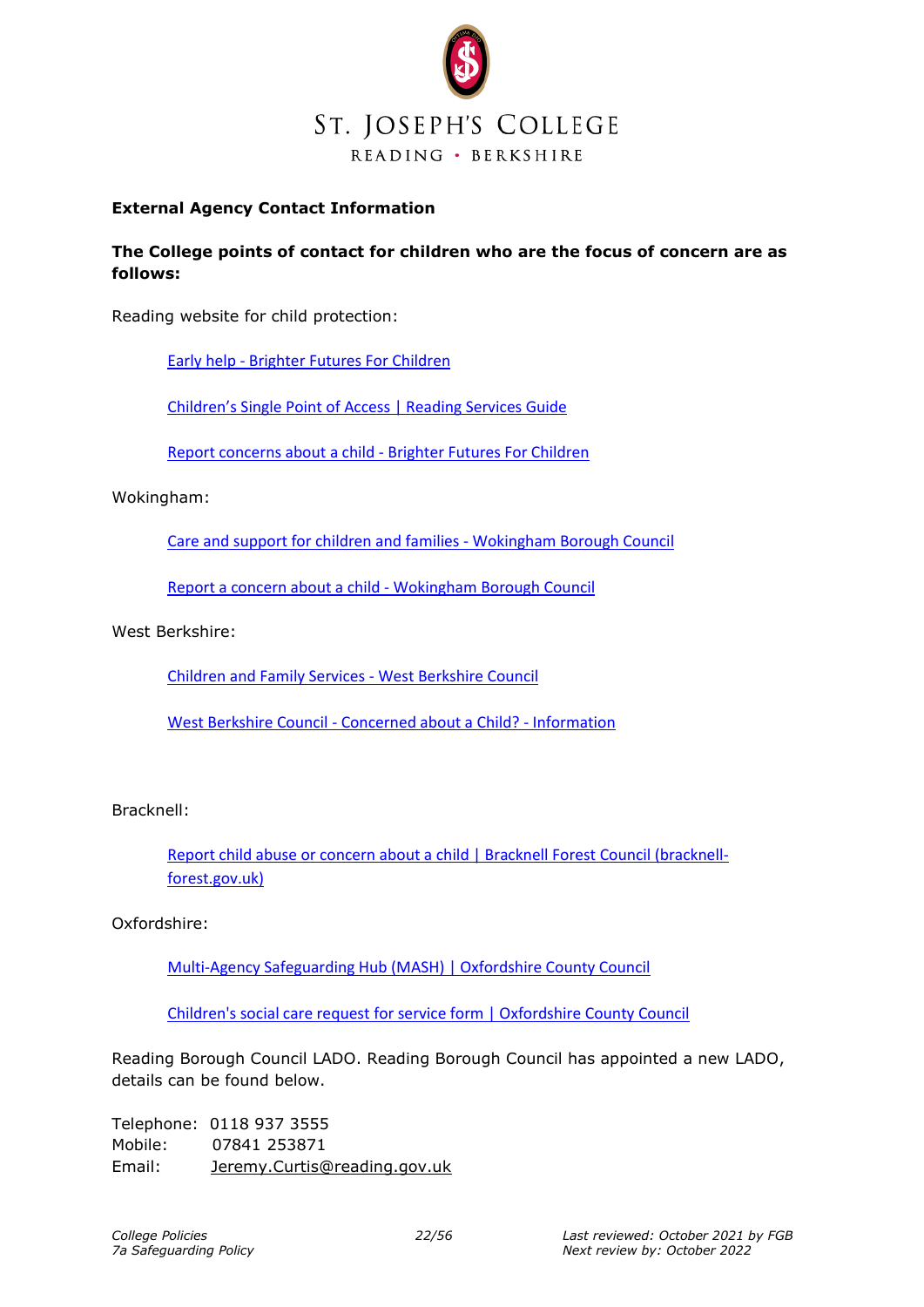

Children's Social Care (Local Authority):

- Bracknell: 01344 351582
- Oxfordshire: 0845 050 7666
- Reading (Children's Single Point of Access): 0118 937 3641
- Slough: 01753 690898 / 875591
- West Berkshire: 01635 503090
- Windsor and Maidenhead: 01628 683150
- Wokingham: 0118 908 8002

Outside these hours – between 5.00 p.m. and 9.00 a.m. and on weekends and Bank Holidays – the Emergency Duty Team (which covers the whole of Berkshire) can be contacted on 01344 786543

Police Emergency - 999

Police Non-Emergency – 101

# **OFSTED Safeguarding Children**

08456 404046 (Monday to Friday from 8am to 6pm[\)](mailto:Whistleblowing@ofsted.gov.uk) [Whistleblowing@ofsted.gov.uk](mailto:Whistleblowing@ofsted.gov.uk)

# **The College points of contact for children who are in need of help are as follows:**

Reading Early Help/Advice team [www.reading.gov.uk/earlyhelp](http://www.reading.gov.uk/earlyhelp)

Reading Children's Action Team: 0118 937 6545

Reading Services Guide: <http://servicesguide.reading.gov.uk/kb5/reading/directory/home.page>

West Berkshire Help for Families Team: 01635 503090 <http://info.westberks.gov.uk/index.aspx?articleid=30030>

Wokingham CAF Team: 0118 974 6220 [www.wokingham.gov.uk/children-and-families/family-support/early-intervention-and](http://www.wokingham.gov.uk/children-and-families/family-support/early-intervention-and-common-assessment-framework/)[common-assessment-framework/](http://www.wokingham.gov.uk/children-and-families/family-support/early-intervention-and-common-assessment-framework/)

CAMHS Berkshire Health Care website: [www.berkshirehealthcare.nhs.uk/camhs/](http://www.berkshirehealthcare.nhs.uk/camhs/)

Children's Services Directory: Reading: [www.berkshirehealthcare.nhs.uk/CAMHS/documents/reading-childrens](http://www.berkshirehealthcare.nhs.uk/CAMHS/documents/reading-childrens-services-directory.pdf)[services-directory.pdf](http://www.berkshirehealthcare.nhs.uk/CAMHS/documents/reading-childrens-services-directory.pdf) West Berkshire: [www.berkshirehealthcare.nhs.uk/camhs/documents/west-berks](http://www.berkshirehealthcare.nhs.uk/camhs/documents/west-berks-childrens-services-directory.pdf)[childrens-services-directory.pdf](http://www.berkshirehealthcare.nhs.uk/camhs/documents/west-berks-childrens-services-directory.pdf)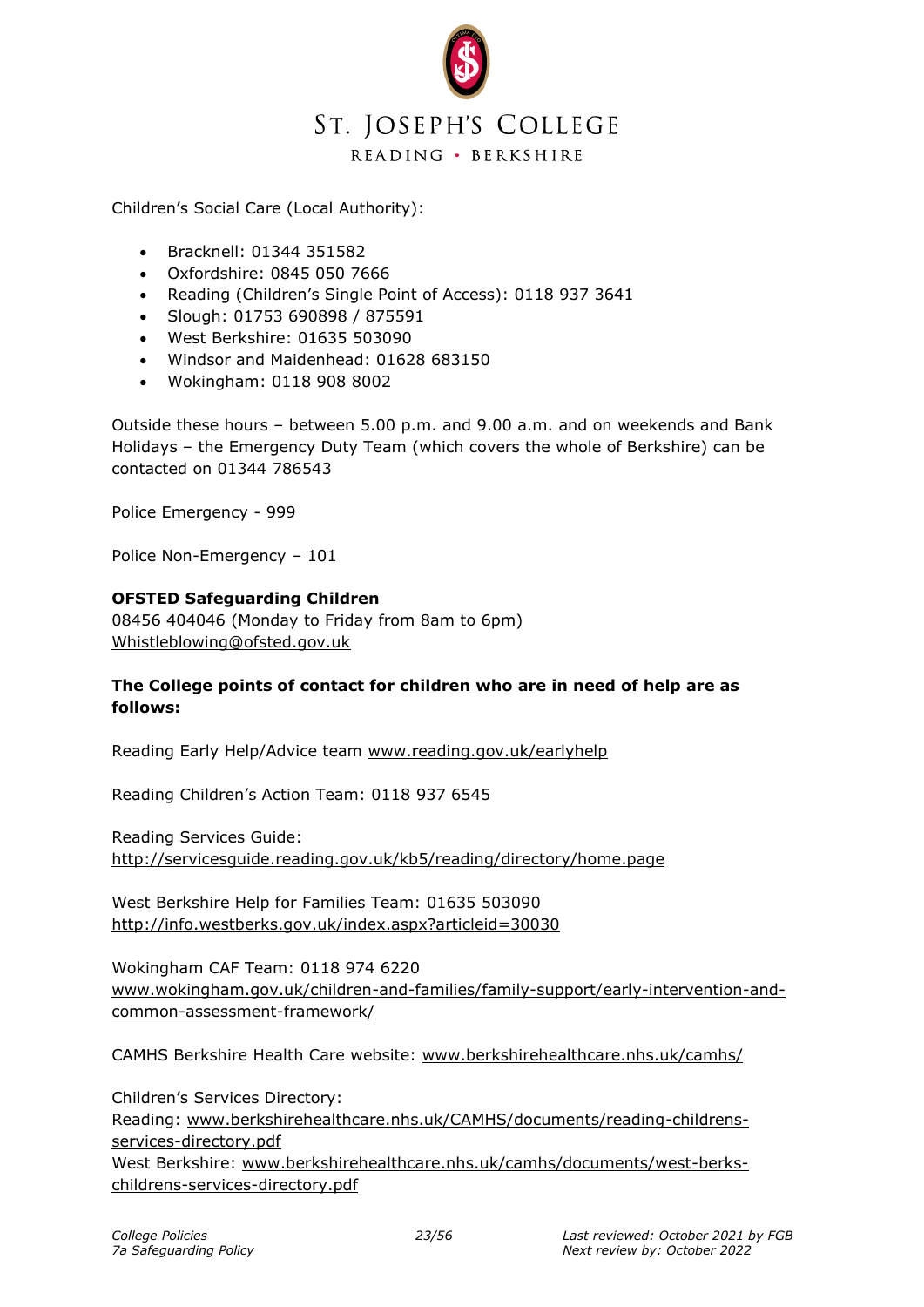

Wokingham: [www.berkshirehealthcare.nhs.uk/camhs/documents/wokingham-childrens](http://www.berkshirehealthcare.nhs.uk/camhs/documents/wokingham-childrens-services-directory.pdf)[services-directory.pdf](http://www.berkshirehealthcare.nhs.uk/camhs/documents/wokingham-childrens-services-directory.pdf)

# **Extremism**

Department for Education dedicated helpline for staff and governors: 020 7340 7264 and [counter-extremism@education.gsi.gov.uk](mailto:counter-extremism@education.gsi.gov.uk) 

# **Critical Incident Support Service**

CISS are notified by hospitals and/or Children's Services about critical incidents, and then contact schools to offer support such as major incidents/death of a pupil at the school.

Deborah Hunter Principal Educational Psychologist (PEP) 0118 9376545 deborah.hunter@reading.gov.uk

#### *Other useful contacts*

# **Disclosure and Barring Service**

PO Box 181, Darlington, DL1 9FA Tel: 01325 953795

# **MONITORING AND EVALUATION OF THIS POLICY**

The College monitors and evaluates its safeguarding policy and procedures through the following activities:

- Governing body visits to the College
- Safeguarding audits
- Senior leadership team discussion sessions with children and staff
- Pupil questionnaires
- Frequent scrutiny of attendance data
- Regular analysis of a range of risk assessments
- Regular analysis of appropriate provision for the fulfilment of other safeguarding responsibilities relevant to the College [e.g. sufficient account must be taken of the nature, age range and other significant features of the College, such as historical issues, in the provisions made for safeguarding].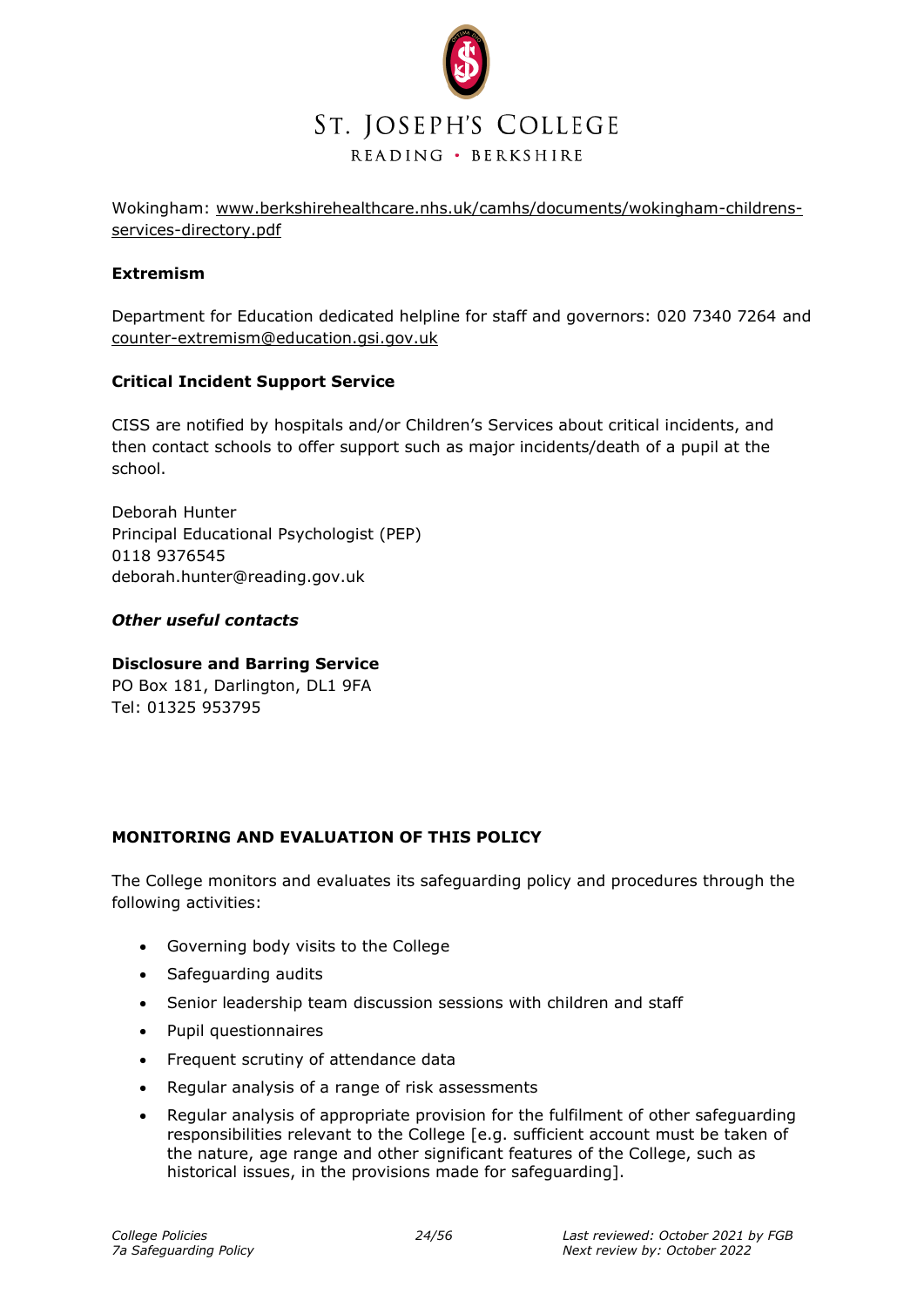

- Frequent scrutiny of governing body meeting minutes
- Logs of bullying and/or racist behaviour incidents are reviewed regularly by the senior leadership team and the governing body
- Regular review of parental concerns and parental questionnaires
- Regular review of the use of pupil common rooms and clubs at lunchtime and after school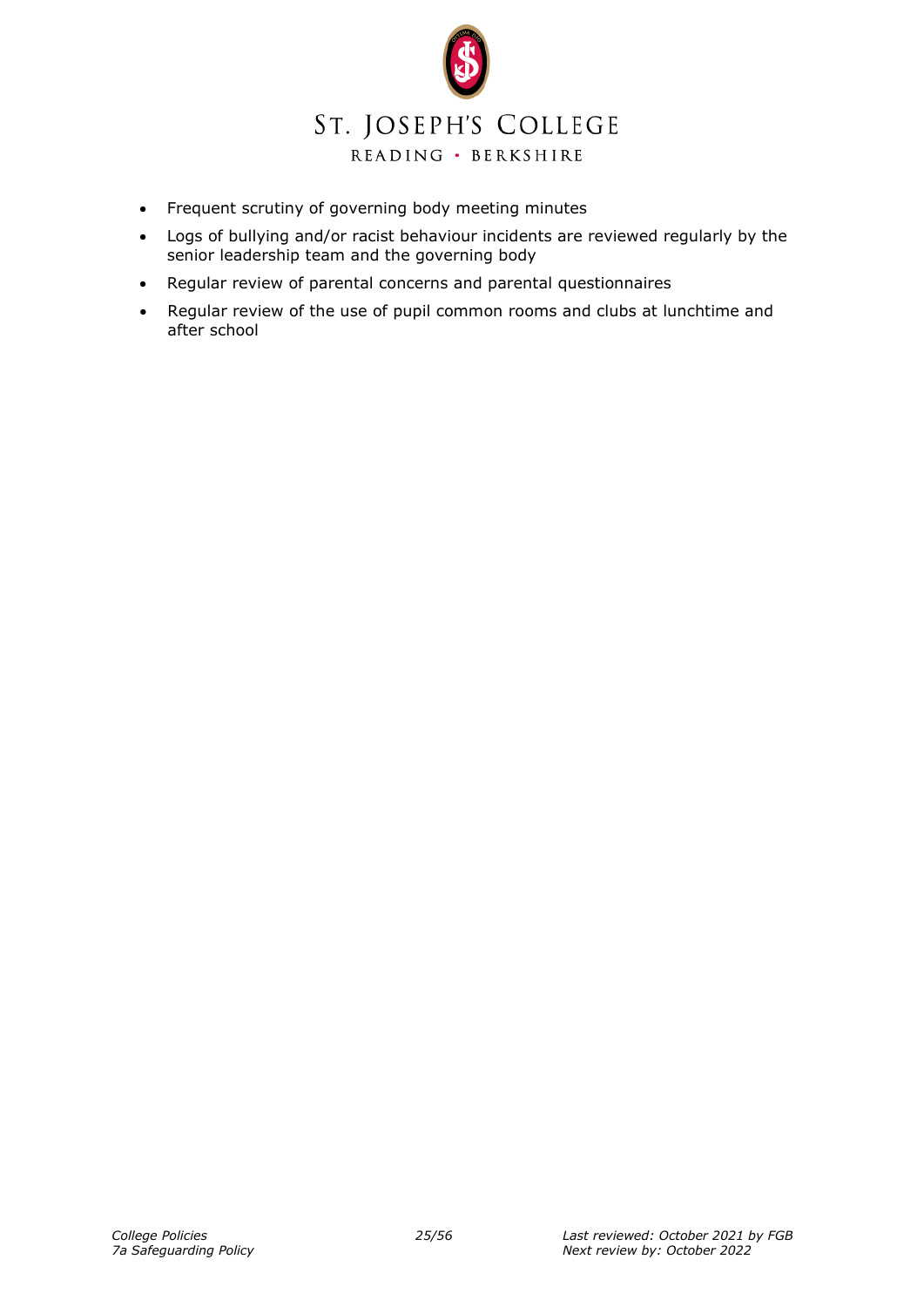

# **APPENDIX 1 – What School and College Staff Should Lookout For**

**Early help:** Any child may benefit from early help, but all college staff should be particularly alert to the potential need for early help for a child who:

- is disabled or has certain health conditions and has specific additional needs
- has special educational needs (whether or not they have a statutory Education, Health and Care Plan)
- has a mental health need
- is a voung carer
- is showing signs of being drawn in to anti-social or criminal behaviour, including gang involvement and association with organised crime groups or county lines
- is frequently missing/goes missing from care or from home
- is at risk of modern slavery, trafficking, sexual or criminal exploitation
- is at risk of being radicalised or exploited
- has a family member in prison, or is affected by parental offending
- is in a family circumstance presenting challenges for the child, such as drug and alcohol misuse, adult mental health issues and domestic abuse
- is misusing drugs or alcohol themselves
- has returned home to their family from care
- is at risk of 'honour'-based abuse such as Female Genital Mutilation or Forced Marriage
- is a privately fostered child
- is persistently absent from education, including persistent absences for part of the school day

**Abuse**: a form of maltreatment of a child. Somebody may abuse or neglect a child by inflicting harm, or by failing to act to prevent harm. Children may be abused in a family or in an institutional or community setting by those known to them or, more rarely, by others. Abuse can take place wholly online, or technology may be used to facilitate offline abuse. Children may be abused by an adult or adults or by another child or children.

**Physical abuse**: a form of abuse which may involve hitting, shaking, throwing, poisoning, burning or scalding, drowning, suffocating or otherwise causing physical harm to a child. Physical harm may also be caused when a parent or carer fabricates the symptoms of, or deliberately induces, illness in a child.

#### **Physical Indicators**

- Injuries that the child cannot explain or explains unconvincingly, or where accidental injury is unlikely
- Bite marks; cigarette burns
- Sore or damaged eyes
- Bruising resembling hand or finger prints
- Blunt-instrument marks or iron burns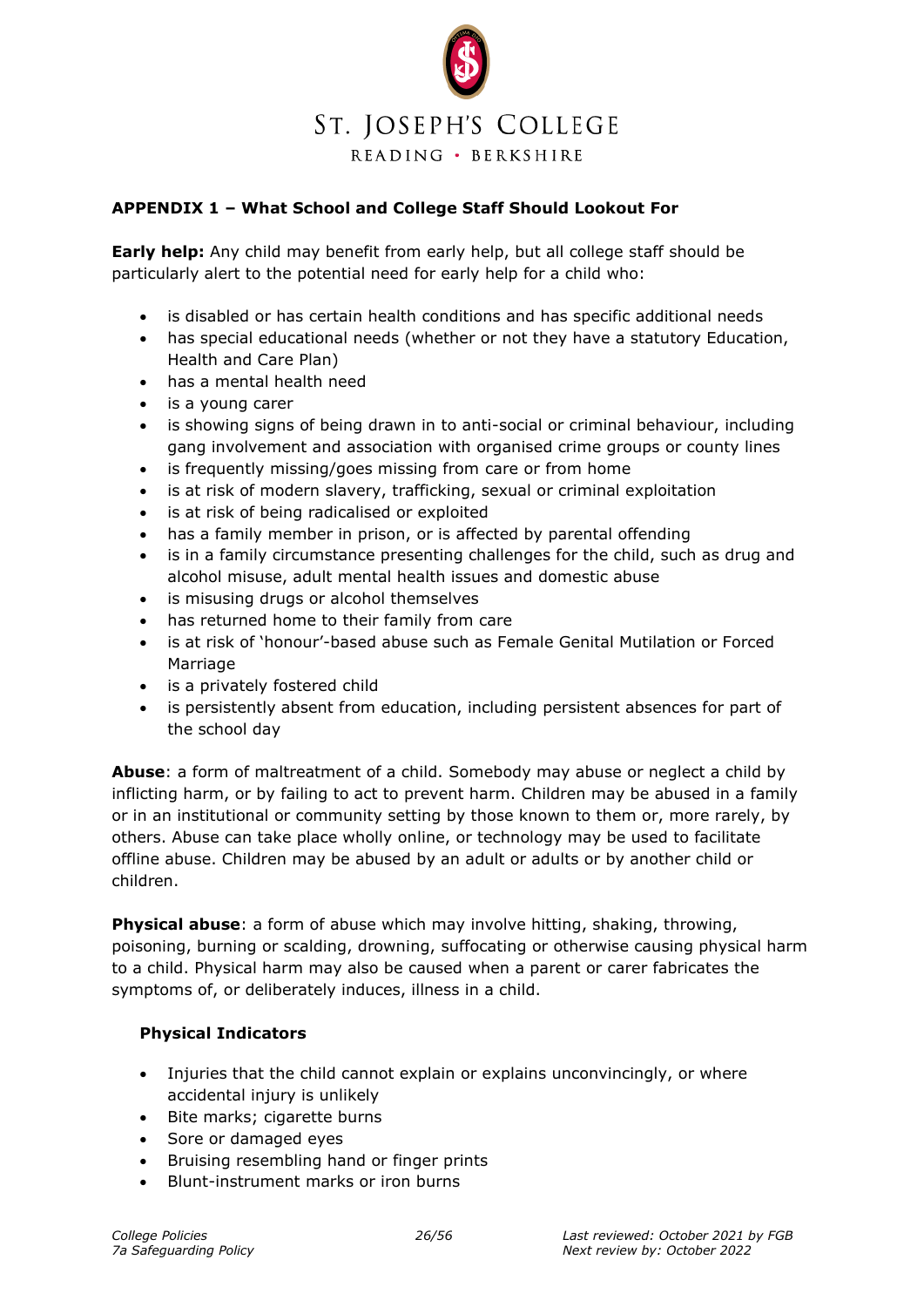

- Broken limbs (particularly in children under 12
- Immersion burns/scalds where tide marks have been left.

#### **Behavioural Indicators**

- Child does not want you to ask parents about the injuries
- Fear of parent on approach, or fear of going home
- Covering limbs even in hot weather or reluctance to change
- Flinches when touched or approached
- Depression or mood swings that are out of character

#### **Parental Indicators**

- Inconsistent explanations
- Several different explanations
- Delay in seeking treatment

**Emotional abuse**: the persistent emotional maltreatment of a child such as to cause severe and adverse effects on the child's emotional development. It may involve conveying to a child that they are worthless or unloved, inadequate, or valued only insofar as they meet the needs of another person. It may include not giving the child opportunities to express their views, deliberately silencing them or 'making fun' of what they say or how they communicate. It may feature age or developmentally inappropriate expectations being imposed on children. These may include interactions that are beyond a child's developmental capability as well as overprotection and limitation of exploration and learning, or preventing the child participating in normal social interaction. It may involve seeing or hearing the ill-treatment of another. It may involve serious bullying (including cyberbullying), causing children frequently to feel frightened or in danger, or the exploitation or corruption of children. Some level of emotional abuse is involved in all types of maltreatment of a child, although it may occur alone.

#### **Physical Indicators**

- A failure to grow or thrive
- Sudden speech disorders
- Delayed development physical or emotional
- Stress related illnesses or Post Traumatic Stress Disorder (PTSD)

#### **Behavioural Indicators**

- Seeing themselves as unworthy of love and affection
- Excessive lack of confidence (not just shyness) or persistent low self esteem
- Poor peer relationships
- Compulsive nervous behaviour
- Self harming
- Wetting/soiling
- Excessive need for approval, attention, affection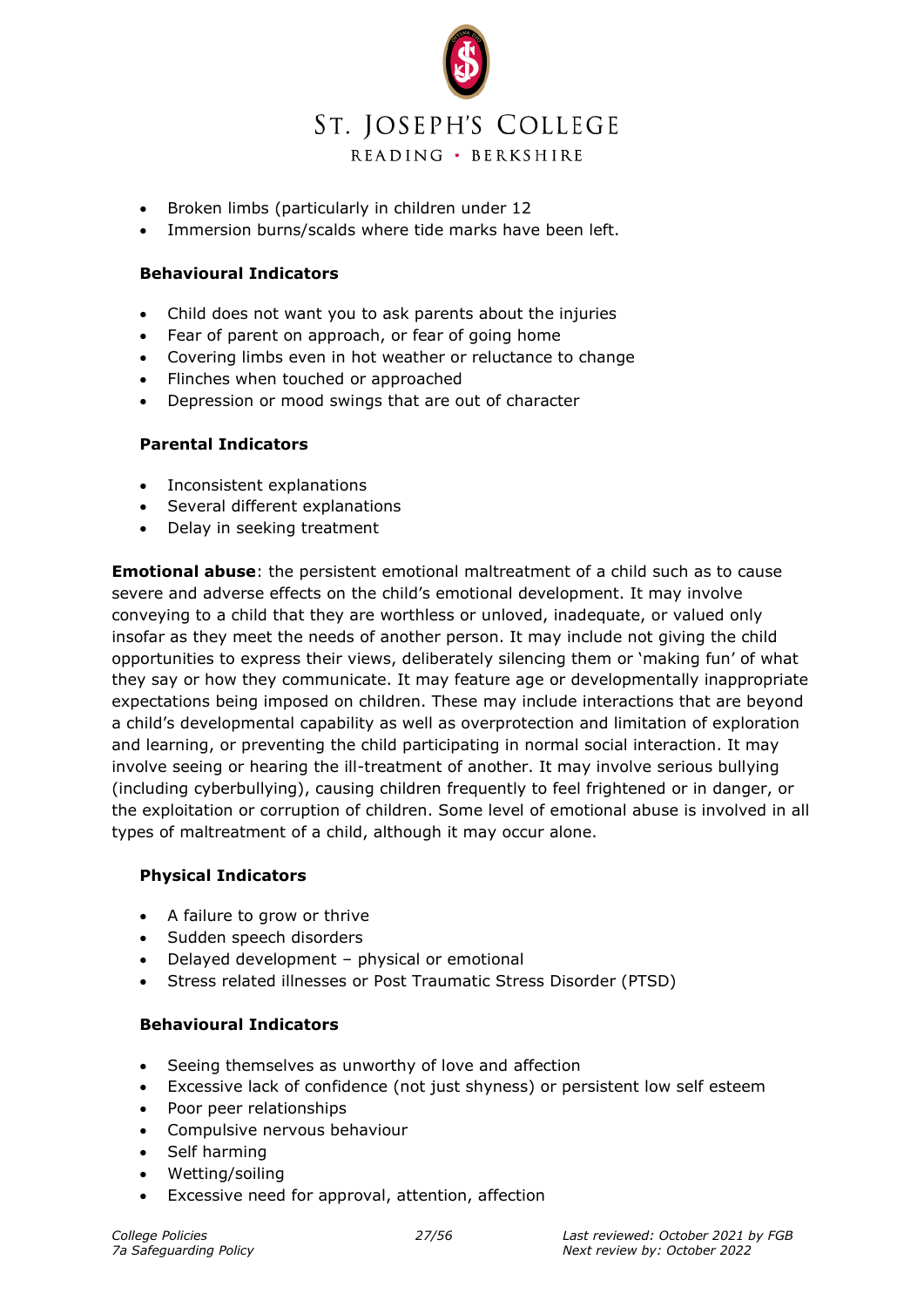

- Forced marriage
- Abnormal attachment between child and parent

**Sexual abuse**: involves forcing or enticing a child or young person to take part in sexual activities, not necessarily involving violence, whether or not the child is aware of what is happening. The activities may involve physical contact, including assault by penetration (for example rape or oral sex) or non-penetrative acts such as masturbation, kissing, rubbing and touching outside of clothing. They may also include non-contact activities, such as involving children in looking at, or in the production of, sexual images, watching sexual activities, encouraging children to behave in sexually inappropriate ways, or grooming a child in preparation for abuse (including via the internet). Sexual abuse can take place online, and technology can be used to facilitate offline abuse. Sexual abuse is not solely perpetrated by adult males. Women can also commit acts of sexual abuse, as can other children. The sexual abuse of children by other children is a specific safeguarding issue (also known as peer-on-peer abuse) in education, and all staff should be aware of it and of their college's policy and procedures for dealing with it.

#### **Physical Indicators**

- Pain, itching, bruising or bleeding to genital or anal areas
- Sexually transmitted disease or recurrent genital discharge or urinary tract infections without apparent cause
- Stomach pains or discomfort when child is walking or sitting

#### **Behavioural Indicators**

- Sudden or unexplained changes in behaviour
- Nightmares or bedwetting
- Self harming or eating disorders
- Sexual drawings, play or promiscuous language or behaviour (inappropriate to age and understanding)
- Reluctance to change clothes for sports etc.
- Sexual bullying of other children

**Neglect**: the persistent failure to meet a child's basic physical and/or psychological needs, likely to result in the serious impairment of the child's health or development. Neglect may occur during pregnancy as a result of maternal substance abuse.

Once a child is born, neglect may involve a parent or carer failing to:

- provide adequate food, clothing and shelter (including exclusion from home or abandonment);
- protect a child from physical and emotional harm or danger;
- ensure adequate supervision (including the use of inadequate care-givers);
- ensure access to appropriate medical care or treatment.

It may also include neglect of, or unresponsiveness to, a child's basic emotional needs.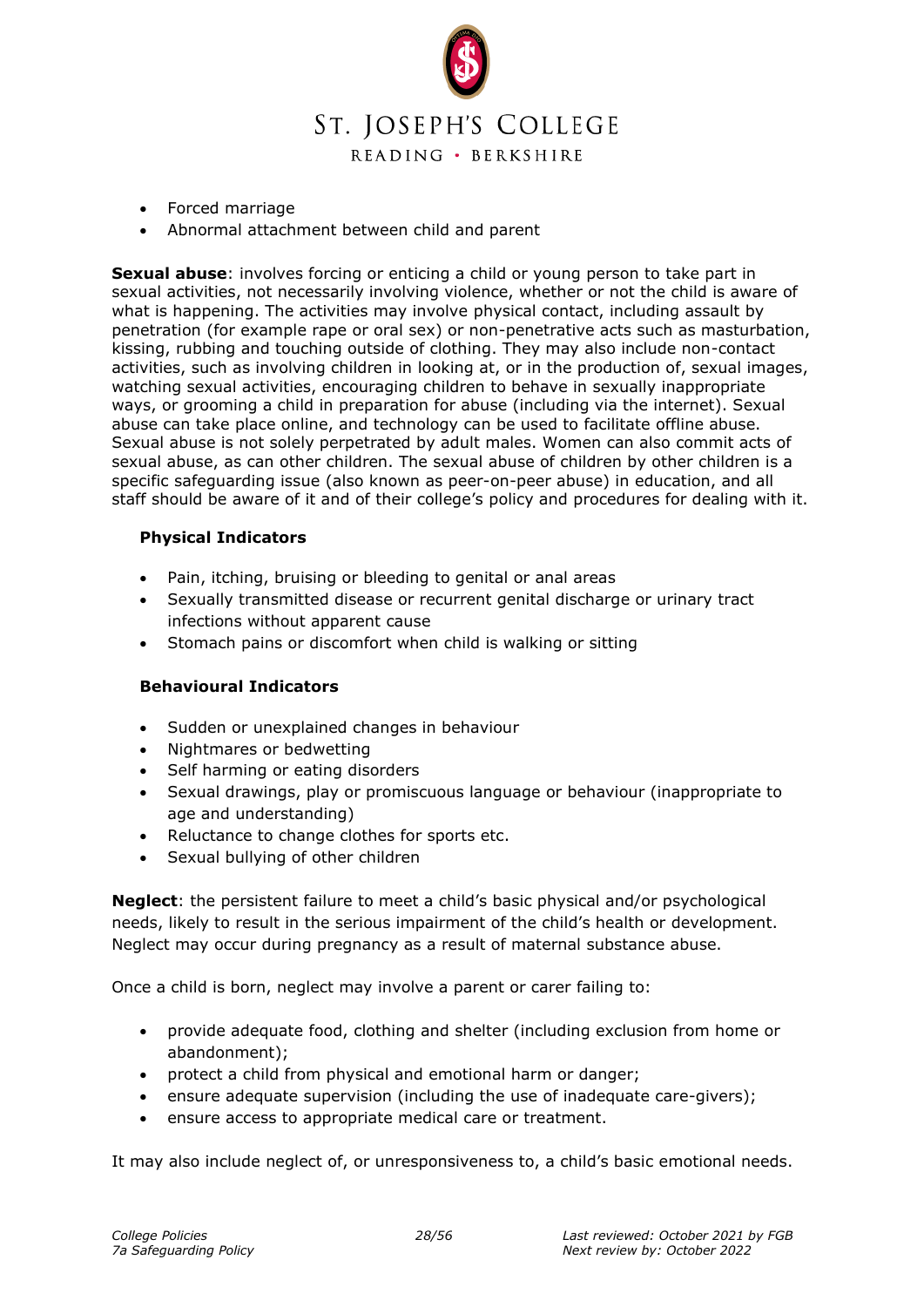

# **Mental Health**

All staff should also be aware that mental health problems can, in some cases, be an indicator that a child has suffered or is at risk of suffering abuse, neglect or exploitation. Only appropriately trained professionals should attempt to make a diagnosis of a mental health problem. Staff however, are well placed to observe children day-to-day and identify those whose behaviour suggests that they may be experiencing a mental health problem or be at risk of developing one. Where children have suffered abuse and neglect, or other potentially traumatic adverse childhood experiences, this can have a lasting impact throughout childhood, adolescence and into adulthood. It is key that staff are aware of how these children's experiences, can impact on their mental health, behaviour and education and that they have read the College Mental Health and Wellbeing Policy. If staff have a mental health concern about a child that is also a safeguarding concern, immediate action should be taken, following the safeguarding policy and speaking to the designated safeguarding lead or a deputy.

# **Child Sexual Exploitation (CSE)**

Child sexual exploitation (CSE) is a form of sexual abuse and consent cannot be given. It involves exploitative situations, contexts and relationships where young people receive something (for example food, accommodation, drugs, alcohol, gifts, money or in some cases simply affection) as a result of engaging in sexual activities. Sexual exploitation can take many forms ranging from the seemingly 'consensual' relationship where sex is exchanged for affection or gifts, to serious organised crime by gangs and groups. What marks out exploitation is an imbalance of power in the relationship. The perpetrator always holds some kind of power over the victim which increases as the exploitative relationship develops. Sexual exploitation involves varying degrees of coercion, intimidation or enticement, including unwanted pressure from peers to have sex, sexual bullying including cyber bullying and grooming. However, it also important to recognise that some young people who are being sexually exploited do not exhibit any external signs of this abuse. It is also important to note that the experiences of boys and girls may differ in CSE situations.

Staff are aware of the signs and symptoms of CSE. Pupils are also taught to recognise the signs of CSE in PSHEE lessons. Parents are invited to attend Information evenings on the subject of CSE.

# **Child Criminal Exploitation (CCE)**

Child Criminal Exploitation (CCE) is a form of abuse and both occur where an individual or group takes advantage of an imbalance in power to coerce, manipulate or deceive a child into criminal activity. Whilst age may be the most obvious, this power imbalance can also be due to a range of other factors including gender, sexual identity, cognitive ability, physical strength, status, and access to economic or other resources. In some cases, the abuse will be in exchange for something the victim needs or wants and/or will be to the financial benefit or other advantage (such as increased status) of the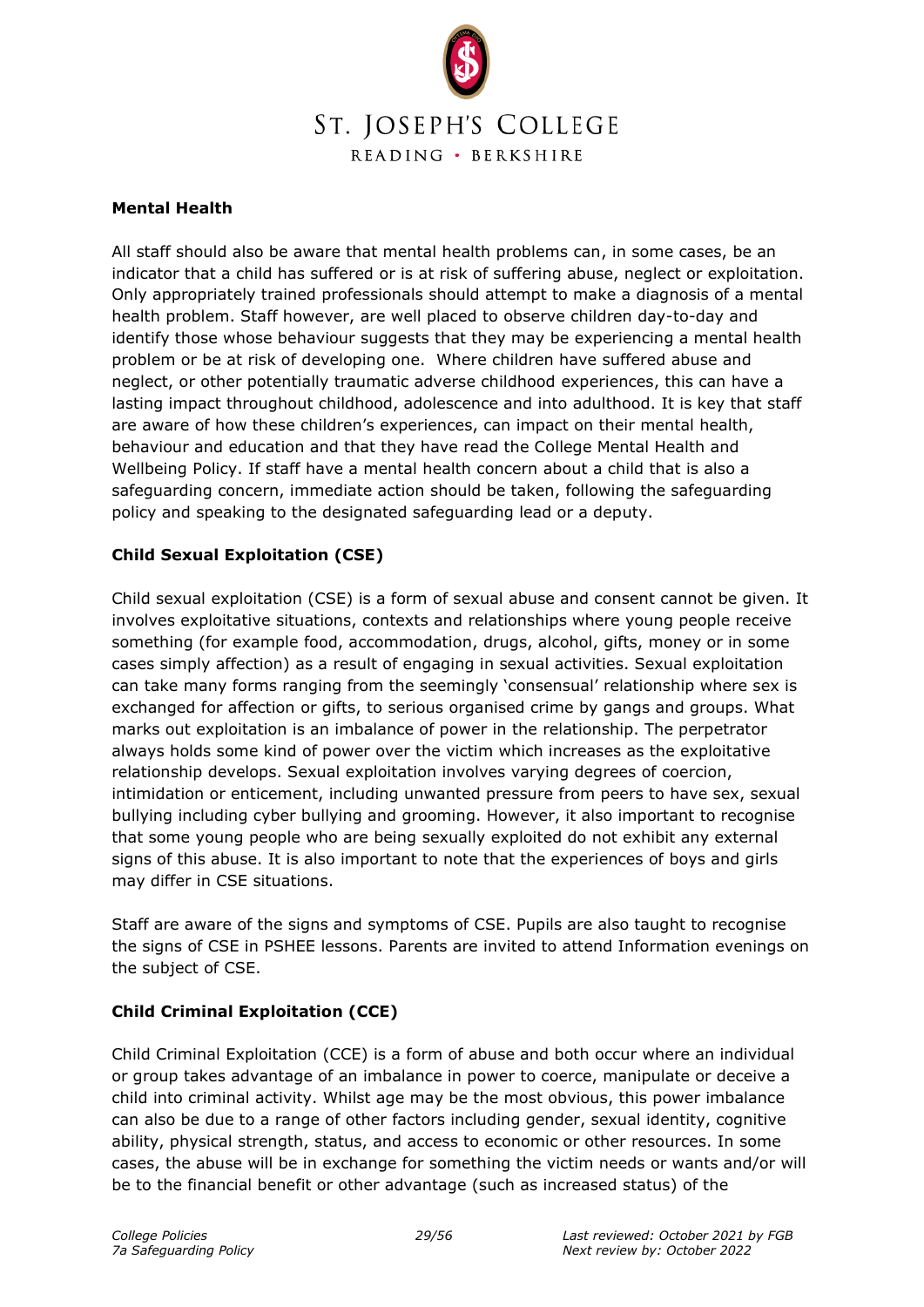

perpetrator or facilitator. The abuse can be perpetrated by individuals or groups, males or females, and children or adults. The abuse can be a one-off occurrence or a series of incidents over time, and range from opportunistic to complex organised abuse. It can involve force and/or enticement-based methods of compliance and may, or may not, be accompanied by violence or threats of violence. Victims can be exploited even when activity appears consensual and it should be noted exploitation as well as being physical can be facilitated and/or take place online.

CCE can include children being coerced into moving drugs or money across the country (county lines, see below), forced to shoplift or pickpocket, or to threaten other young people.

# **County lines**

County lines is a term used to describe gangs and organised criminal networks involved in exporting illegal drugs (primarily crack cocaine and heroin) into one or more importing areas within the UK, using dedicated mobile phone lines or other form of "deal line".

Exploitation is an integral part of the county lines offending model with children and vulnerable adults exploited to move drugs and money. Offenders will often use coercion, intimidation, violence (including sexual violence) and weapons to ensure compliance of victims. Children can be targeted and recruited into county lines in a number of locations including schools, further and higher educational institutions, pupil referral units, special educational needs schools, children's homes and care homes. Children are often recruited to move drugs and money between locations and are known to be exposed to techniques such as 'plugging', where drugs are concealed internally to avoid detection. Children can easily become trapped by this type of exploitation as county lines gangs create drug debts and can threaten serious violence and kidnap towards victims (and their families) if they attempt to leave the county lines network.

One of the ways of identifying potential involvement in county lines are missing episodes (both from home and school), when the victim may have been trafficked for the purpose of transporting drugs and a referral to the National Referral Mechanism should be considered. If a child is suspected to be at risk of or involved in county lines, a safeguarding referral should be considered alongside consideration of availability of local services/third sector providers who offer support to victims of county lines exploitation.

# **Children missing from education policy (CME)**

The welfare of all of our children at St Joseph's College is our paramount responsibility. A child going missing from education, particularly on repeat occasions, is a potential indicator of abuse or neglect, including sexual exploitation and so called 'honour based' violence. Every adult who works at the school has been trained to appreciate that he or she has a key responsibility for helping to keep all of the children safe at all times. Every member of our staff has read Part 1 of Keeping Children Safe in Education and Annex B. Our staffing ratios are generous and are deliberately designed to ensure that every child is supervised the whole time that he or she is in our care.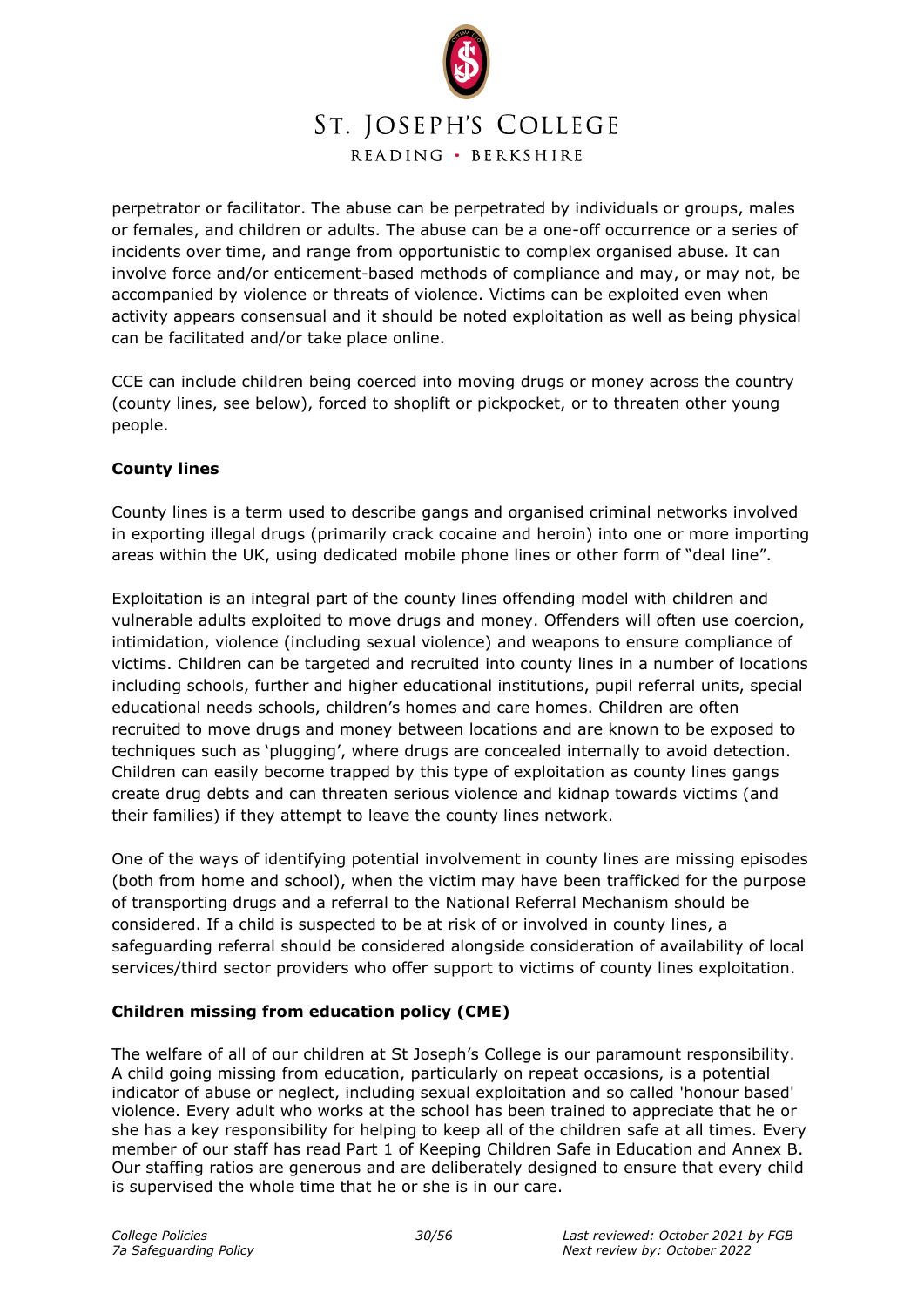

The College will monitor all pupil absences from school and promptly address concerns about irregular attendance with the parent/carer. Two emergency contact numbers will be held for each pupil. Early intervention is necessary to identify the existence of any underlying safeguarding risk and to help prevent the risks of a child going missing in future. The College will inform the local authorities of the details of pupils who fail to attend school regularly, or have missed ten school days or more without permission. The school will contact the local authority when children join or leave the school at nonstandard transition times. When pupils leave, the College will tell the LA to which school they are moving and when they will start, this is very important if they are changing to home-schooling.

# **Serious Violent Crime**

All staff must be aware of indicators, which may signal that children are at risk from, or are involved with serious violent crime. These may include:

- increased absence from school
- a change in friendships or relationships with older individuals or groups
- a significant decline in performance
- signs of self-harm or a significant change in well-being
- signs of assault or unexplained injuries
- Unexplained gifts or new possessions could also indicate that children have been approached by, or are involved with individuals associated with criminal networks or gangs and may be at risk of criminal exploitation

All staff should be aware of the range of risk factors which increase the likelihood of involvement in serious violence, such as being male, having been frequently absent or permanently excluded from school, having experienced child maltreatment and having been involved in offending, such as theft or robbery.

If staff have any concerns that a child may be involved with serious violent crime they must report these to the DSL.

# **Honour-based violence (HBV) including Female Genital Mutilation (FGM)**

So-called 'honour-based' violence (HBV) encompasses crimes which have been committed to protect or defend the honour of the family and/or the community, including Female Genital Mutilation (FGM), forced marriage, and practices such as breast ironing. All forms of so called HBV are abuse (regardless of the motivation) and must be handled and escalated as such.

If in any doubts staff must speak to the designated safeguarding lead. Professionals in all agencies, and individuals and groups in relevant communities, need to be alert to the possibility of a child being at risk of HBV, or already having suffered HBV.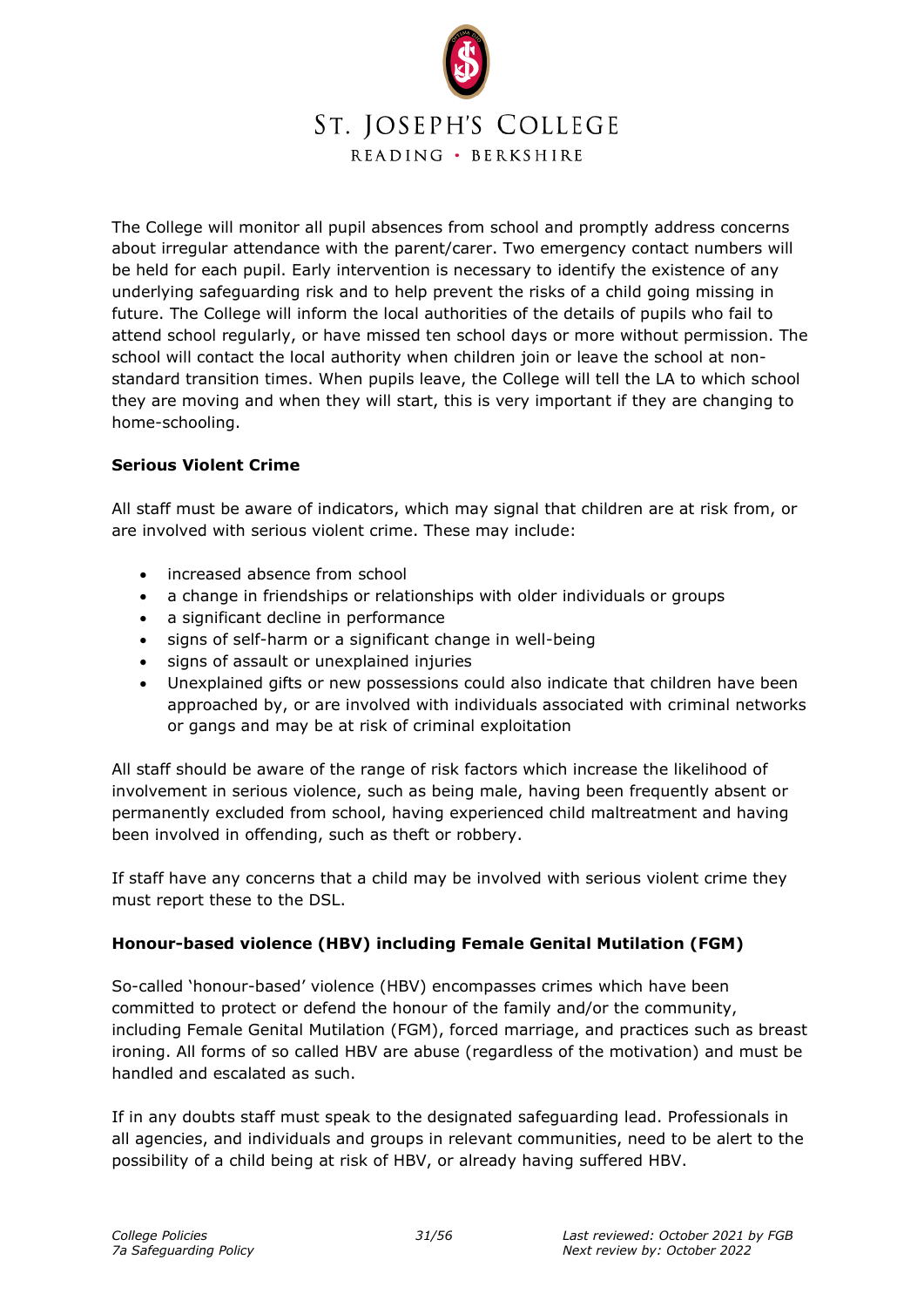

If staff have concerns that FGM has taken place, as well as reporting this to the police, they must also activate local safeguarding procedures using existing and national and local protocols. Unless the teacher has a good reason not to, they must still consider and discuss any case of FGM with the DSL and involve children's social care as appropriate. It will be rare for teachers to see visual evidence, and they must not be examining pupils.

Police contact details for reporting FGM:

Thames Valley Police: 101 or 999

NSPCC FGM Help line 0880 028 3550

fgmhelp@nspcc.org.uk

#### **Peer on peer abuse**

Children are vulnerable to abuse by their peers. Such abuse must be taken as seriously as abuse by all members of staff and are subject to the same child protection procedures. The College will respond to allegations from within and outside the school or online recognising that, even if there are no reported cases of peer-on-peer abuse, such cases may still be going on and simply not being reported. Staff must not dismiss abusive behaviour as normal between young people and must not develop high thresholds before taking action. The College take a zero tolerance approach and abuse must never be passed off as 'banter' or 'part of growing up', as this could lead to a culture of unacceptable behaviours and unsafe environments. All disclosures will be taken seriously, and individuals supported and kept safe so that no victim will be given the impression that they are creating a problem by reporting abuse, sexual violence or sexual harassment and no victim ever be made to feel ashamed for making a report.

Peer on peer abuse is most likely to include, but may not be limited to:

- bullying (including cyberbullying, prejudice-based and discriminatory bullying)
- abuse in intimate personal relationships between peers
- physical abuse such as hitting, kicking, shaking, biting, hair pulling, or otherwise causing physical harm (this may include an online element which facilitates, threatens and/or encourages physical abuse)
- sexual violence, such as rape, assault by penetration and sexual assault; (this may include an online element which facilitates, threatens and/or encourages sexual violence)
- sexual harassment, such as sexual comments, remarks, jokes and online sexual harassment, which may be standalone or part of a broader pattern of abuse
- causing someone to engage in sexual activity without consent, such as forcing someone to strip, touch themselves sexually, or to engage in sexual activity with a third party
- consensual and non-consensual sharing of nude and semi-nude images and/or videos (also known as sexting or youth produced sexual imagery)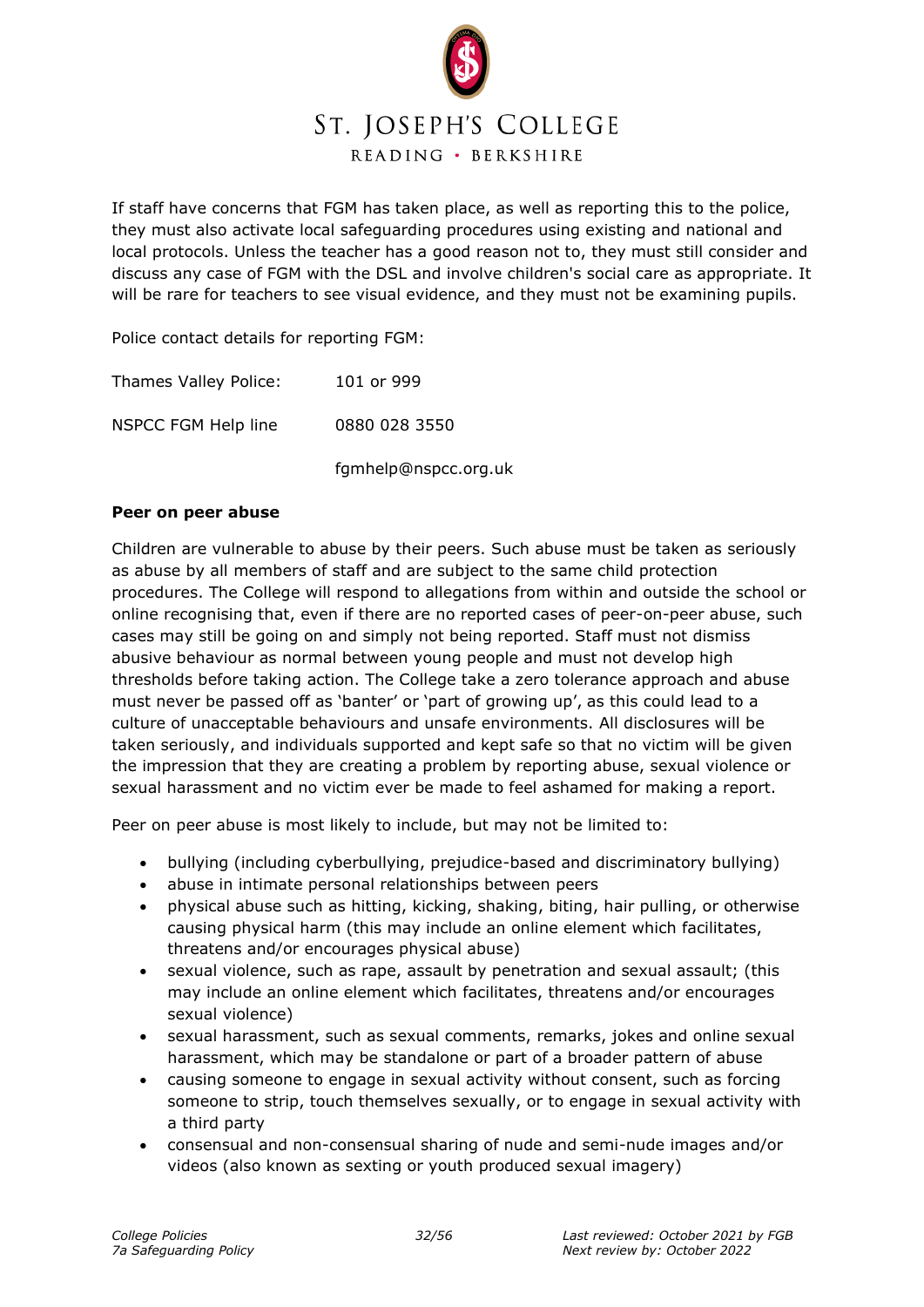# ST. JOSEPH'S COLLEGE

READING · BERKSHIRE

- upskirting, which typically involves taking a picture under a person's clothing without their permission, with the intention of viewing their genitals or buttocks to obtain sexual gratification, or cause the victim humiliation, distress or alarm
- initiation/hazing type violence and rituals (this could include activities involving harassment, abuse or humiliation used as a way of initiating a person into a group and may also include an online element)

It may be appropriate to regard a young person's behaviour as abusive if:

- There is a large difference in power (for example age, size, ability, development) between the young people concerned or
- The perpetrator has repeatedly tried to harm one or more other children or
- There are concerns about the intention of the alleged perpetrator.

If the evidence suggests that there was an intention to cause severe harm to the victim, this must be regarded as abusive whether or not severe harm was actually caused.

If peer-on-peer abuse is disclosed to the College, this will be reported to the DSL, who in consultation with the Head will make the appropriate referral to Children's Services.

The College Anti-Bullying Policy, Behaviour, Rewards and Sanctions Policy and the pupil voice Diversity, Inclusion and Equality Committee are in place to minimise the risk of peer-on-peer abuse. Such abuse must always be taken as seriously as abuse perpetrated by an adult. Whenever a child may have harmed another, all agencies must be aware of their responsibilities to both children and multi-agency management of both cases must reflect this. Agencies must also be alert to the possibility that a child or young person who has harmed another may well also be a victim. However, the interests of the identified victim must always be paramount consideration and professionals must also be alerted to the fact that there is likely to be a risk to children other than the current victim.

Staff working with children need clear guidance and training to identify the difference between appropriate and exploitative peer relationships. Staff must not dismiss some abusive sexual behaviour as 'normal' between young people and must not develop high thresholds before taking action.

Work with children and young people who abuse others, including those who sexually abuse/offend, must recognise that such children are likely to have considerable needs themselves and that they may pose a significant risk of harm to other children. Evidence suggests that children who abuse others may have suffered considerable disruption in their lives, been exposed to violence within the family, may have witnessed or been subject to physical or sexual abuse, have problems in their educational development and may have committed other offences. Such children and young people are likely to be children in need and some will, in addition, be suffering, or at risk of suffering, significant harm and may themselves be in need of protection.

Children and young people who abuse others must be held responsible for their abusive behaviour, while being identified and responded to in a way that meets their needs as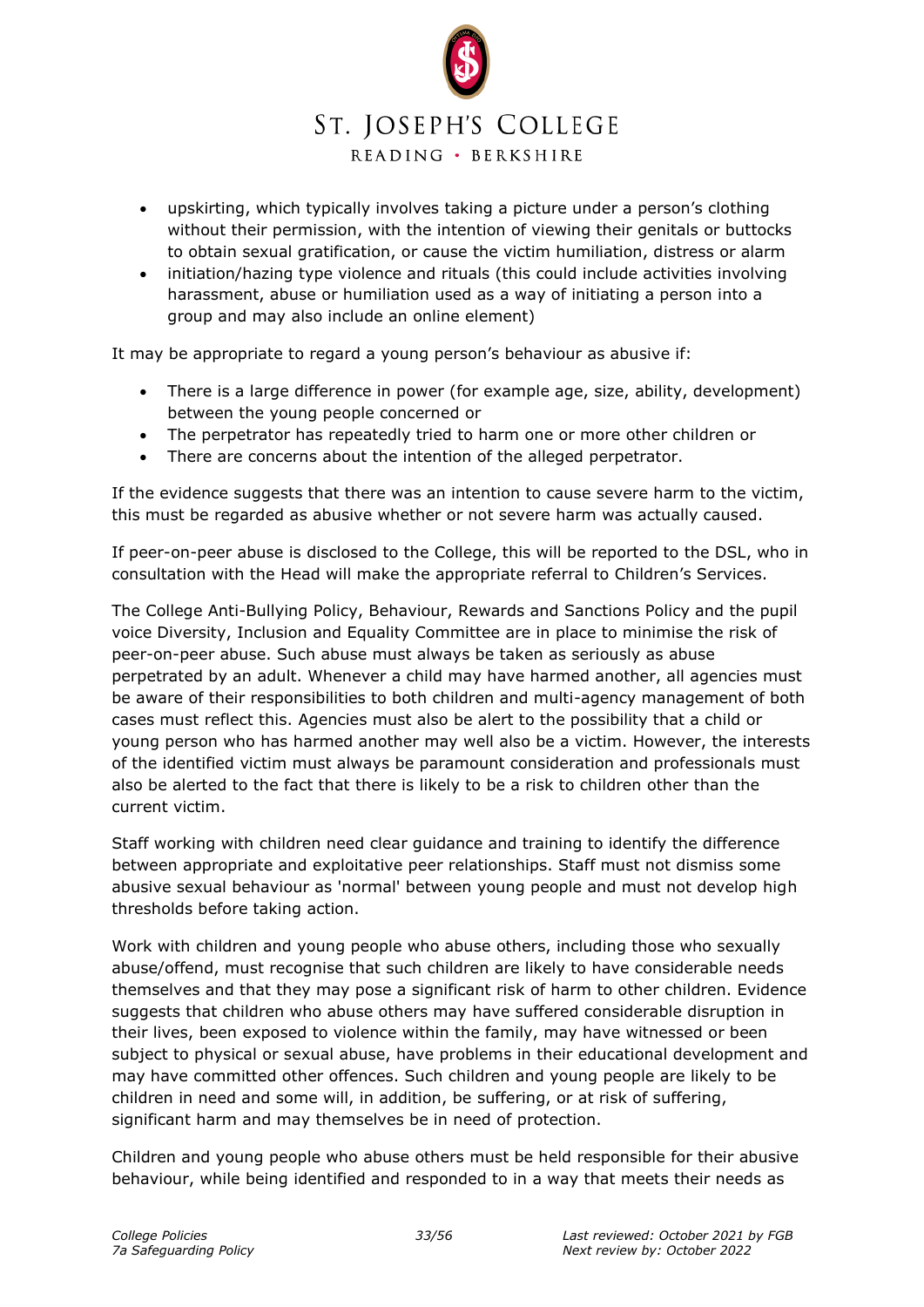

well as protecting others. Staff must be aware that gender issues can be prevalent when dealing with peer-on-peer abuse, this could, for example include a pupil being sexually touched/assaulted.

When dealing with cases of peer-on-peer abuse, both victims and perpetrators will be supported.

# **Physical Indicators**

- Physical injuries
- Compromised sexual health
- Poor mental health and emotional wellbeing

# **Behavioural Indicators**

- Going missing/running away
- Drug and alcohol abuse
- Committing criminal offences
- Acting disengaged from school

#### **Upskirting:**

'Upskirting' typically involves taking a picture under a person's clothing without them knowing, with the intention of viewing their genitals or buttocks to obtain sexual gratification, or cause the victim humiliation, distress or alarm. It is now a criminal offence.

# **Sexting**

One concern which has been around for some time now, but where the scale of the threat has increased considerably, is that of illegal sexting – or the transfer online of indecent images of children – by which the law means of any minor under the age of 18. There is the risk of young people being criminalised by committing criminal offences of which they were unaware – and in the process bringing on themselves and their families potentially life changing consequences through being cautioned or convicted and placed the Sex Offenders Register. The College aims to work with pupils to ensure they are aware of the consequences of sexting. The Child Exploitation and Online Protection Service (CEOP) operates a website with age-appropriate advice for everyone from very young children to parents and teachers. The website is [www.thinkuknow.co.uk](http://www.thinkuknow.co.uk/) and it contains videos, factsheets and other resources. A factsheet on the revenge porn offence is available at [www.gov.uk/government/publications/revenge-porn-be-aware-b4-you](http://www.gov.uk/government/publications/revenge-porn-be-aware-b4-you-share)[share.](http://www.gov.uk/government/publications/revenge-porn-be-aware-b4-you-share) If the College has cause to believe that one of its pupils is involved in sexting, then an initial review meeting will be held with the pupil concerned and the Designated Safeguard Lead of the College. This is in line with the UK Council for Child Internet Safety [\(UKCCIS\).](https://www.gov.uk/government/uploads/system/uploads/attachment_data/file/609874/6_2939_SP_NCA_Sexting_In_Schools_FINAL_Update_Jan17.pdf)

The initial review meeting will consider the initial evidence and aim to establish: -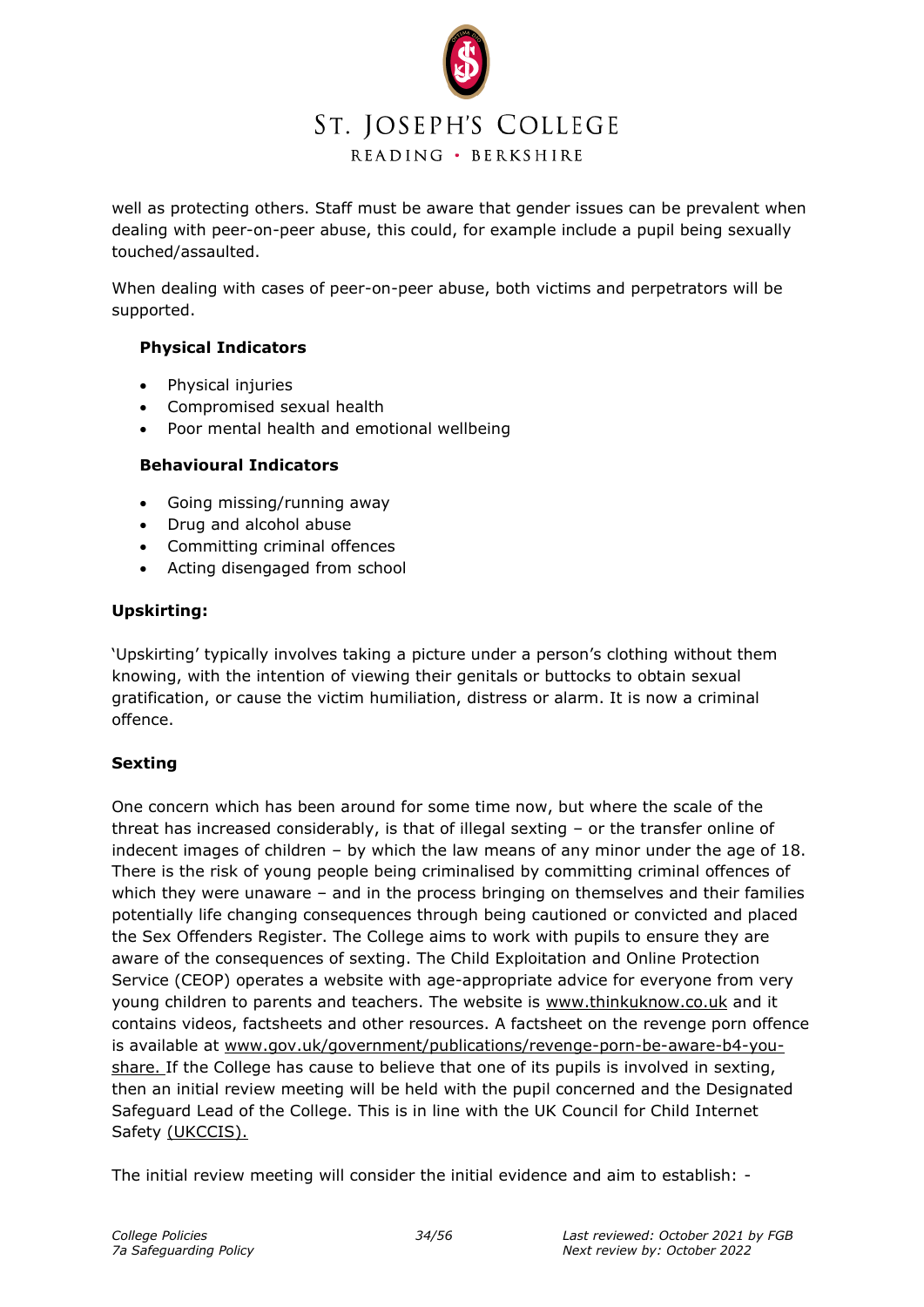# ST. JOSEPH'S COLLEGE

READING · BERKSHIRE

- Whether there is an immediate risk to a young person or young people
- If a referral must be made to the police and/or children's social care
- If it is necessary to view the imagery in order to safeguard the young person in most cases, the imagery must not be viewed.
- What further information is required to decide on the best response
- Whether the imagery has been shared widely and via what services and/or platforms.
- Whether immediate action must be taken to delete or remove images from devices or online services
- Any relevant facts about the young people involved which would influence risk assessment
- If there is a need to contact another school, college, setting or individual

An immediate referral to police and/or children's social care will be made if at this initial stage:

- The incident involves an adult
- There is reason to believe that a young person has been coerced, blackmailed or groomed, or if there are concerns about their capacity to consent (for example, owing to special educational needs)
- What you know about the imagery suggests the content depicts sexual acts which are unusual for the young person's developmental stage, or are violent
- The imagery involves sexual acts and any pupil in the imagery is under 13
- You have reason to believe a young person is at immediate risk of harm owing to the sharing of the imagery, for example, the young person is presenting as suicidal or self-harming

If none of the above apply then the College may decide to respond to the incident without involving the police or children's social care (the College can choose to escalate the incident at any time if further information/concerns come to light). However, the College will always inform parents of any incident that may have taken place.

If a pupil becomes a victim of sexting, the College will ensure that they are supported in the appropriate manner. Parents will be informed at the earliest opportunity and support offered through the College Lay Chaplain, School Counsellor or external agencies such as NSPCC, Childline, CEOP, and the Children's Action Team, working with Reading Children's Single Point of Access.

#### **Sexual Violence and Sexual Harassment**

Sexual violence and sexual harassment can occur between two children of any sex. It can also occur through a group of children sexually assaulting or sexually harassing a single child or group of children. Children who are victims of sexual violence and sexual harassment will likely find the experience stressful and distressing.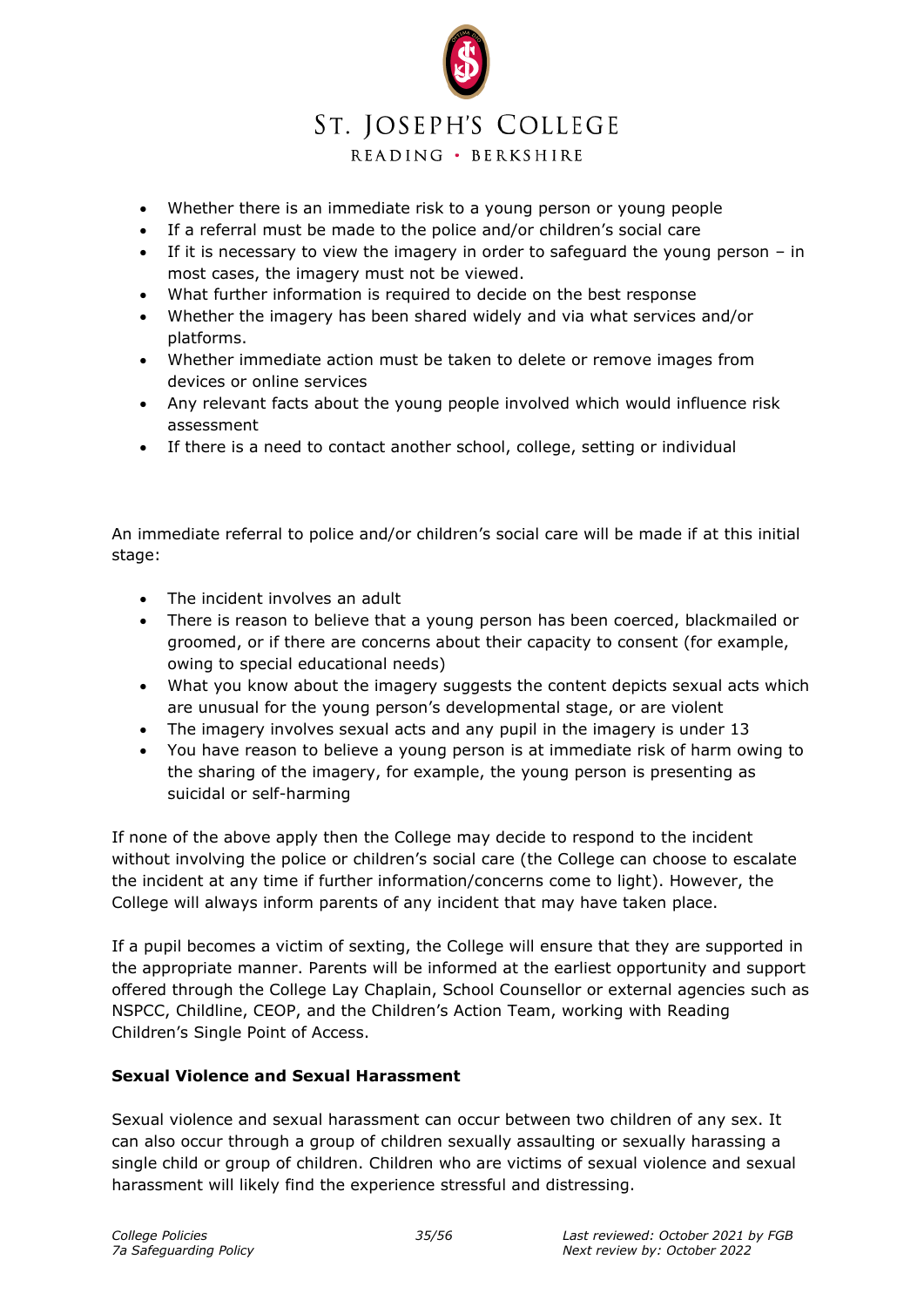

Sexual violence and sexual harassment exist on a continuum and may overlap, they can occur online and offline (both physical and verbal) and are never acceptable. It is important that all victims are taken seriously and offered appropriate support. All staff are trained to manage a report of child-on-child sexual violence and sexual harassment.

It is important to note that children may not find it easy to tell staff about their abuse verbally. Children can show signs or act in ways that they hope adults will notice and react to. In some cases, the victim may not make a direct report. For example, a friend may make a report or a member of school or college staff may overhear a conversation that suggests a child has been harmed, or a child's own behaviour might indicate that something is wrong. If staff have any concerns about a child's welfare, they should act on them immediately rather than wait to be told.

Sexual violence includes rape, assault by penetration and sexual assault (intentionally touching another person in a way that is sexual. In each of these cases B does not consent to the sexual act and A does not reasonably believe that B consents. Sexual harassment is defined as ''Unwanted conduct of a sexual nature' that can occur online and offline.

The College sees preventative education through PSHEE and RSE as key to tackling the issue of sexual violence and harassment, this is underpinned by the Behaviour, Rewards and Sanctions Policy, the Anti-Bullying Policy and pastoral support system.

College staff are aware that:

- it is more likely that girls will be the victims of sexual violence and more likely that sexual harassment will be perpetrated by boys.
- children with Special Educational Needs and Disabilities (SEND) can be especially vulnerable. Disabled and deaf children are three times more likely to be abused than their peers.

They must also understand the importance of:

- making clear that sexual violence and sexual harassment is not acceptable, will never be tolerated and is not an inevitable part of growing up
- not tolerating or dismissing sexual violence or sexual harassment as "banter", "part of growing up", "just having a laugh" or "boys being boys"
- challenging behaviours (which are potentially criminal in nature), such as grabbing bottoms, breasts, vaginas and penises. Dismissing or tolerating such behaviours risks normalising them.

The College's approach to sexual violence and sexual harassment reflects and is a part of the broader approach to safeguarding. Reports of sexual violence and sexual harassment are likely to be complex and require difficult professional decisions to be made, often quickly and under pressure. Any concerns must be reported to the DSL immediately who in consultation with the Head, will decide the on the appropriate course of action.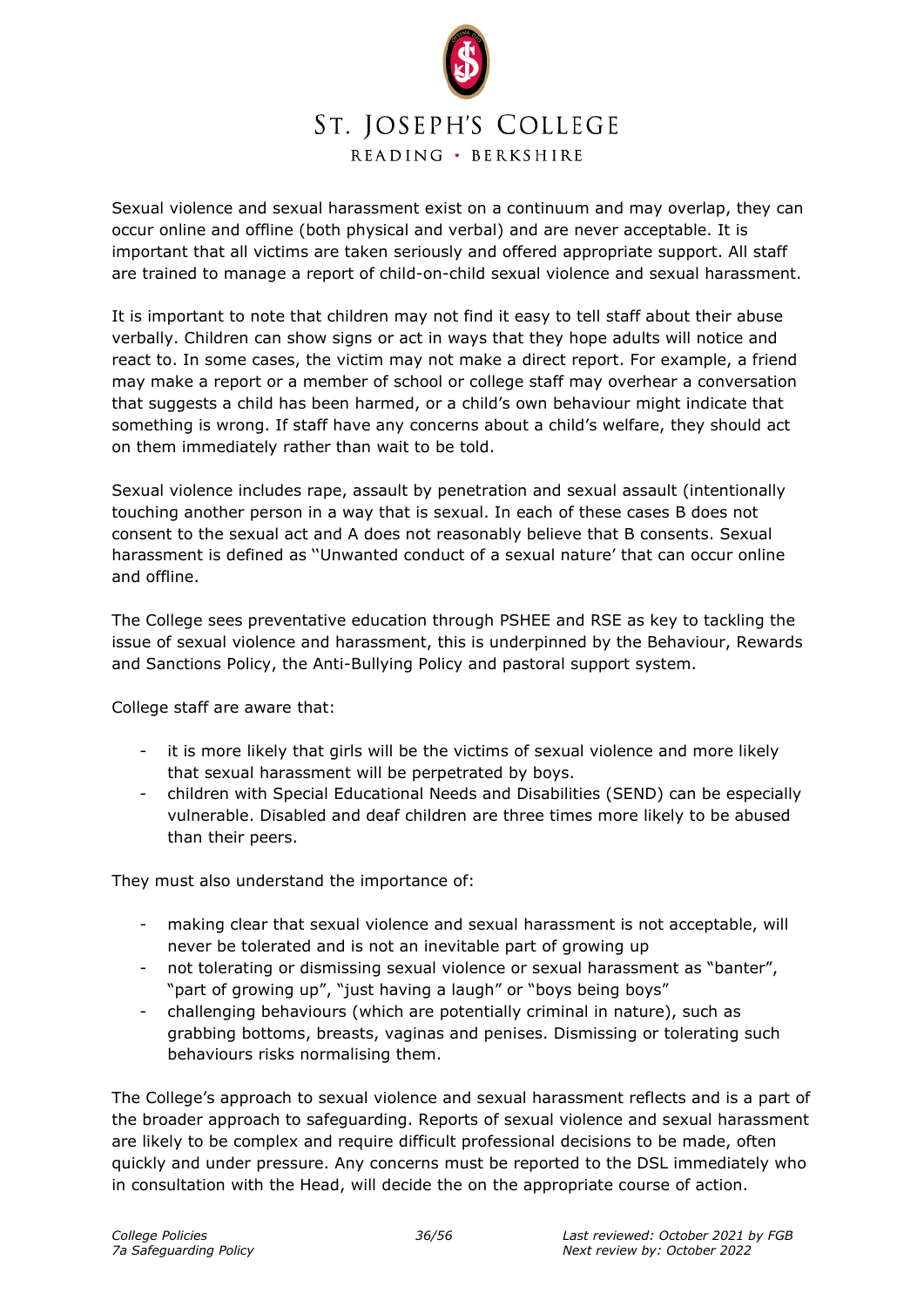

The guidance in KCSIE provides effective safeguarding practice and principles for schools and colleges to consider in their decision-making process. Decisions are for the College to make on a case-by-case basis. The DSL or a deputy will take a leading role and use their professional judgment, supported by other agencies, such as children's social care and the police as required. The College will engage with both the victim's and the alleged perpetrator's parents or carers when there has been a report of sexual violence unless there is good reason not to.

If a pupil is a victim of sexual violence and harassment the College will ensure that the appropriate support is offered both internally and with external agencies.

# **Substance Abuse**

All staff must have an awareness of substance abuse linked to the likes of drug taking and alcohol abuse. Further guidance is included in our Substance Misuse Policy.

#### **Domestic abuse**

Domestic abuse includes any incident or pattern of incidents of controlling, coercive, threatening behaviours, violence, or abuse between those aged 16 or over who are, or have been, intimate partners or family members regardless of gender or sexuality. The abuse can encompass, but is not limited to psychological, physical, sexual, financial and emotional.

All children can witness and be adversely affected by domestic abuse in the context of their home life where domestic abuse occurs between family members. Exposure to domestic abuse and/or violence can have serious, long lasting emotional and psychological impact on children. The College is mindful that children can often blame themselves for the abuse or may have had to leave the family home as a result of the abuse. Domestic Abuse may lead to other safeguarding concerns, and should therefore be managed under this policy.

#### **Homelessness**

Being homeless, or at risk of homelessness presents a real risk to a child's welfare. The College is aware of potential indicators of homelessness including: household debt, rent arrears, domestic abuse and anti-social behaviour, as well as a family being asked to leave a property. If staff are made aware, or suspect that a pupil may be at risk of homelessness they should talk to the DSL in the first instance. Whilst referrals to the Local Housing Authority should be progressed as appropriate, and in accordance with local procedures, this does not and should not replace a referral to Children's Services where a child has been harmed or is at risk of harm, in accordance with this policy.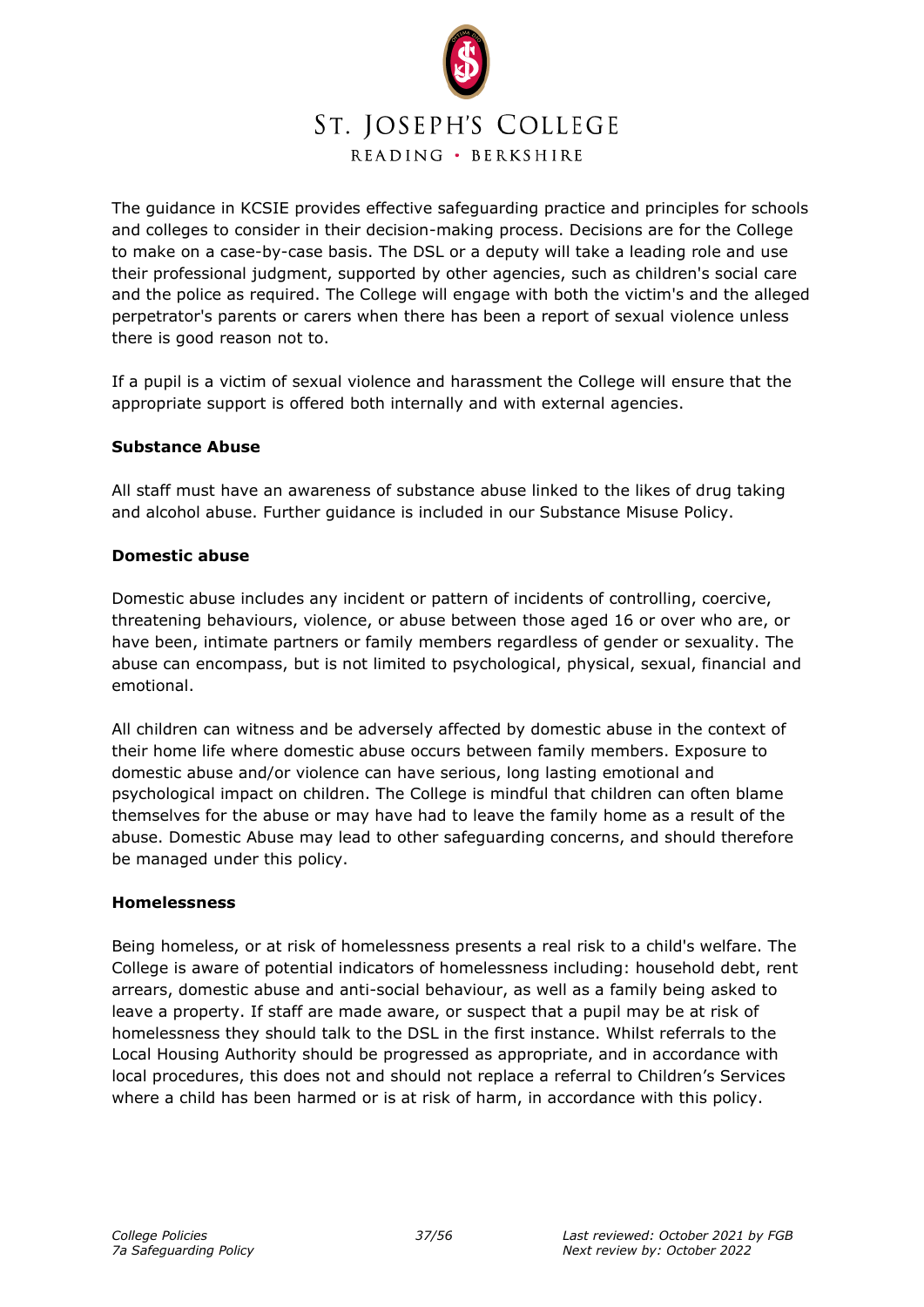

# **Appendix 2: COVID-19 Arrangements for Safeguarding**

### **Context**

From 20 March 2020 parents were asked to keep their children at home, wherever possible, and for schools to remain open only for those children of workers critical to the COVID-19 response - who abslutely need to attend.

Schools and all childcare providers were asked to provide care for a limited number of children - children who are vulnerable, and children whose parents are critical to the COVID-19 response and cannot be safely cared for at home.

On 1 June 2020, the College reopened for pupils in Early Years, Reception, Year 1 and Year 6. We will continue to remain open to vulnerable children and children of key workers. Pupils in all other year groups will continue to be taught remotely, including those who are in the year groups listed above who are not returning at this time.

From 9 September 2020 the College opened for all pupils from Early Years through to Year 13. The measures outlined in this policy will remain ready to revert should the need arise because of local and national lockdowns or the isolation of pupils.

On 4 January 2021 the government announced full school closures with the exception of Early Years settings and children of key workers. With the exception of the Early Year Centre, the Prep and Senior School have now reverted back to the measures outlined in this policy until further notice.

On Monday 22nd February 2021, The Prime Minister announced the government's roadmap to cautiously ease lockdown restrictions in England. This included a direction that from 8 March 2021, all pupils should attend school.

The College will continue to have regard to the statutory safeguarding guidance keeping children safe in education (Sept 2021).

We will take advice and work with the local safeguarding partners.

We will refer to the Government guidance for education and childcare settings with regards to DOVID-19 and continue to follow the advice from Public Health England on handwashing and other measures to limit the risk of spread of coronavirus.

# **Vulnerable children**

Vulnerable children include those who have a social worker and those children and young people up to the age of 25 with education, health and care (EHC) plans.

Those who have a social worker include children who have a Child Protection Plan and those who are looked after by the Local Authority. A child may also be deemed to be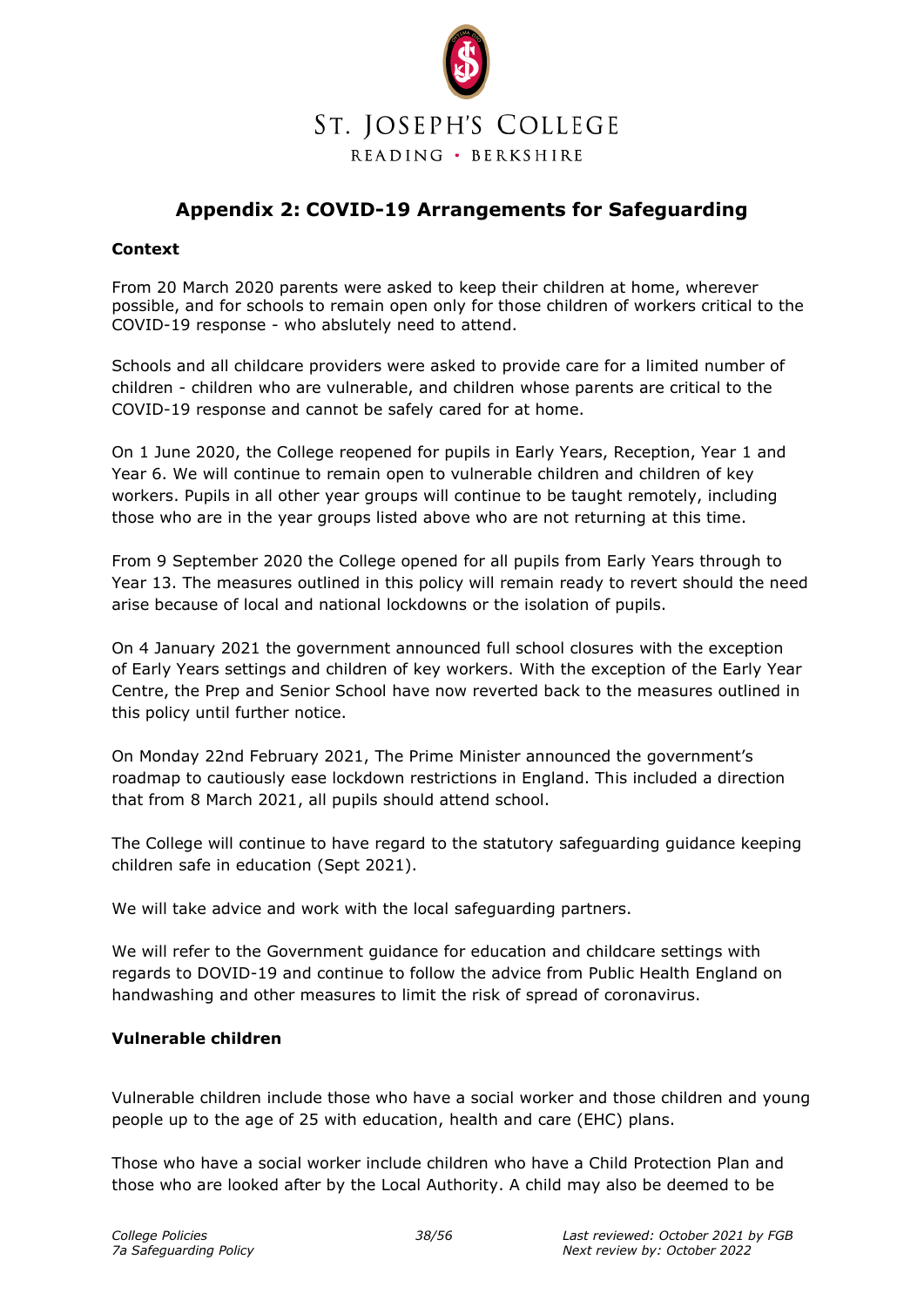

vulnerable if they have been assessed as being in need or otherwise meet the definition in Section 17 of the Children Act 1989.

In the event of another lockdown, those with an EHC plan will be risk-assessed in consultation with the Local Authority and parents, to decide whether they need to continue to be offered a school or college place in order to meet their needs, or whether they can safely have their needs met at home. This could include, if necessary, carers, therapists or clinicians visiting the home to provide any essential services. Many children and young people with EHC plans can safely remain at home.

Senior leaders, especially the Designated Safeguarding Lead (and deputy) know who our most vulnerable children are. They have the flexibility to offer a place to those on the edge of receiving children's social care support where appropriate.

The College will continue to work with and support children's social workers to help protect vulnerable children. This includes working with and supporting children's social workers and the local authority virtual school head (VSH) for looked-after and previously looked-after children. The lead person for this will be: Natalia Jwaideh.

There is an expectation that vulnerable children who have a social worker will attend an education setting unless there is a good reason not to or they have an underlying health condition that puts them at increased risk. In circumstances where a parent does not want to bring their child to an education setting, and their child is considered vulnerable, the social worker and the College will explore the reasons for this directly with the parent.

Where parents are concerned about the risk of the child contracting COVID19, the College or the social worker will talk through these anxieties with the parent/guardian following the advice set out by Public Health England.

The College will encourage our vulnerable children and young people to attend school whether in person or remotely.

# **Attendance monitoring**

Although school attendance is mandatory, there are some circumstances where pupils cannot attend school due to coronavirus (COVID-19).

The College has returned to using the attendance and absence codes in use before the outbreak (set out on page 9 of the [attendance guidance\)](https://www.gov.uk/government/publications/school-attendance), in addition to the new category of 'not attending in circumstances related to coronavirus (COVID-19)':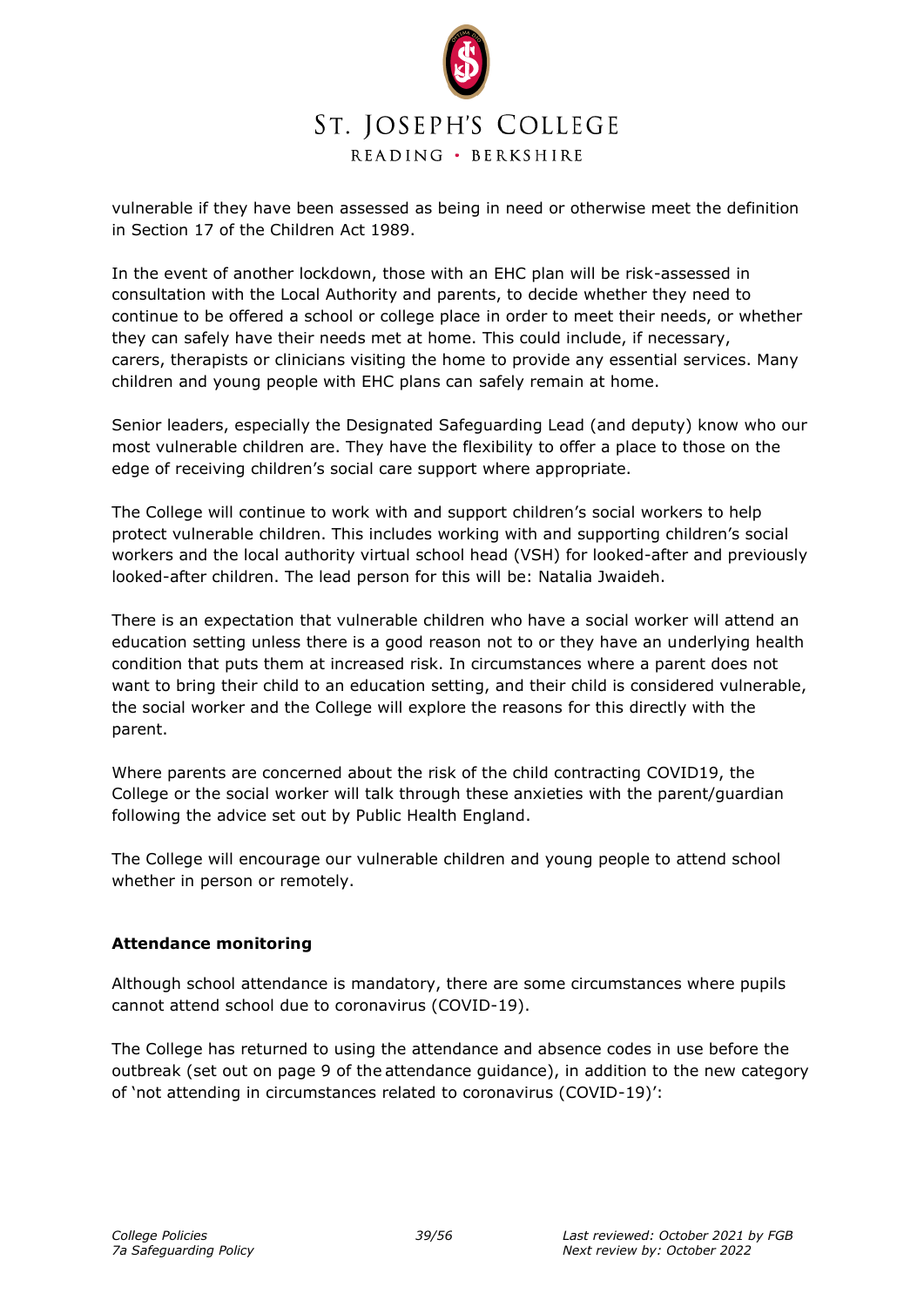

- pupils not attending a session who meet the criteria for 'not attending in circumstances related to coronavirus (COVID-19)' should be recorded using code [X\[footnote 4\]](https://www.gov.uk/government/publications/school-attendance/addendum-recording-attendance-in-relation-to-coronavirus-covid-19-during-the-2020-to-2021-academic-year#fn:4)
- schools should continue to use code X for non-compulsory school aged pupils who are not expected to attend a session, as they did before the outbreak

Pastoral support will be offered to pupils who are self-isolating, shielding (should this be reinstated) or vulnerable.

In the case of a lockdown the College and social workers will agree with parents/guardians whether children in need should be attending school – The College will then follow up on any pupil that they were expecting to attend, who does not. The College will also follow up with any parent or carer who has arranged care for their child and the child subsequently does not attend.

To support the above, the College will, when communicating with parents/guardians, confirm emergency contact numbers are correct and ask for any additional /carers and carers emergency contact numbers where they are available.

In all circumstances where a vulnerable child does not take up their place at school, or discontinues, the College will notify their social worker.

# **Designated Safeguarding Lead**

The optimal scenario is to have a trained DSL (or deputy) available on site. Where this is not the case a trained DSL (or deputy) will be available to be contacted via phone or online video - for example when working from home.

Where a trained DSL (or deputy) is not on site, in addition to the above, a senior leader will assume responsibility for co-ordinating safeguarding on site.

This might include updating and managing access to child protection online management system, CPOMS and liaising with the offsite DSL (or deputy) and as required liaising with children's social workers where they require access to children in need and/or to carry out statutory assessments at the school or college.

It is important that all College staff and volunteers have access to a trained DSL (or deputy). The DSL should be contacted in the first instance on the telephone number listed in the key contacts.

The DSL will continue to engage with social workers, and attend all multi-agency meetings, which can be done remotely.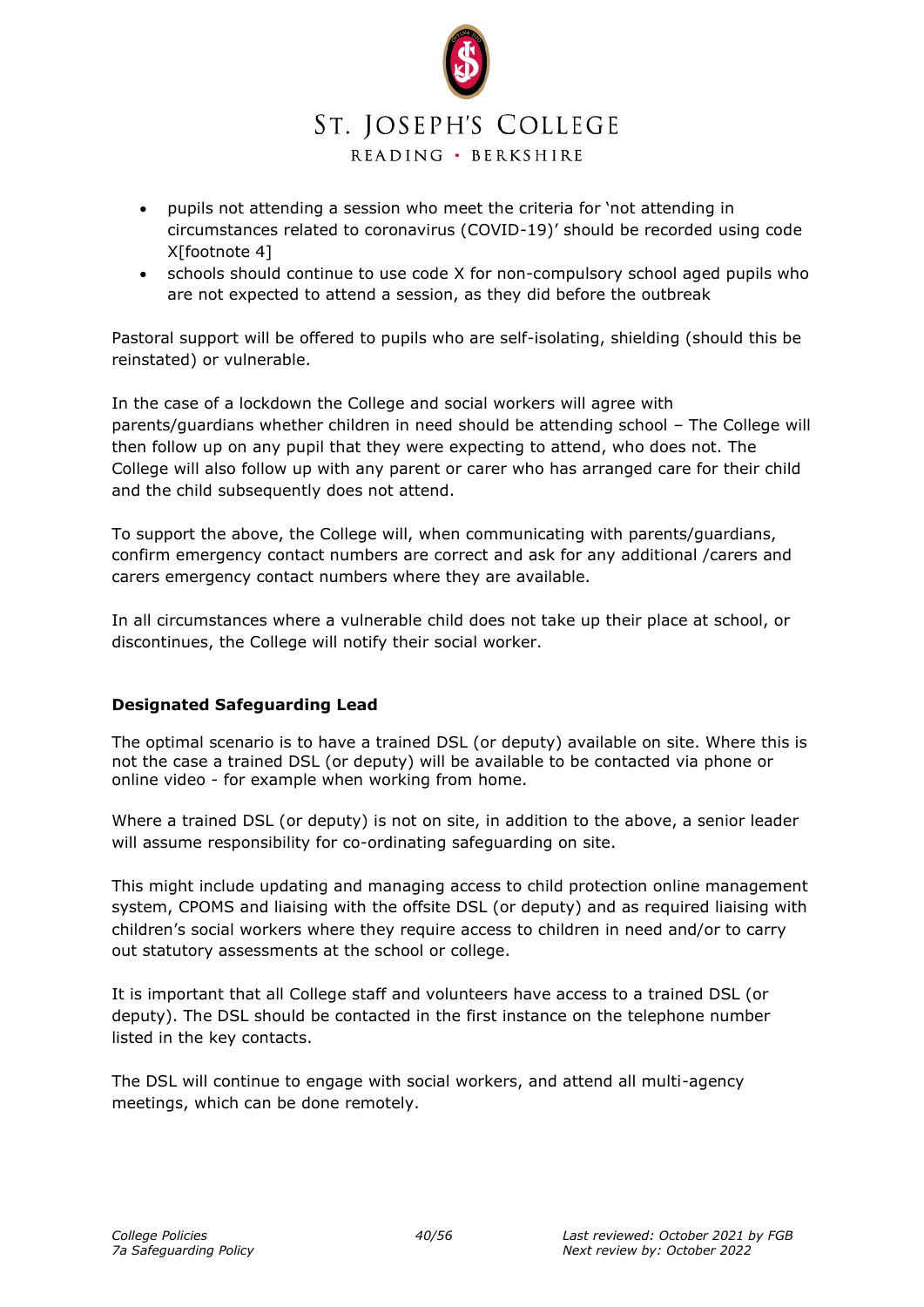

#### **Reporting a concern**

Where staff have a concern about a child, they should continue to follow the process outlined in the school Safeguarding Policy and contact the DSL or Deputies where appropriate. This should be done verbally and followed up with a record on CPOMS.

Staff are reminded of the need to report any concern immediately and without delay.

Where staff are concerned about an adult working with children in the school, they should report the concern to the Head. If there is a requirement to make a notification to the Head whilst away from school, this should be done verbally and followed up with an email to the Head.

Concerns around the Head should be directed to the Chair of Governors, David Halle.

The College will continue to offer support in the process of managing allegations.

DSLs will continue to report concerns to the Children's Single Point of Access/Children's Social Care in the borough in which the child lives in the usual way.

During office hours call **01635 503190**

Out of office hours, Emergency Duty Team Tel: **01344 786543**

#### **Safeguarding Training and induction**

DSL training has resumed as usual will the DSL and Deputies refreshing their training in October 2020.

For the period COVID-19 measures were in place, a DSL (or deputy) who had been trained continued to be classed as a trained DSL (or deputy) even if they miss their refresher training.

All existing school staff have had safeguarding training and have read part 1 of Keeping Children Safe in Education (September 2021). The DSL should communicate with staff any new local arrangements, so they know what to do if they are worried about a child.

Online safeguarding training is still available for staff working from home via Educare.

Where new staff are recruited, or new volunteers enter the College, they will continue to be provided with a safeguarding induction.

If staff are employed from another education or children's workforce setting to our school, we will take into account the DfE supplementary guidance on safeguarding children during the COVID-19 pandemic and will accept portability as long as the current employer confirms in writing that:-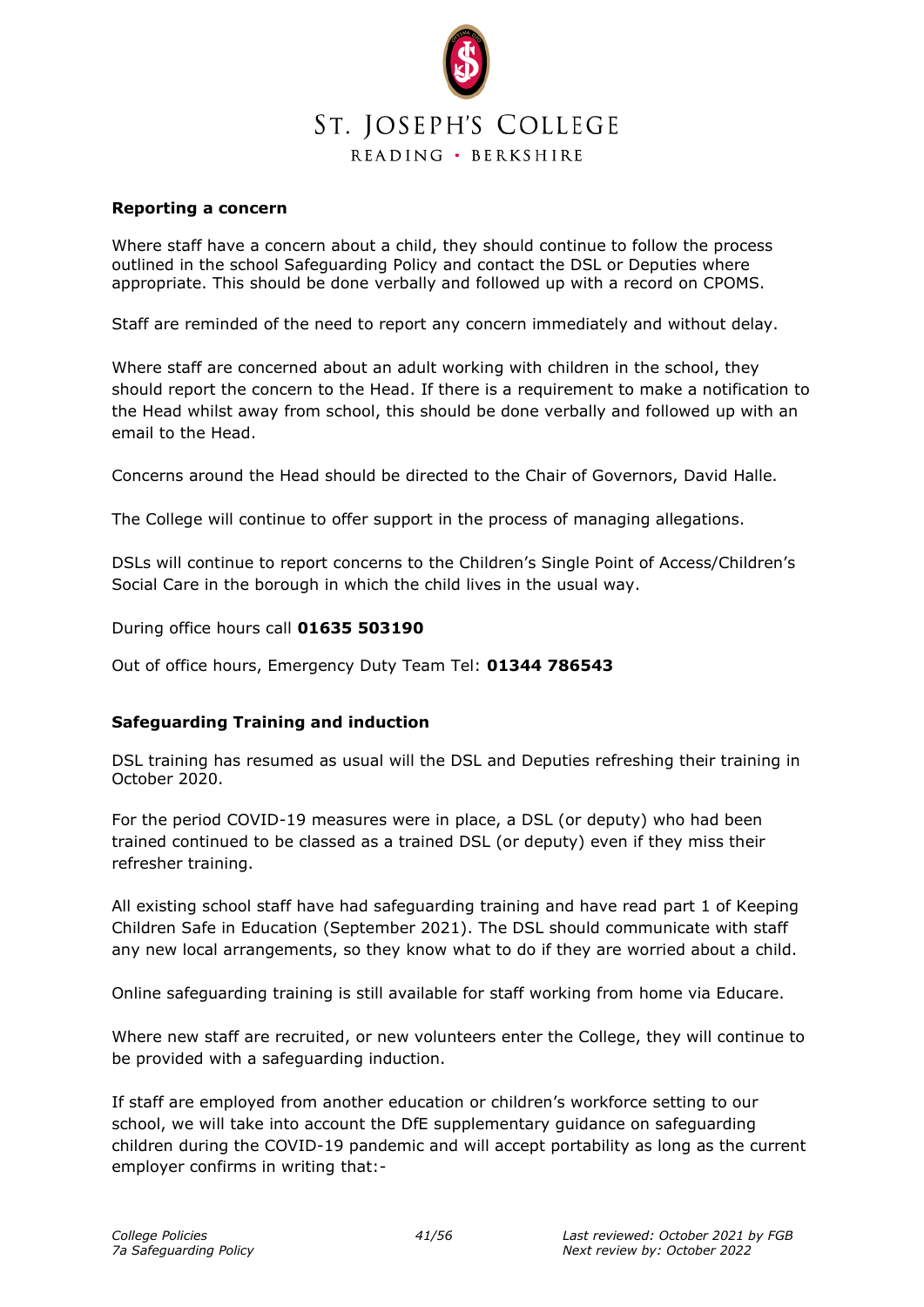

- the individual has been subject to an enhanced DBS and children's barred list check
- there are no known concerns about the individual's suitability to work with children
- there is no ongoing disciplinary investigation relating to that individual

Upon arrival, they will be given a copy of Safeguarding Policy and other related policies outlined in the Safeguarding Policy, confirmation of local processes and a remote meeting with the DSL regarding College procedures.

# **Safer recruitment/volunteers and movement of staff**

It remains essential that people who are unsuitable are not allowed to enter the children's workforce or gain access to children. When recruiting new staff, the College will continue to follow the relevant safer recruitment processes for their setting, including, as appropriate, relevant sections in part 3 of Keeping Children Safe in Education (September 2021) (KCSIE).

In response to COVID-19, the Disclosure and Barring Service (DBS) made changes to its guidance on standard and enhanced DBS ID checking to minimise the need for face-toface contact.

Where the College are utilising volunteers, we will continue to follow the checking and risk assessment process as set out in paragraphs 287 to 294 of KCSIE. Under no circumstances will a volunteer who has not been checked be left unsupervised or allowed to work in regulated activity.

The College will continue to follow the legal duty to refer to the DBS anyone who has harmed or poses a risk of harm to a child or vulnerable adult. Full details can be found at paragraph 329 of KCSIE.

The College will continue to consider and make referrals to the Teaching Regulation Agency (TRA) as per paragraph 333 of KCSIE and the TRA's 'Teacher misconduct advice for making a referral.

During the COVID-19 period all referral should be made by emailing misconduct.teacher@education.gov.uk

Whilst acknowledging the challenge of the current national emergency, it is essential from a safeguarding perspective that any school is aware, on any given day, which staff/volunteers will be in the school or college, and that appropriate checks have been carried out, especially for anyone engaging in regulated activity. As such, the College will continue to keep the single central record (SCR) up to date as outlined in paragraphs 250 to 260 in KCSIE.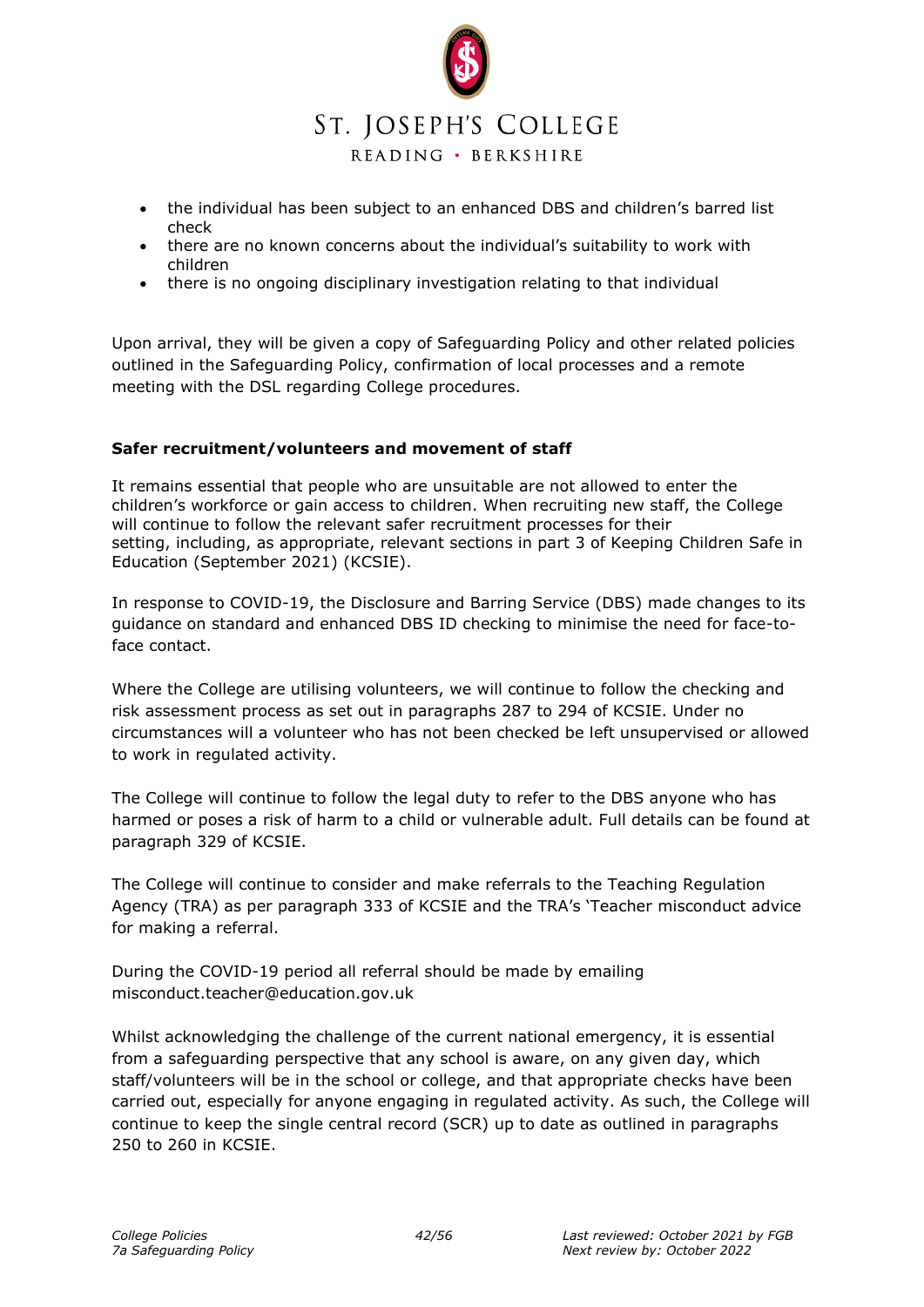

#### **Online safety in schools and colleges**

The College will continue to provide a safe environment, including online. This includes the use of an online filtering system.

Where students are using computers in school, appropriate supervision will be in place.

#### **Children and online safety away from the College**

It is important that all staff who interact with children, including online, continue to look out for signs a child may be at risk. Any such concerns should be dealt with as per the Safeguarding Policy and where appropriate referrals should still be made to children's social care and as required, the police.

Online teaching should follow the same principles as set out in the Staff Code of Conduct.

The College will ensure any use of online learning tools and systems is in line with privacy and data protection/GDPR requirements.

The below should be adhered to when delivering virtual lessons, especially where webcams are involved:

- Group sessions only No 1:1 sessions without the permission of the Head or one of the College Deputy Heads. (1:1 sessions may be allowed for peripatetic music, LAMDA and mental health support sessions at the parent's discretion)
- Staff and children must wear suitable clothing, as should anyone else in the household
- Pupils should keep their camera on during lessons, unless parents/guardians have requested otherwise
- Pupils must keep their microphones turned off during lessons unless they are directed to turn on their microphone by the member of staff, to ask or answer questions
- Any computers used should be in appropriate areas
- If a member of staff is using their camera, they must ensure that the background is plain
- The live class should be recorded so that if any issues were to arise, the video can be reviewed
- Live classes should follow the school timetable
- Staff must only use Google Classroom, Google Meets and Microsoft Teams platforms as specified by the Senior Leadership Team and approved by our IT network manager / provider to communicate with pupils
- Staff should record attendance of any sessions held

All staff at the College should remind themselves of the following policies:

- Staff Code of Conduct
- Computer Usage Policy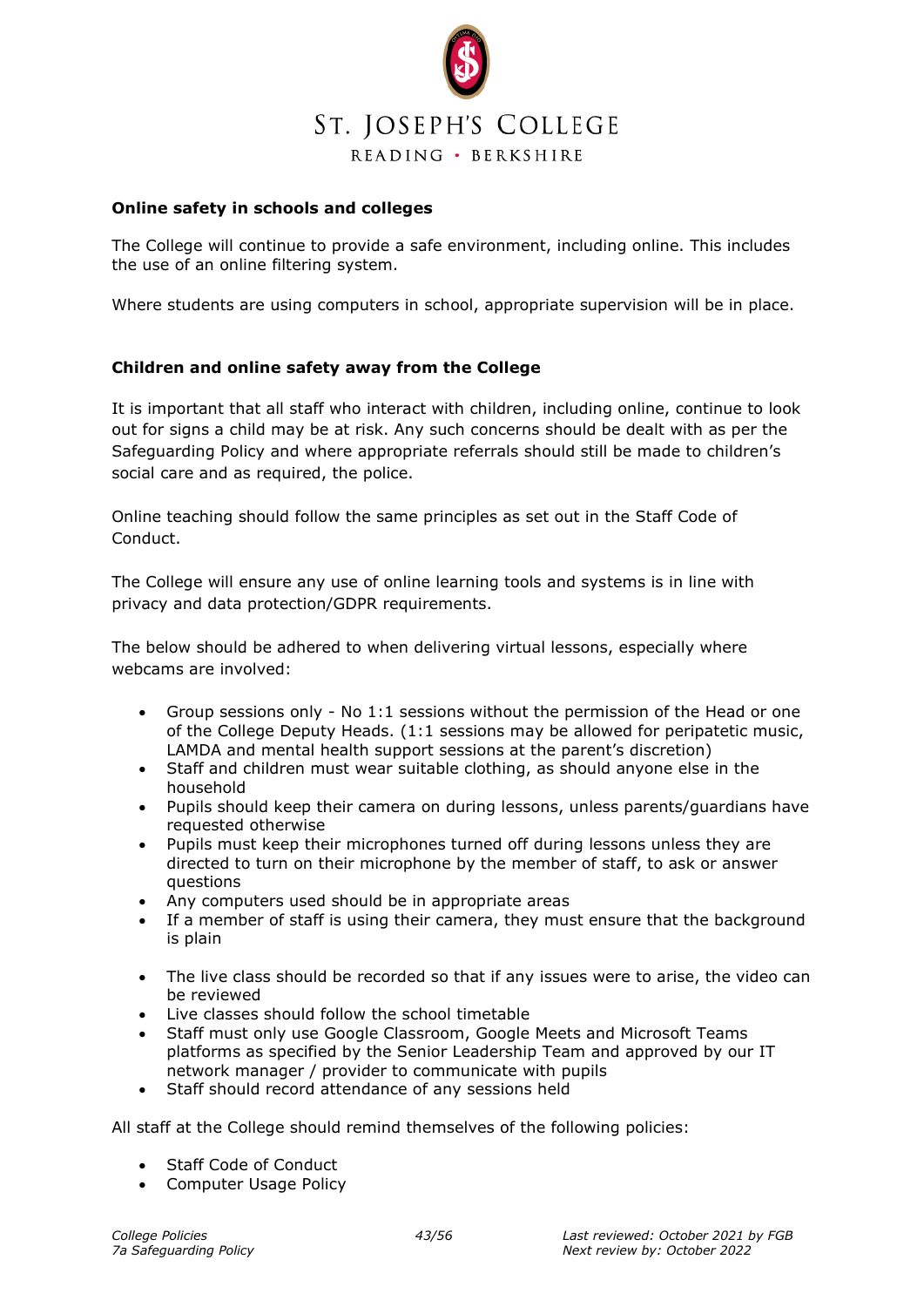

#### **Supporting children not in school**

The College is committed to ensuring the safety and wellbeing of all its pupils.

Where the DSL has identified a child to be on the edge of social care support, or who would normally receive pastoral-type support in school, they should ensure that a robust communication plan is in place for that pupil.

Details of this plan must be recorded in the Pastoral Support Stages, and a record kept of the contact made usually via email.

The communication plans can include; remote contact, phone contact, or email. Other individualised contact methods should be considered and recorded.

The College and its DSL will work closely with all stakeholders to maximise the effectiveness of any communication plan.

This plan must be reviewed regularly (at least once a fortnight) and where concerns arise, the DSL will consider any referrals as appropriate.

The College will share safeguarding updates with parents and pupils as required.

The College recognises that school is a protective factor for children and young people, and the current circumstances, can affect the mental health of pupils and their parents/guardians. Teachers at the College should be aware of this in setting expectations of pupils' work where they are at home.

# **Supporting children in school**

The College is committed to ensuring the safety and wellbeing of all its pupils.

The College will continue to be a safe space for all children to attend and flourish. The Head will ensure that appropriate staff are on site and staff to pupil ratio numbers are appropriate, to maximise safety.

The College will refer to the Government guidance for education and childcare settings on how to implement social distancing and continue to follow the advice from Public Health England on handwashing and other measures to limit the risk of spread of COVID-19.

The College will ensure that where we care on site, we will ensure appropriate support is in place for them.

Staff and volunteers should be aware that they may identify new safeguarding concerns about individual children as they see them in person following school closures. Any concern should be reported to the DSL immediately.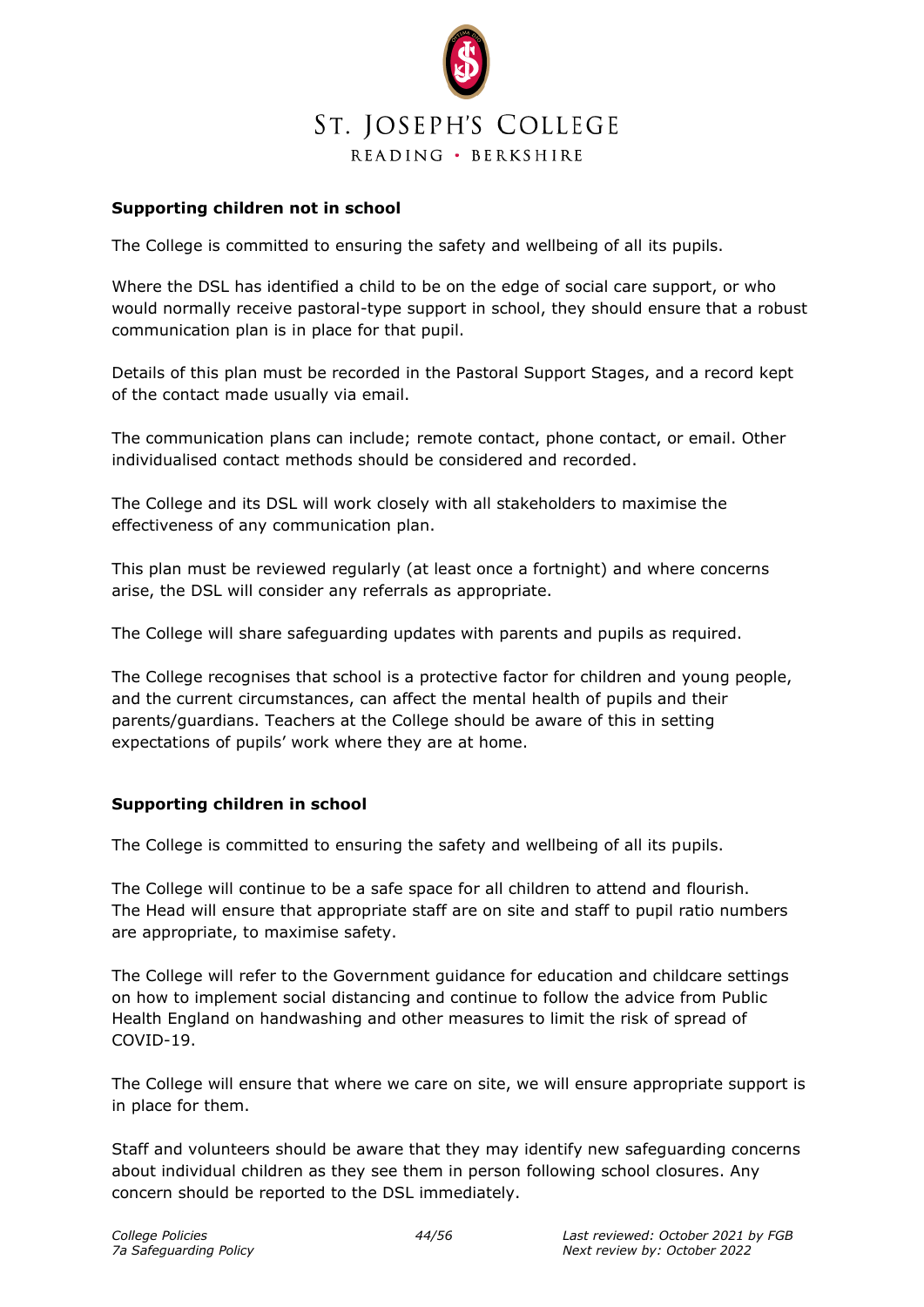

#### **Peer on Peer Abuse**

The College recognises that during the closure a revised process may be required for managing any report of such abuse and supporting victims.

Where the College receives a report of peer-on-peer abuse, they will follow the principles as set out in part 5 of KCSIE and of those outlined within of the Safeguarding Policy.

The College will listen and work with the pupil, parents/guardians and any multi-agency partner required to ensure the safety and security of that young person.

Concerns and actions must be recorded and appropriate referrals made.

#### **Mental Health**

Negative experiences and distressing life events, such as the current circumstances, can affect the mental health of children and their parents. Where the College has children of critical workers and vulnerable children on site, and/or more children returning to school, schools we will ensure appropriate support is in place for them.

Those who will be working closely with the pupils will be in a position to identify children who might need additional support and liaise with the DSL to put this support in place. Mental health issues can bring about changes in a child's behaviour or emotional state which can be displayed in a range of different ways, all of which could be an indication of an underlying problem. This can include for example being fearful or withdrawn; aggressive or oppositional; or excessive clinginess. Support for pupils in the current circumstances can include existing provision in the College through staff mentors, the Lay Chaplain or the Pastoral Support Worker, and if necessary, external agencies.

Staff should be aware of the impact the current circumstances can have on the mental health of those pupils (and their parents) who are continuing to work from home, including when setting expectations of children's work.

# **Contingency Planning**

The College will ensure that for individuals or groups of self-isolating pupils and pupils who are shielding, we follow government guidance related to coronavirus (COVID-19), remote education plans and work will be accessible via google classroom.

The College will continue to operate as normally as possible. In the event that restrictions in schools are needed to help contain the spread of the virus, we will refer to the contingency framework, which has been updated and outlines how schools should operate in the event of any restrictions.

Should this come back into effect the College will use these principles and guidance to decide if pupils are shielding or self-isolating: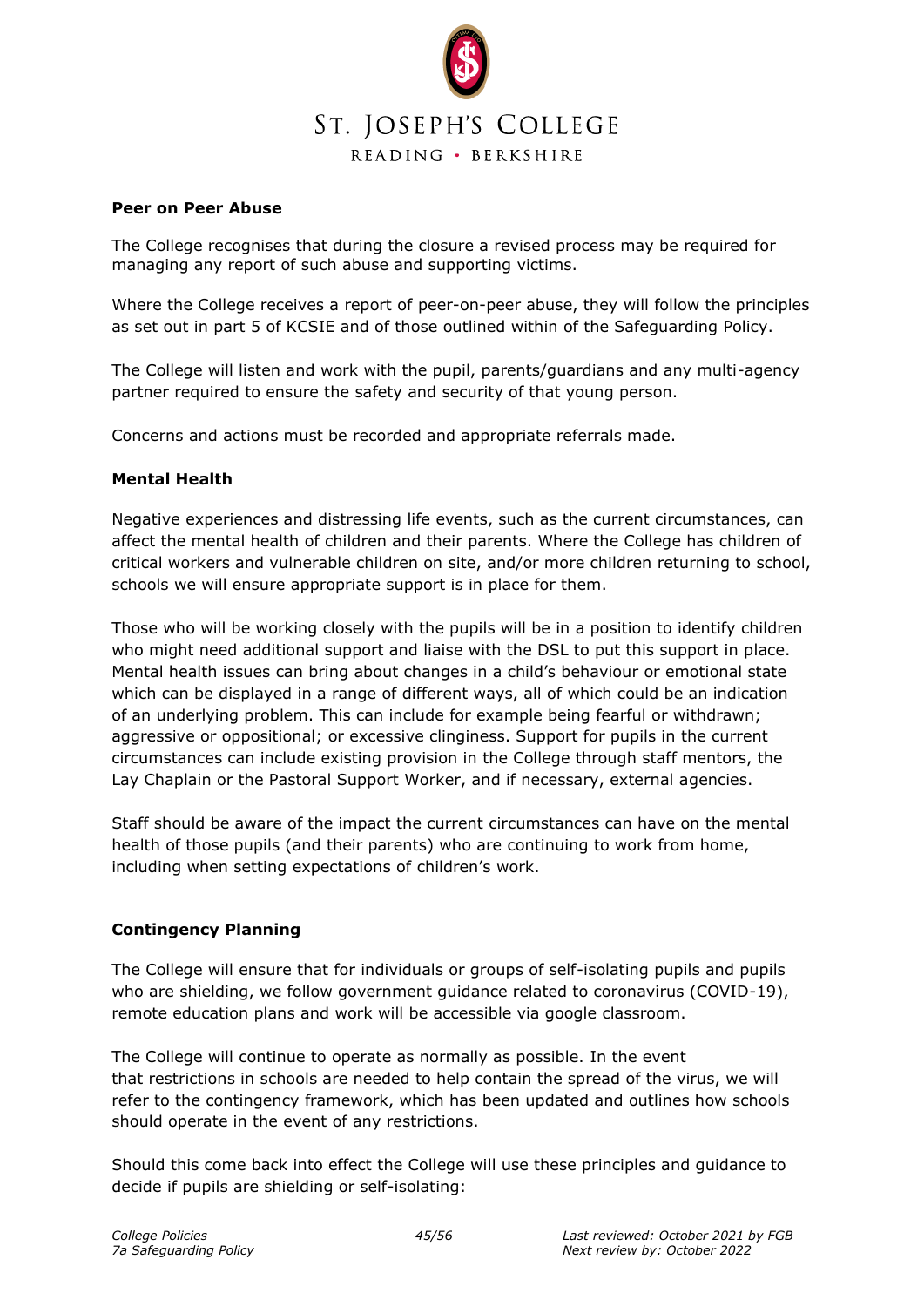

READING · BERKSHIRE

- children and young people who have been classed as [clinically extremely](https://www.gov.uk/government/publications/guidance-on-shielding-and-protecting-extremely-vulnerable-persons-from-covid-19/covid-19-guidance-on-protecting-people-most-likely-to-get-unwell-from-coronavirus-shielding-young-peoples-version)  [vulnerable due to pre-existing medical conditions](https://www.gov.uk/government/publications/guidance-on-shielding-and-protecting-extremely-vulnerable-persons-from-covid-19/covid-19-guidance-on-protecting-people-most-likely-to-get-unwell-from-coronavirus-shielding-young-peoples-version) have been advised to shield. Clinically vulnerable (but not clinically extremely vulnerable) people are those considered to be at a higher risk of severe illness from coronavirus. Few if any children will fall into this category, but parents should follow medical advice if their child is in this category
- child or young person who lives with someone who is clinically vulnerable (but not clinically extremely vulnerable), including those who are pregnant, can attend their education or childcare setting
- if a child or young person or staff member lives in a household with someone who is extremely clinically vulnerable, as set out in the [guidance on shielding,](https://www.gov.uk/government/publications/guidance-on-shielding-and-protecting-extremely-vulnerable-persons-from-covid-19) it is advised they only attend an education or childcare setting if stringent social distancing can be adhered to and, in the case of children, if they are able to understand and follow those instructions - this may not be possible for very young children and older children without the capacity to adhere to the instructions on social distancing. If stringent social distancing cannot be adhered to, we do not expect those individuals to attend
- children or young people should not attend if they [have symptoms or are self](https://www.gov.uk/government/publications/covid-19-stay-at-home-guidance/stay-at-home-guidance-for-households-with-possible-coronavirus-covid-19-infection)[isolating due to symptoms in their household](https://www.gov.uk/government/publications/covid-19-stay-at-home-guidance/stay-at-home-guidance-for-households-with-possible-coronavirus-covid-19-infection)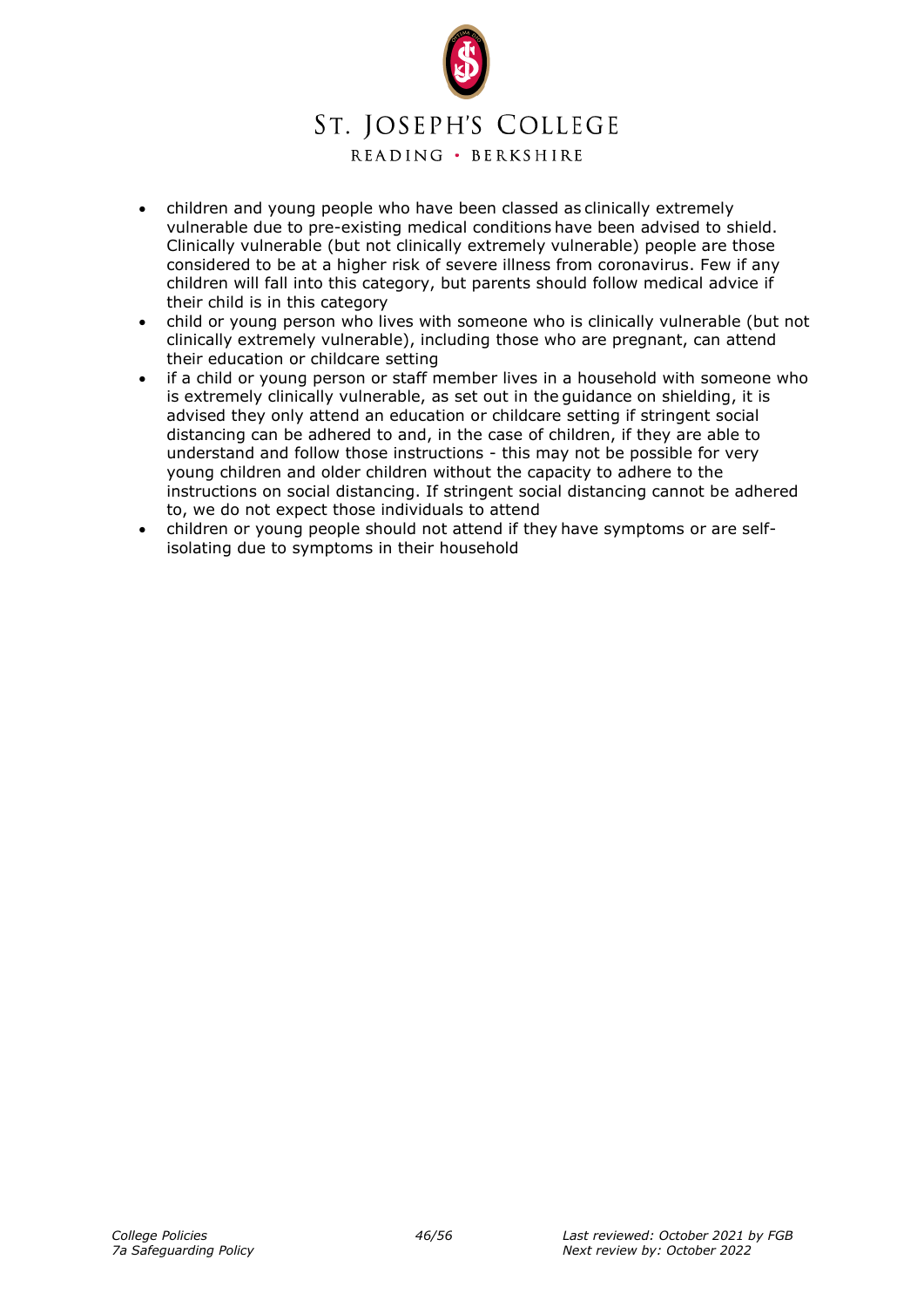

# **Appendix 3: The role of the Designated Safeguarding Lead and Deputies**

The designated safeguarding lead should take lead responsibility for safeguarding and child protection (including online safety). Their additional responsibilities include providing advice and support to other staff on child welfare, safeguarding and child protection matters, taking part in strategy discussions and interagency meetings, and/or supporting other staff to do so, and to contributing to the assessment of children.

#### **Deputy designated safeguarding leads**

Any deputies are trained to the same standard as the designated safeguarding lead and the role should be explicit in their job description. Whilst the activities of the designated safeguarding lead can be delegated to appropriately trained deputies, the ultimate lead responsibility for child protection, as set out above, remains with the designated safeguarding lead, this lead responsibility should not be delegated.

#### **Availability**

During term time and Holiday Club the designated safeguarding lead (or a deputy) should always be available (during College hours) for staff in the College to discuss any safeguarding concerns. Generally, the safeguarding lead (or deputy) is be expected to be available in person, however, in exceptional circumstances availability via phone and or Microsoft Teams or other such media is acceptable, in their physical absence a member of SLT will be available on site.

#### **Manage referrals**

The designated safeguarding lead is expected to refer cases:

- of suspected abuse and neglect to the local authority children's social care as required and support staff who make referrals to local authority children's social care;
- to the Channel programme where there is a radicalisation concern as required and support staff who make referrals to the Channel programme;
- where a person is dismissed or left due to risk/harm to a child to the Disclosure and Barring Service as required; and
- where a crime may have been committed to the Police as required. NSPCC When to call the police should help understand when to consider calling the police and what to expect when working with the police.

#### **Working with others**

The designated safeguarding lead is expected to:

- act as a source of support, advice and expertise for all staff;
- act as a point of contact with the safeguarding partners;
- liaise with the Head inform them of issues especially ongoing enquiries under section 47 of the Children Act 1989 and police investigations;
- as required, liaise with the "case manager" (as per Part four) and the local authority designated officer(s) (LADO) for child protection concerns in cases which concern a staff member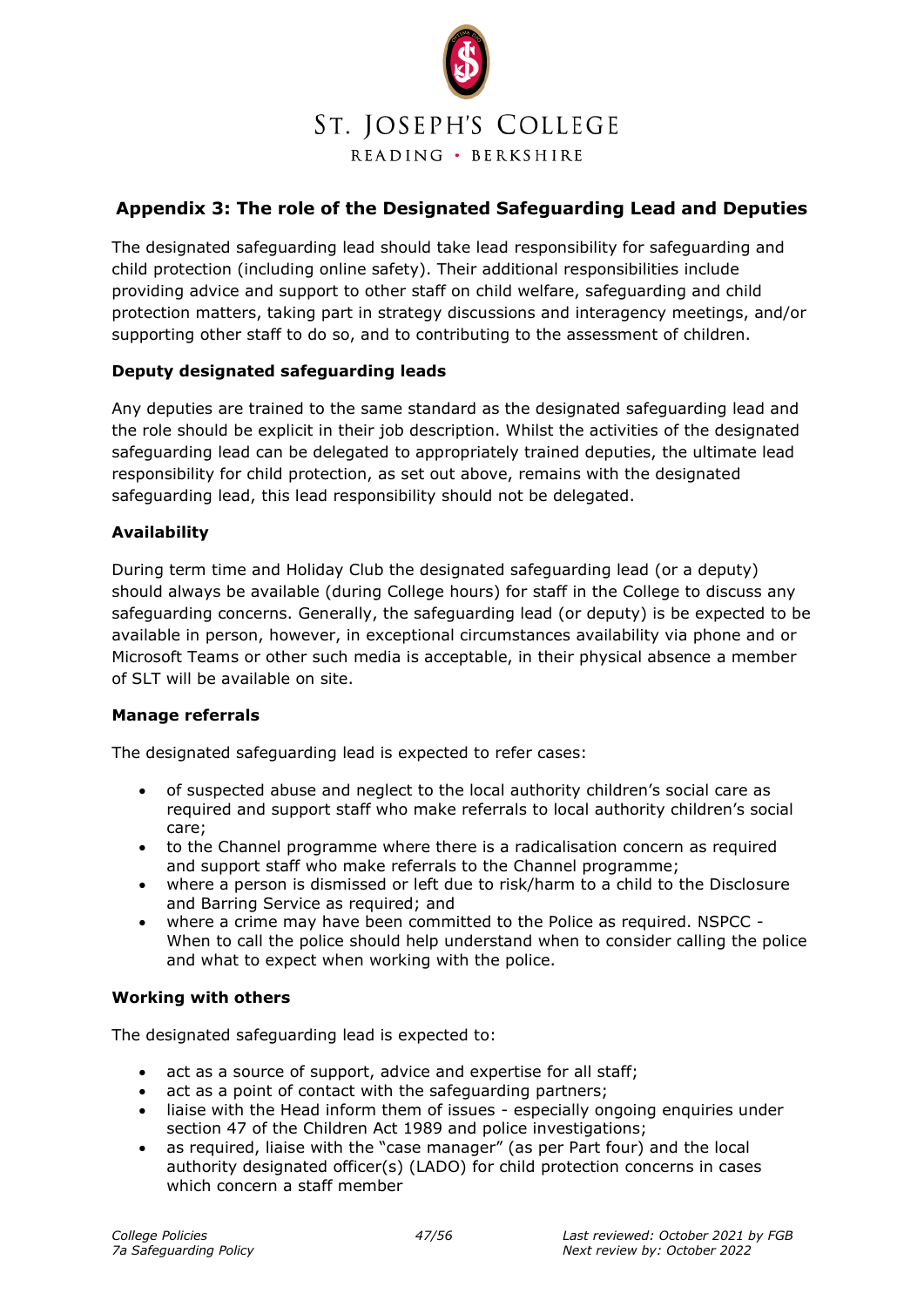# ST. JOSEPH'S COLLEGE

READING · BERKSHIRE

- liaise with staff (especially teachers, pastoral team, Tech Support, and special educational needs co-ordinators, on matters of safety and safeguarding and welfare (including online and digital safety) and when deciding whether to make a referral by liaising with relevant agencies so that children's needs are considered holistically
- liaise with the Mental Health Support Team, where safeguarding concerns are linked to mental health
- promote supportive engagement with parents and/or carers in safeguarding and promoting the welfare of children, including where families may be facing challenging circumstances
- work with the Head and relevant strategic leads, taking lead responsibility for promoting educational outcomes by knowing the welfare, safeguarding and child protection issues that children in need are experiencing, or have experienced, and identifying the impact that these issues might be having on children's attendance, engagement and achievement at the College.

This includes:

- o ensuring that the College knows who its cohort of children who have or have had a social worker are, understanding their academic progress and attainment, and maintaining a culture of high aspirations for this cohort; and
- o supporting teaching staff to provide additional academic support or reasonable adjustments to help children who have or have had a social worker reach their potential, recognising that even when statutory social care intervention has ended, there is still a lasting impact on children's educational outcomes

# **Information sharing and managing the child protection file**

The designated safeguarding lead is responsible for ensuring that child protection files are kept up to date. Information should be kept confidential and stored securely in CPOMS.

It is good practice to keep concerns and referrals in a separate child protection file for each child. Records should include:

- a clear and comprehensive summary of the concern
- details of how the concern was followed up and resolved
- a note of any action taken, decisions reached and the outcome.

They should ensure the file is only accessed by those who need to see it.

Where children leave the College (including in year transfers) the designated safeguarding lead should ensure their child protection file is transferred to the new school or college as soon as possible, and within 5 days for an in-year transfer or within the first 5 days of the start of a new term. This should be transferred separately from the main pupil file, ensuring secure transit, and confirmation of receipt should be obtained. Receiving schools and colleges should ensure key staff such as designated safeguarding leads and SENCOs or the named person with oversight for SEN in colleges,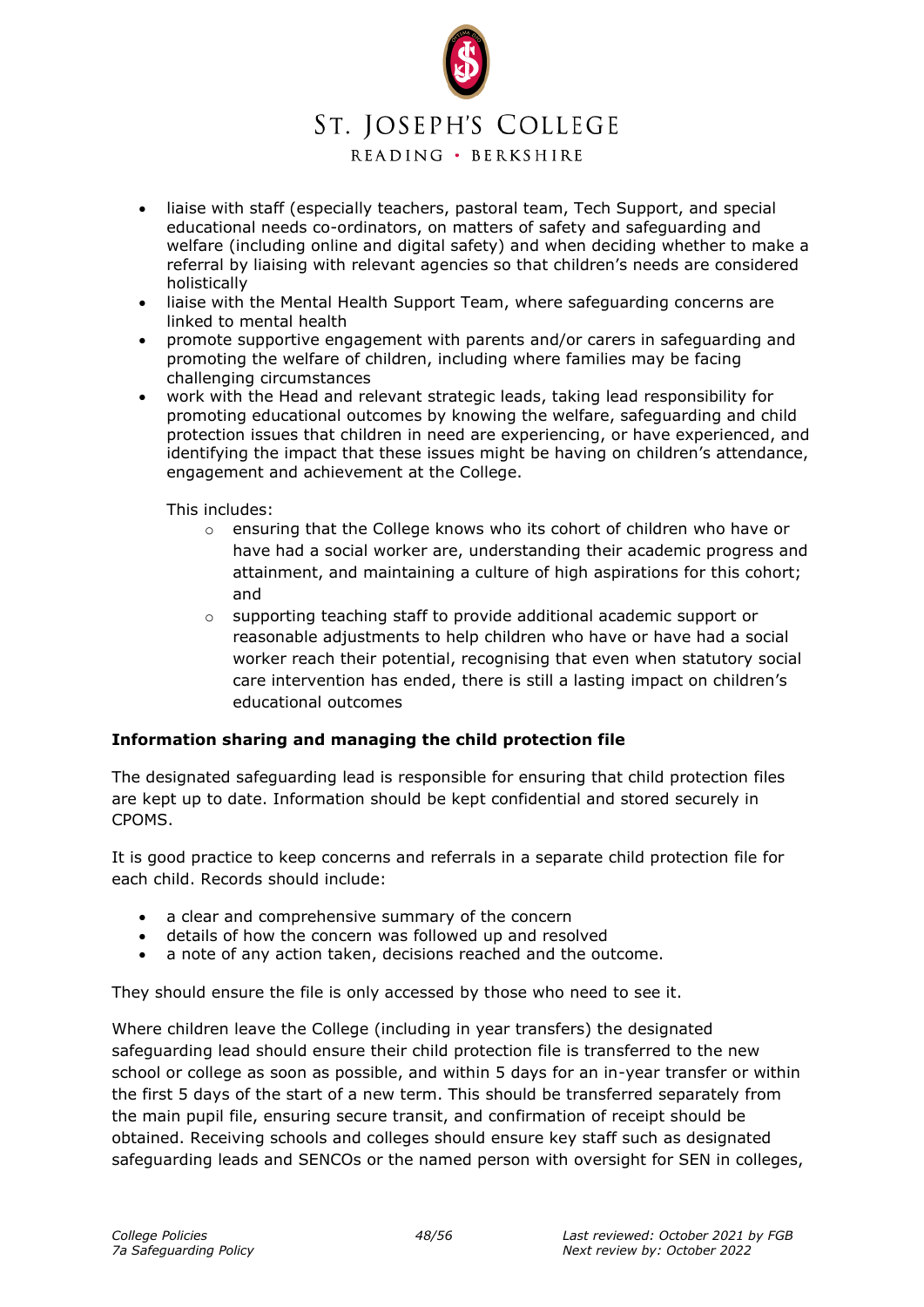

are aware as required. Lack of information about their circumstances can impact on the child's safety, welfare and educational outcomes.

In addition to the child protection file, the designated safeguarding lead should also consider if it would be appropriate to share any additional information with the new school or college in advance of a child leaving to help them put in place the right support to safeguard this child and to help the child thrive in the school or college. For example, information that would allow the new school or college to continue supporting children who have had a social worker and been victims of abuse and have that support in place for when the child arrives.

#### **Raising Awareness**

The designated safeguarding lead should:

- ensure each member of staff has access to, and understands, the College Safeguarding Policy and procedures, especially new and part-time staff;
- ensure the Safeguarding Policy is reviewed annually (as a minimum) and the procedures and implementation are updated and reviewed regularly, and work the governing body regarding this
- ensure the Safeguarding Policy is available publicly and parents are aware of the fact that referrals about suspected abuse or neglect may be made and the role of the College in this
- link with the safeguarding partner arrangements to make sure staff are aware of any training opportunities and the latest local policies on local safeguarding arrangements; and
- help promote educational outcomes by sharing the information about the welfare, safeguarding and child protection issues that children who have or have had a social worker are experiencing with teachers and College leadership staff

# **Training, knowledge and skills**

The designated safeguarding lead (and any deputies) should undergo training to provide them with the knowledge and skills required to carry out the role. This training should be updated at least every two years. The designated safeguarding lead should undertake Prevent awareness training. Training should provide designated safeguarding leads with a good understanding of their own role, how to identify, understand and respond to specific needs that can increase the vulnerability of children, as well as specific harms that can put children at risk, and the processes, procedures and responsibilities of other agencies, particularly children's social care, so they:

- understand the assessment process for providing early help and statutory intervention, including local criteria for action and local authority children's social care referral arrangements;
- have a working knowledge of how local authorities conduct a child protection case conference and a child protection review conference and be able to attend and contribute to these effectively when required to do so
- understand the importance of the role the designated safeguarding lead has in providing information and support to children social care in order to safeguard and promote the welfare of children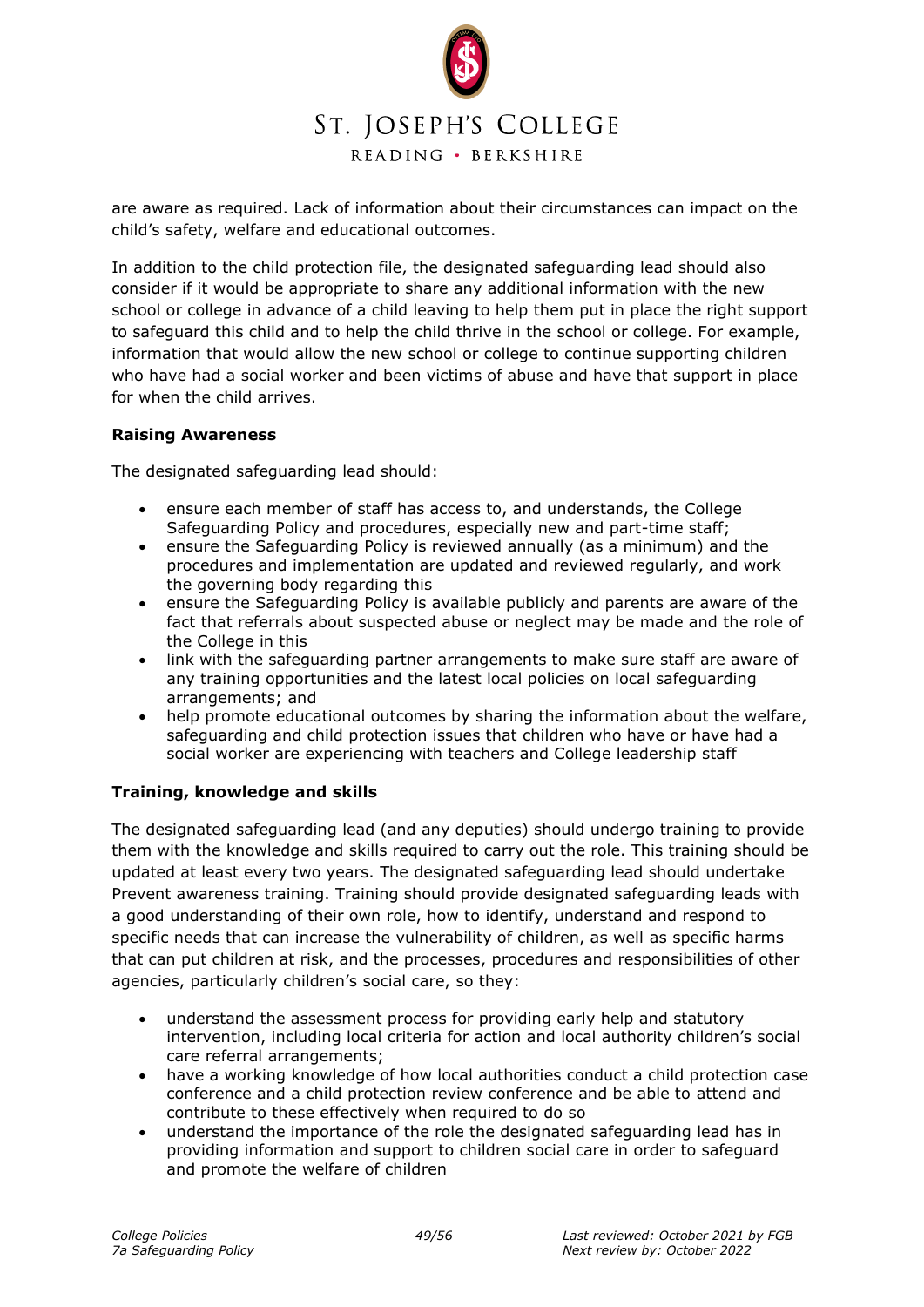# ST. JOSEPH'S COLLEGE

READING · BERKSHIRE

- understand the lasting impact that adversity and trauma can have, including on children's behaviour, mental health and wellbeing, and what is needed in responding to this in promoting educational outcomes
- are alert to the specific needs of children in need, those with special educational needs and disabilities (SEND), those with relevant health conditions and young carers
- understand the importance of information sharing, both within the school and college, and with the safeguarding partners, other agencies, organisations and practitioners
- understand and support the College with regards to the requirements of the Prevent duty and are able to provide advice and support to staff on protecting children from the risk of radicalisation
- are able to understand the unique risks associated with online safety and be confident that they have the relevant knowledge and up to date capability required to keep children safe whilst they are online at the College
- can recognise the additional risks that children with special educational needs and disabilities (SEND) face online, for example, from online bullying, grooming and radicalisation and are confident they have the capability to support children with SEND to stay safe online
- obtain access to resources and attend any relevant or refresher training courses; and,
- encourage a culture of listening to children and taking account of their wishes and feelings, among all staff, in any measures the College may put in place to protect them.

In addition to the formal training set out above, their knowledge and skills should be refreshed (this might be via e-bulletins, meeting other designated safeguarding leads, or simply taking time to read and digest safeguarding developments) at regular intervals, as required, and at least annually, to allow them to understand and keep up with any developments relevant to their role.

# **Providing support to staff**

Training should support the designated safeguarding lead in developing expertise, so they can support and advise staff and help them feel confident on welfare, safeguarding and child protection matters. This includes specifically to:

- ensure that staff are supported during the referrals processes; and
- support staff to consider how safeguarding, welfare and educational outcomes are linked, including to inform the provision of academic and pastoral support

# **Understanding the views of children**

It is important that children feel heard and understood. Therefore, designated safeguarding leads should be supported in developing knowledge and skills to:

• encourage a culture of listening to children and taking account of their wishes and feelings, among all staff, and in any measures The College may put in place to protect them; and,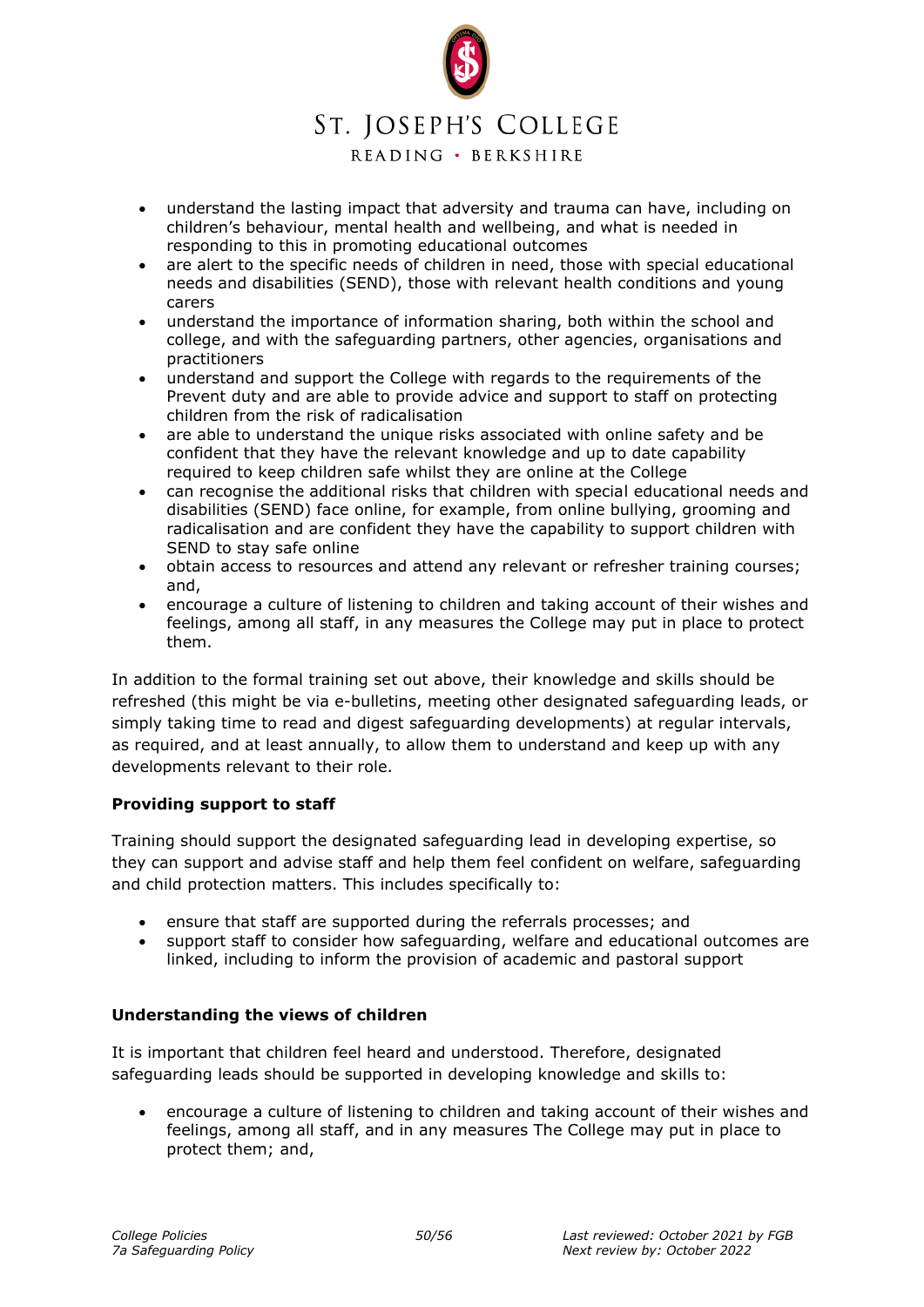

• understand the difficulties that children may have in approaching staff about their circumstances and consider how to build trusted relationships which facilitate communication.

#### **Holding and sharing information**

The designated safeguarding lead should be equipped to:

- understand the importance of information sharing, both within the College and with other schools and colleges on transfer including in-year and between primary and secondary education, and with the safeguarding partners, other agencies, organisations and practitioners
- understand relevant data protection legislation and regulations, especially the Data Protection Act 2018 and the UK General Data Protection Regulation (UK GDPR); and,
- be able to keep detailed, accurate, secure written records of concerns and referrals and understand the purpose of this record-keeping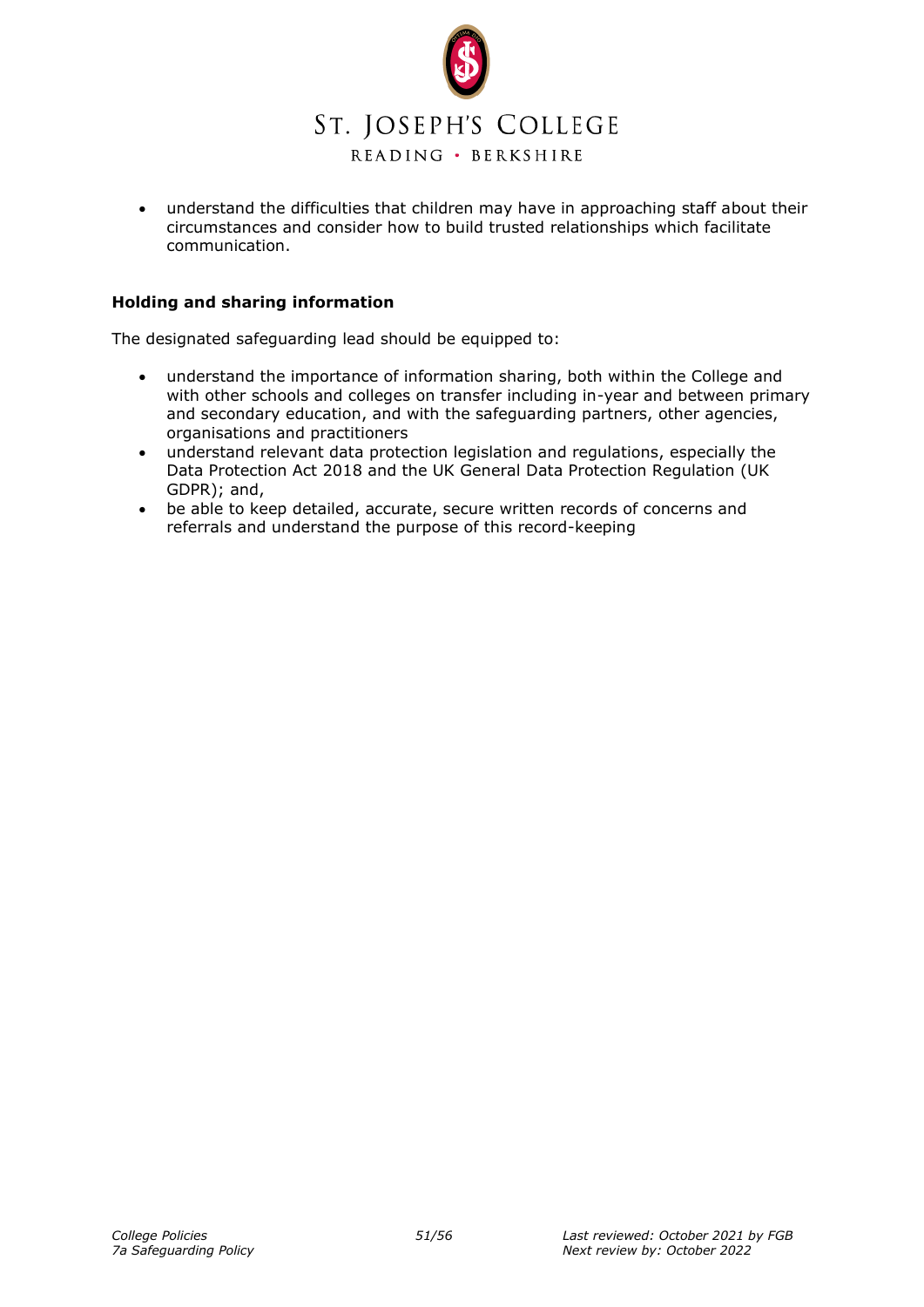

# **Appendix 4: Low Level Concern Policy**

(To be read alongside the Staff Code of Conduct)

#### **Introduction**

At St Joseph's College, we take safeguarding very seriously. This includes ensuring that adults who work with children do so in a way that is in accordance with the ethos and policies set out by the College, including the Staff Code of Conduct. This policy sets out the detail and processes for staff regarding low-level concerns they may have.

#### **Summary**

It may be possible that a member of staff acts in a way that does not cause risk to children, but is however inappropriate. A member of staff who has a concern about another member of staff should inform the Head (in their absence the Chair of Governors) about their concern using a Low-Level Record of Concern Form (SharePoint Homepage). If they cannot be contacted, the Chair of Governors should be contacted instead. If the concern is about the Head this must be reported to the Chair of Governors. Concerns about supply staff and contractors should be reported to the agency/business so potential patterns of inappropriate behaviour can be identified.

When a concern has been raised by a third party, the Head should:

- collect as much evidence as possible by speaking where possible with that person who raised the concern, to the individual involved and to any witnesses
- complete a regular review

If a pattern is identified, the course of action taken might be internal disciplinary procedures or referring to LADO. The College should consider whether wider cultural issues enabled the behaviour to occur, and whether policies need revision or training is needed to prevent this happening again. Rationale for all decisions taken must be recorded.

#### **Keeping Children Safe in Education September 2021**

The following is taken from Keeping Children Safe in Education September 2021:

*407. As part of their whole school approach to safeguarding, schools and colleges should ensure that they promote an open and transparent culture in which all concerns about all adults working in or on behalf of the school or college (including supply teachers, volunteers and contractors) are dealt with promptly and appropriately.*

*408. Creating a culture in which all concerns about adults (including allegations that do not meet the harms threshold (see Part Four - Section one) are shared responsibly and with the right person, recorded and dealt with appropriately, is critical. If implemented correctly, this should encourage an open and transparent culture; enable schools and colleges to identify concerning, problematic or inappropriate behaviour early; minimise the risk of abuse; and ensure that adults working in or on behalf of the school or college are clear about professional boundaries and act within these boundaries, and in accordance with the ethos and values of the institution.*

#### *What is a low level concern?*

*409. The term 'low-level' concern does not mean that it is insignificant, it means that the behaviour towards a child does not meet the threshold set out at paragraph 338. A lowlevel concern is any concern – no matter how small, and even if no more than causing a*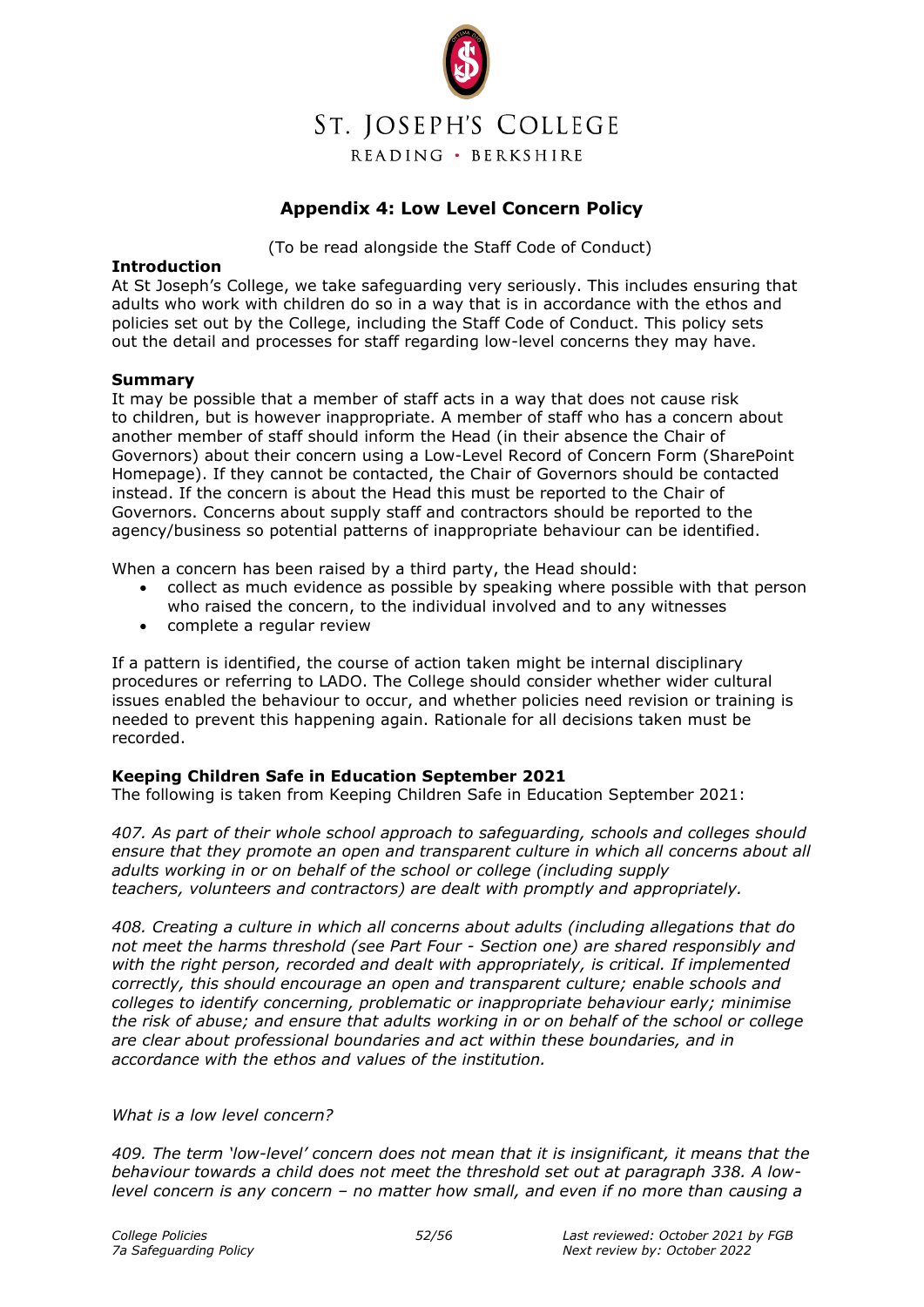# ST. JOSEPH'S COLLEGE

READING · BERKSHIRE

*sense of unease or a 'nagging doubt' - that an adult working in or on behalf of the school or college may have acted in a way that:*

- *is inconsistent with the staff code of conduct, including inappropriate conduct outside of work; and*
- *does not meet the allegations threshold or is otherwise not considered serious enough to consider a referral to the LADO. Low Level Concerns Policy*

*410. Examples of such behaviour could include, but are not limited to:*

- *being over friendly with children; having favourites;*
- *engaging with a child on a one-to-one basis in a secluded area or behind a closed door; or,*
- *using inappropriate sexualised, intimidating or offensive language.*

*411. Such behaviour can exist on a wide spectrum, from the inadvertent or thoughtless, or behaviour that may look to be inappropriate, but might not be in specific circumstances, through to that which is ultimately intended to enable abuse.*

*412. It is crucial that any such concerns, including those which do not meet the harm threshold (see Part Four - Section one), are shared responsibly and with the right person, and recorded and dealt with appropriately. Ensuring they are dealt with effectively should also protect those working in or on behalf of schools and colleges from potential false allegations or misunderstandings.*

# **Clarity around Allegation vs Low-Level Concern vs Appropriate Conduct**

# Allegation

Behaviour which indicates that an adult who works with children has:

- behaved in a way that has harmed a child, or may have harmed a child;
- possibly committed a criminal offence against or related to a child;
- behaved towards a child or children in a way that indicates they may pose a risk of harm to children.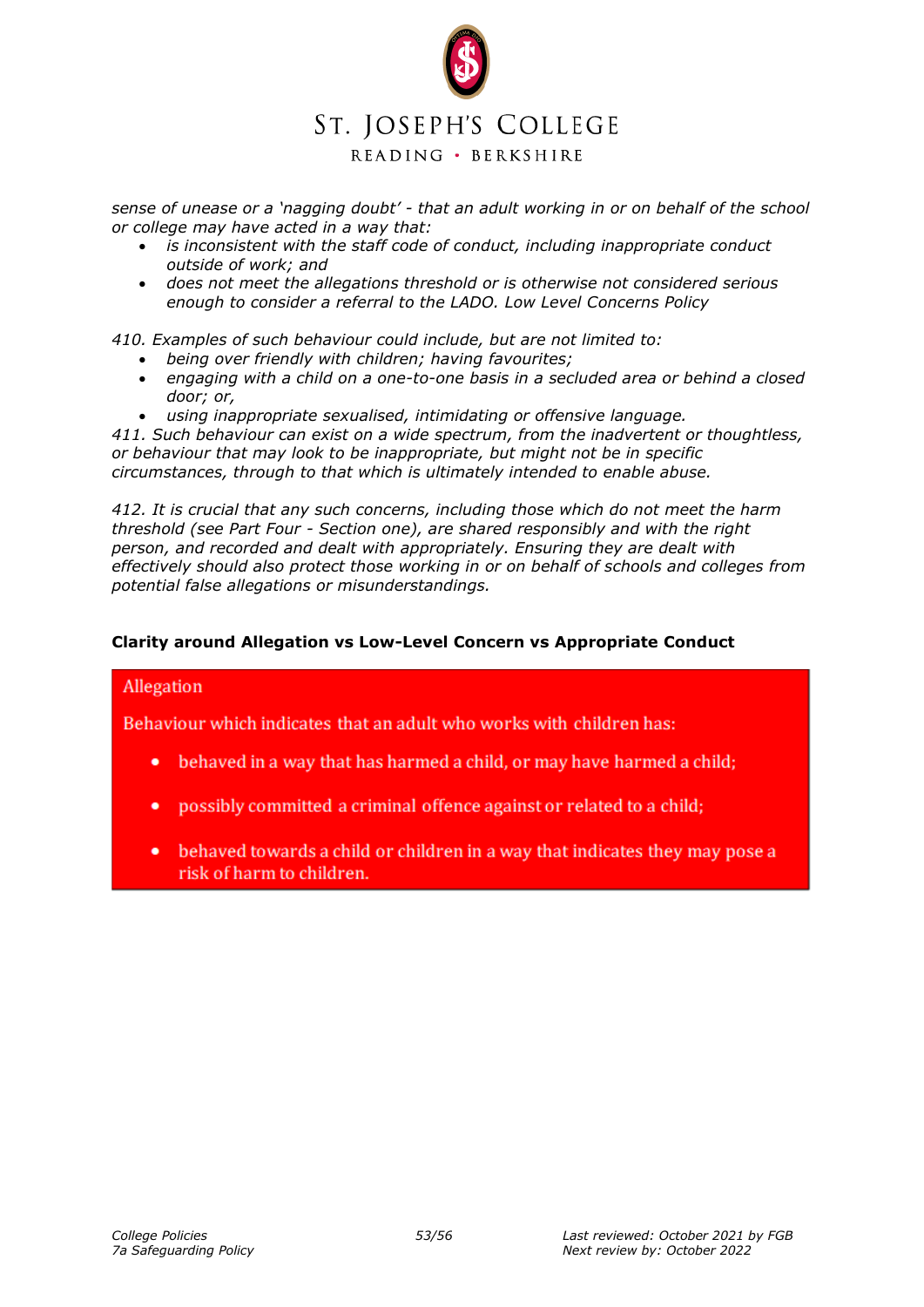

# **Appropriate Conduct**

Behaviour which is entirely consistent with the organisation's Code of  $\bullet$ Conduct, and the law.

#### **Low-Level Concern**

Any concern - no matter how small, even if no more that a 'nagging doubt' - that an adult may have acted in a manner which:

- Is not consistent with an organisation's Code of Conduct, and/or
- Relates to their conduct outside of work which, even if not linked to a particular act or omission, has caused a sense of unease about that adult's suitability to work with children

# **Storing and use of Low-Level Concerns and follow-up information**

Low Level Concern forms and follow-up information will be stored securely within the schools safeguarding systems, with access only by the Head and Senior Leadershaip Team. This will be stored in accordance with the school's GDPR and data protection policies.

The staff member(s) reporting the concern must keep the information confidential and not share the concern with others apart from the Head or those aware in the senior leadership team.

Low-Level Concerns will not be referred to in references unless they have been formalised into more significant concerns resulting in disciplinary or misconduct procedures.

Whenever staff leave St Joseph's College, any record of low-level concerns which are stored about them will be reviewed as to whether or not that information needs to be kept. Consideration will be given to:

- whether some or all of the information contained within any record may have any reasonably likely value in terms of any potential historic employment or abuse claim so as to justify keeping it, in line with normal safeguarding records practice; or
- if, on balance, any record is not considered to have any reasonably likely value, still less actionable concern, and ought to be deleted accordingly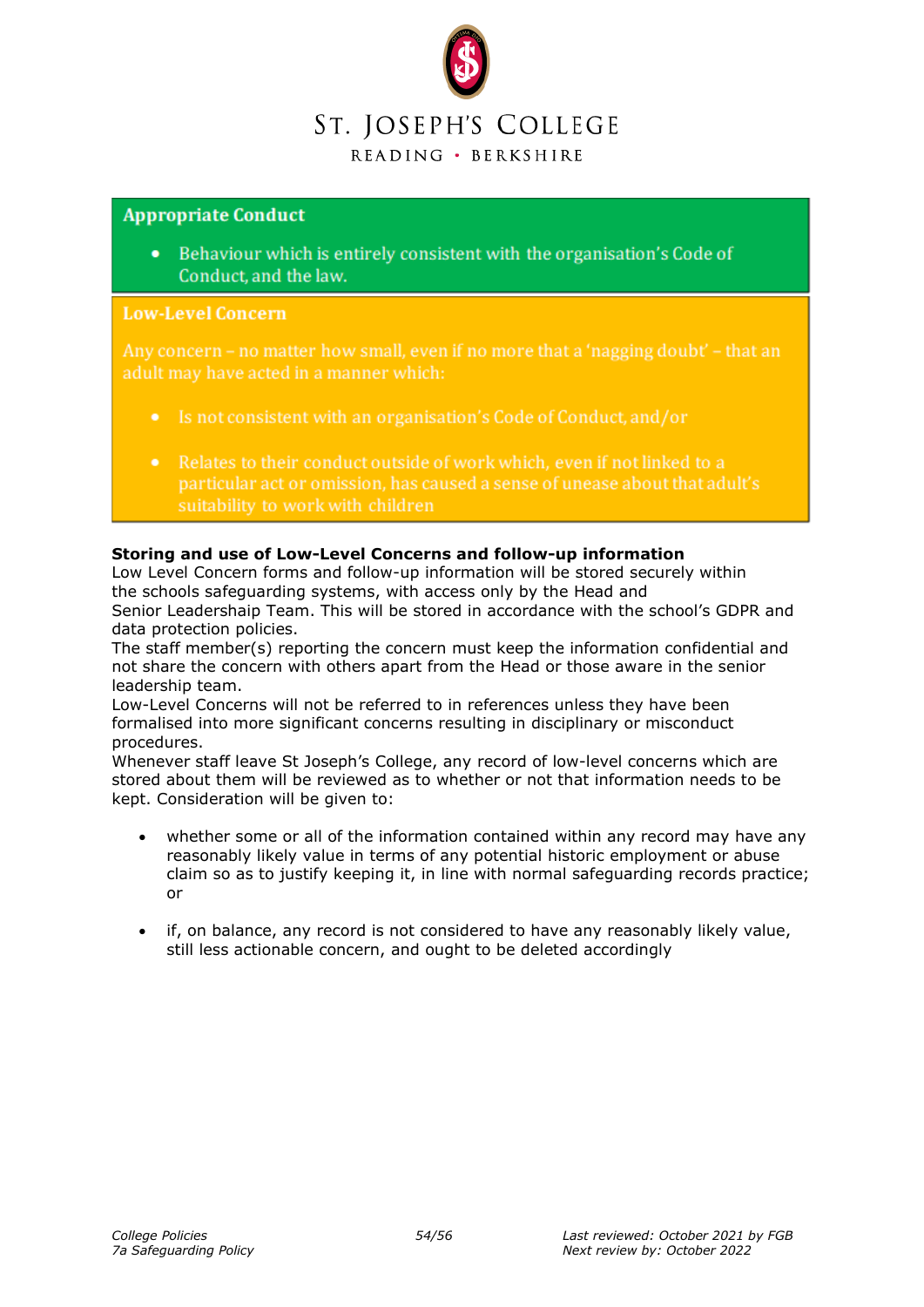

| <b>Low Level Concerns Form</b>                                                                                                                                                                                       |  |  |  |  |  |  |
|----------------------------------------------------------------------------------------------------------------------------------------------------------------------------------------------------------------------|--|--|--|--|--|--|
| <b>Name</b>                                                                                                                                                                                                          |  |  |  |  |  |  |
| Role                                                                                                                                                                                                                 |  |  |  |  |  |  |
| Date and time of completing this form                                                                                                                                                                                |  |  |  |  |  |  |
| Details of individual (including yourself for self-reporting) whom the concern is                                                                                                                                    |  |  |  |  |  |  |
| about                                                                                                                                                                                                                |  |  |  |  |  |  |
| <b>Name</b>                                                                                                                                                                                                          |  |  |  |  |  |  |
| Role                                                                                                                                                                                                                 |  |  |  |  |  |  |
| <b>Relationship to the</b>                                                                                                                                                                                           |  |  |  |  |  |  |
| individual eg manager, colleague                                                                                                                                                                                     |  |  |  |  |  |  |
| <b>Details of Concern</b><br>Please include as much detail as possible. Think about the following: What behaviour                                                                                                    |  |  |  |  |  |  |
| and/or incident are you reporting? What exactly happened? Why does the behaviour<br>and/or incident worry you? Why do you believe the behaviour and/or incident is not<br>consistent with our Staff Code of Conduct? |  |  |  |  |  |  |
|                                                                                                                                                                                                                      |  |  |  |  |  |  |
|                                                                                                                                                                                                                      |  |  |  |  |  |  |
| Details of any children or young people involved                                                                                                                                                                     |  |  |  |  |  |  |
| <b>Name</b>                                                                                                                                                                                                          |  |  |  |  |  |  |
| For use by Head/DSL upon receipt of the concern<br>Date and time concern received                                                                                                                                    |  |  |  |  |  |  |
|                                                                                                                                                                                                                      |  |  |  |  |  |  |
| Signature                                                                                                                                                                                                            |  |  |  |  |  |  |
| Role                                                                                                                                                                                                                 |  |  |  |  |  |  |
| Actions to be taken and follow-up                                                                                                                                                                                    |  |  |  |  |  |  |
|                                                                                                                                                                                                                      |  |  |  |  |  |  |
|                                                                                                                                                                                                                      |  |  |  |  |  |  |
|                                                                                                                                                                                                                      |  |  |  |  |  |  |
|                                                                                                                                                                                                                      |  |  |  |  |  |  |
|                                                                                                                                                                                                                      |  |  |  |  |  |  |
|                                                                                                                                                                                                                      |  |  |  |  |  |  |
|                                                                                                                                                                                                                      |  |  |  |  |  |  |